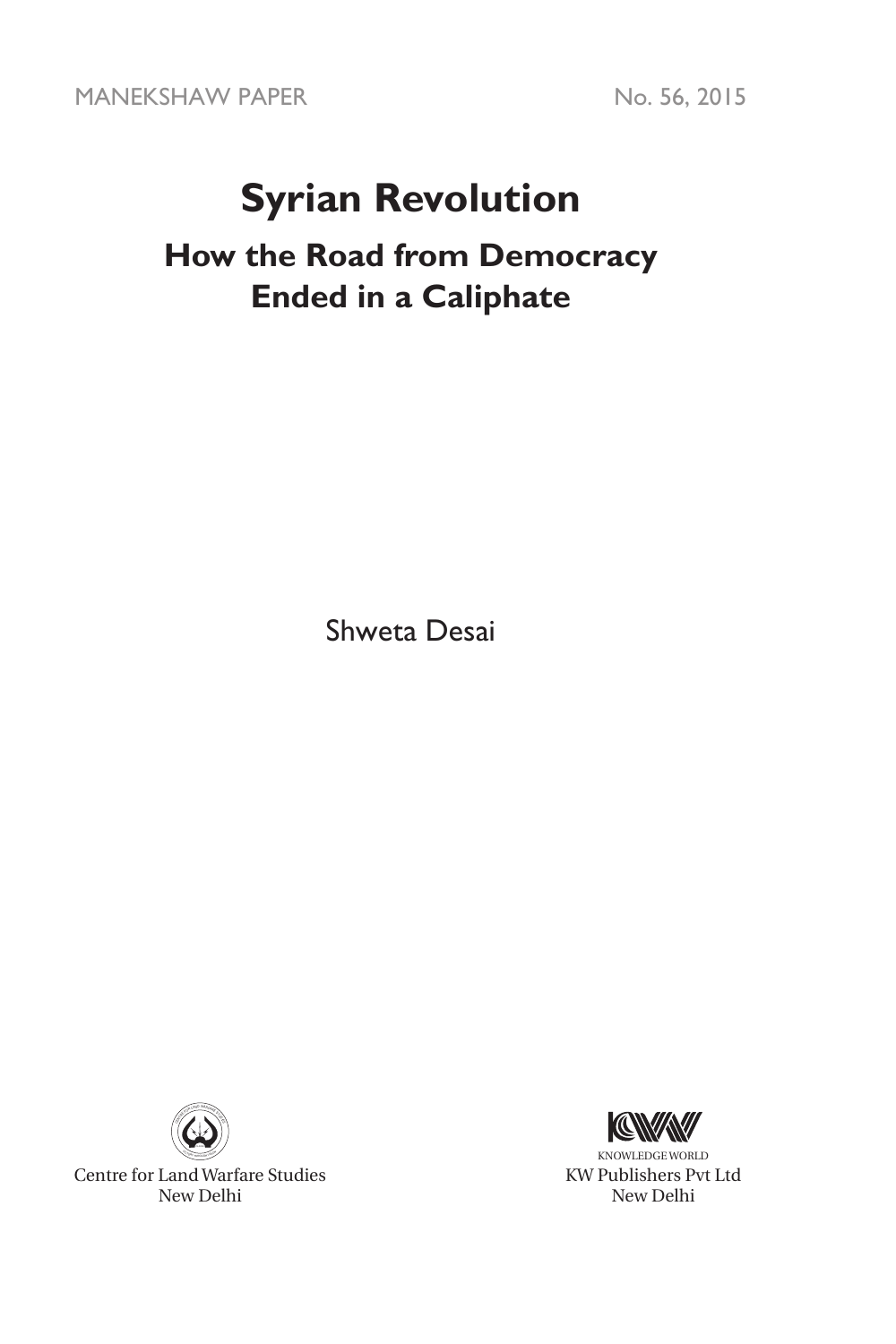**Editorial Team** Editor-in-Chief : Col Vivek Verma Managing Editor : Ms Geetika Kasturi

ISSN 23939729



**Centre for Land Warfare Studies**  RPSO Complex, Parade Road, Delhi Cantt, New Delhi 110010 Phone: +91.11.25691308 Fax: +91.11.25692347 email: landwarfare@gmail.com website: www.claws.in

The Centre for Land Warfare Studies (CLAWS), New Delhi, is an autonomous think tank dealing with national security and conceptual aspects of land warfare, including conventional and sub-conventional conflicts and terrorism. CLAWS conducts research that is futuristic in outlook and policy-oriented in approach.

© 2015, Centre for Land Warfare Studies (CLAWS), New Delhi

Disclaimer: The contents of this paper are based on the analysis of materials accessed from open sources and are the personal views of the author. The contents, therefore, may not be quoted or cited as representing the views or policy of the Government of India, or Integrated Headquarters of MoD (Army), or the Centre for Land Warfare Studies.



www.kwpub.com

Published in India by

Kalpana Shukla KW Publishers Pvt Ltd 4676/21, First Floor, Ansari Road, Daryaganj, New Delhi 110002 Phone: +91 11 23263498 / 43528107 email: knowledgeworld@vsnl.net • www.kwpub.com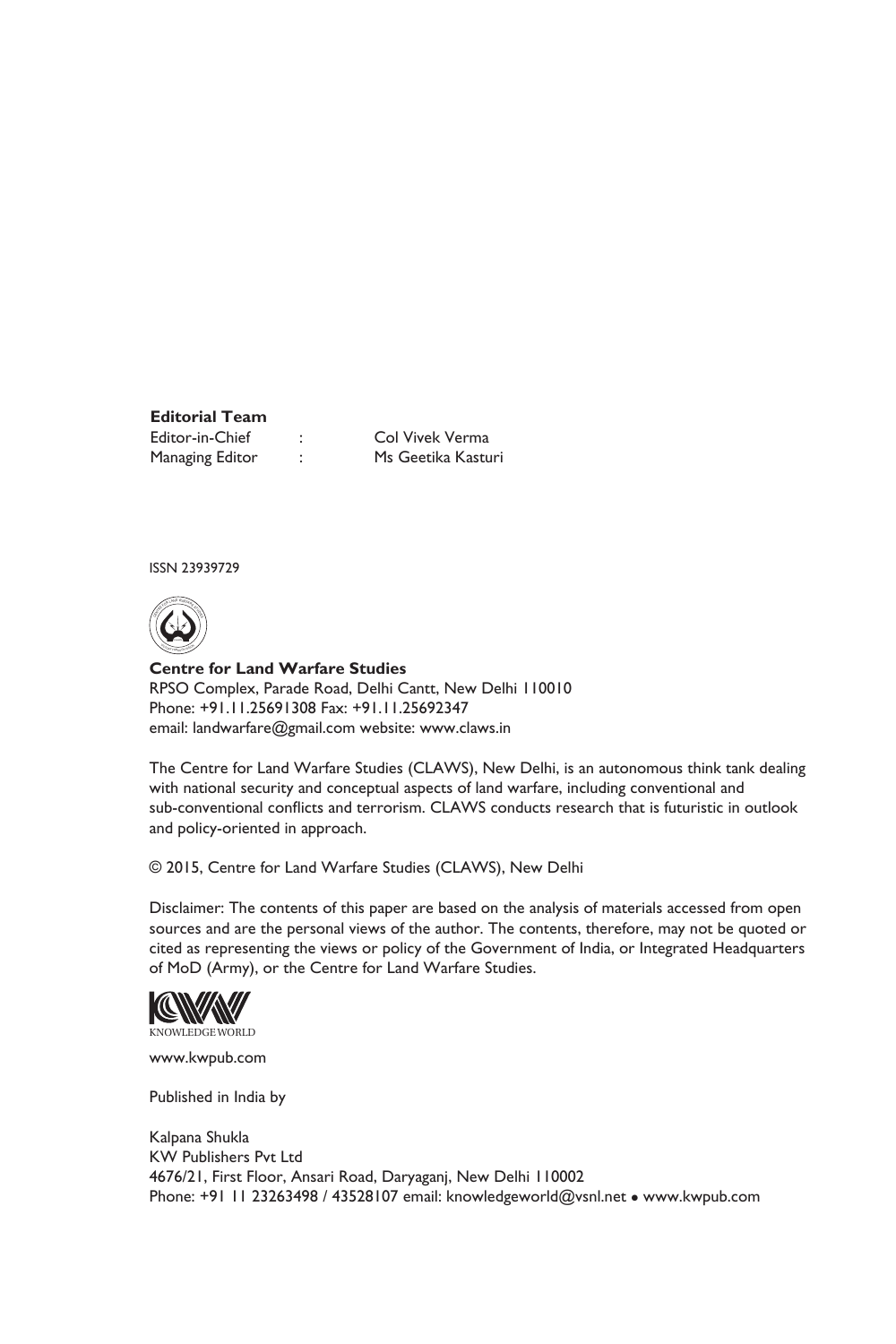# **Contents**

|    | Introduction                                                 | ٧               |
|----|--------------------------------------------------------------|-----------------|
| Ι. | Resistance Against the Syrian Regime                         | I               |
|    | The Syrian Arab Spring                                       | I               |
|    | Armed Resistance Against Assad: 1976-1982                    | 2               |
|    | Sunni-Alawite Clash<br>a.                                    | $\overline{2}$  |
|    | Islamist Insurgency<br>b.                                    | 4               |
|    | Political and Civilian Resistance Against Bashar:            |                 |
|    | The Case of the Damascus Spring, 2000-2001                   | 5               |
|    | The Demise of Political Thought<br>a.                        | 6               |
|    | <b>Police State</b><br>b.                                    | 6               |
|    | Resurgence of the Civil Society                              | 7               |
|    | Bashar's Development<br>a.                                   | 8               |
|    | The Backlash<br>b.                                           | 8               |
|    | 2. Politics and Religion                                     | 0               |
|    | Religion as a Tool for Foreign Policy                        | $\overline{10}$ |
|    | Playing his own Game: How Bashar Propped up Iraq Insurgency  | $\mathsf{L}$    |
|    | Syria Sponsored Jihadists and Al Qaeda in Iraq               | 13              |
| 3. | Arab Spring Uprising to Sectarian Conflict                   | 15              |
|    | Civil Uprising Turns into Civil War                          | 15              |
|    | Rise of Islamists in the Opposition                          | 15              |
|    | The Role of External Actors: Funding and Arming of Islamists | 17              |
|    | The Regime Supporters                                        | 18              |
|    | The Kurdish Faction and Autonomy                             | 19              |
|    | <b>Fragmented Political Opposition</b>                       | 20              |
|    |                                                              |                 |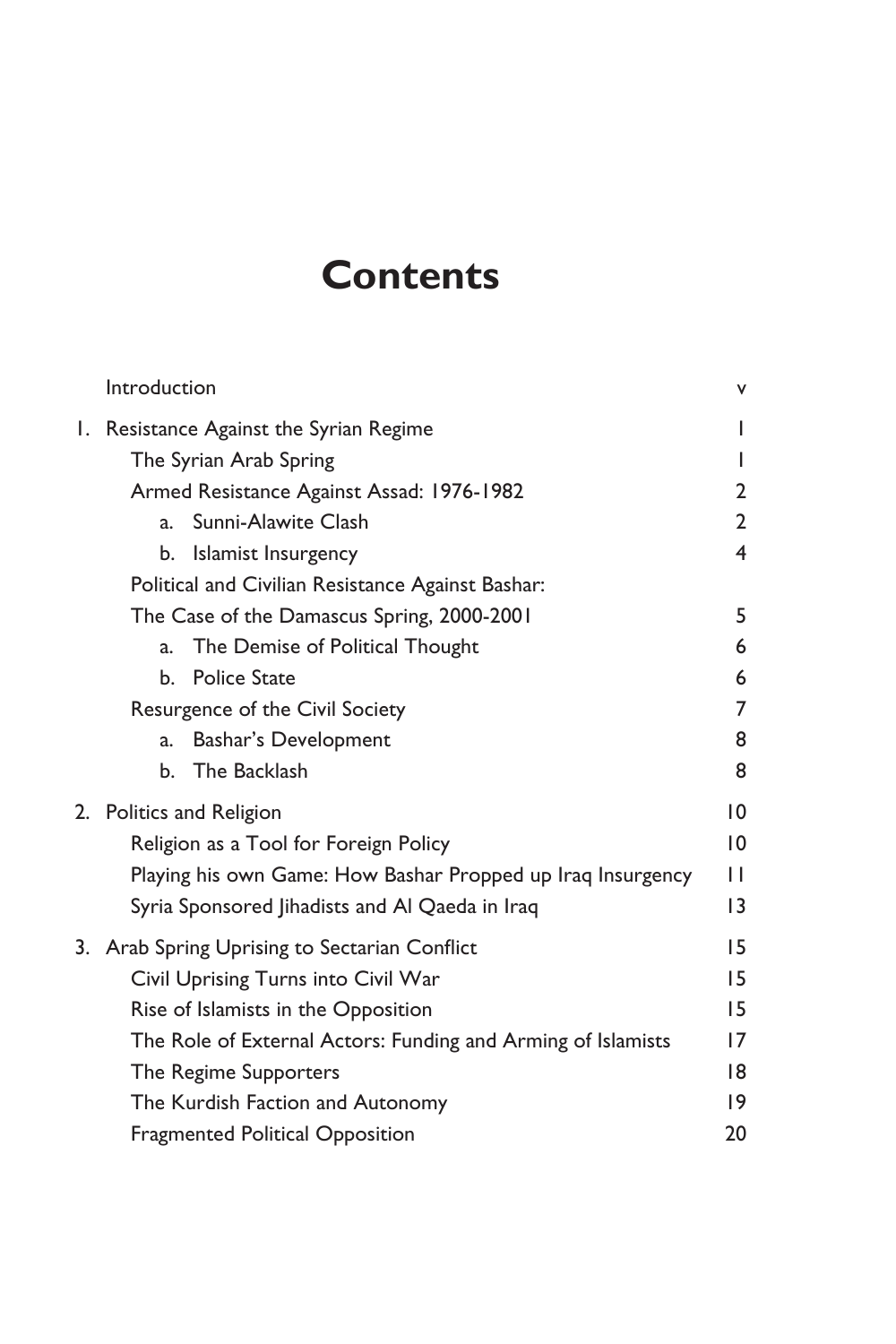| 4. The Rise of ISIS                             | 21 |
|-------------------------------------------------|----|
| lihadist Takeover and Governance                | 21 |
| The Seizure of Deir ez Zoir and Mosul           | 22 |
| Tribal Ties, Black Economy and the Emergence of |    |
| Islamic State in Syria                          | 23 |
| Conclusion                                      | 26 |
| How ISIS' Caliphate Affects India               | 27 |
| <b>Notes</b>                                    | 30 |
|                                                 |    |

# **iv**MANEKSHAW PAPER NO. 56, 2015 MANEKSHAW PAPER NO. 56, 2015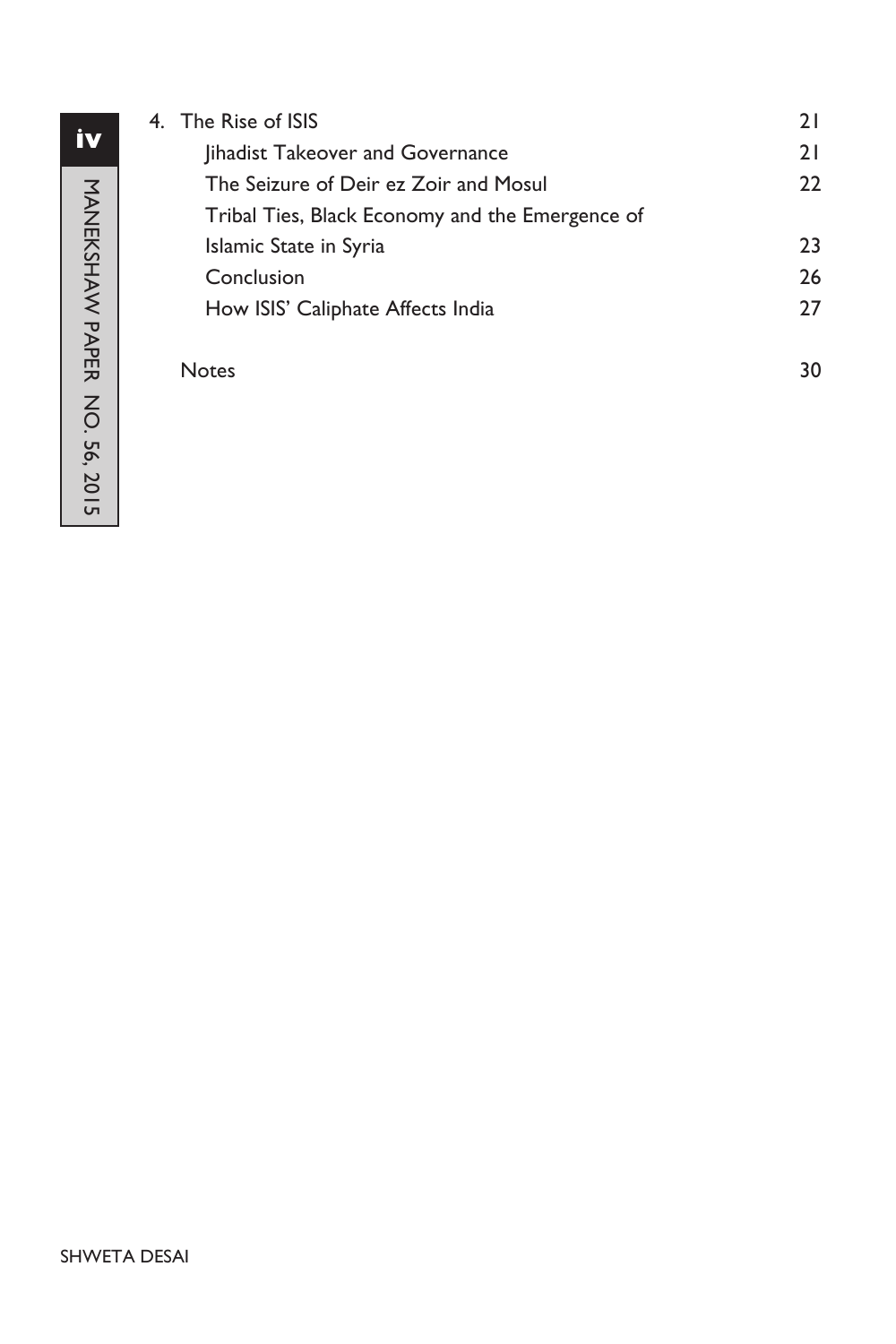# **Introduction**

In October 2013, two and a half years since the people in Syria rose up in revolt to bring down the regime of President Bashar al Assad and establish a democratic system of government, Al Qaeda leader Ayman al Zawahiri urged rebel fighters from the various factions and splinter groups of the armed opposition to fight together, "to establish a *jihadist* Islamic country in Syria and restore the Islamic Caliphate."<sup>1</sup> In less than a year, Abu Bakr al Baghdadi declared the establishment of the Caliphate in the territory captured by his militant *jihadist* group, the Islamic State of Iraq and Syria (known as ISIS or now IS) straddling Syria and Iraq. ISIS became the first terror group in the Levant region to hold territory, govern it as per the Islamic religious laws and resurrect the concept of an Islamic state, 90 years after the last such state was dismantled by the reformist leader Mustafa Kemal Ataturk in1924 which began the creation of modern day Turkey. The Arab Spring uprising in Syria which began as a nation's fight for freedom from the despotic rule of the Assad clan has upturned into a Salafi-*jihadist* insurgency.

Located in the heart of West Asia, Syria has been embroiled in a whirlpool of political volatility and instability since its independent establishment from French colonisation in 1946. A decade later, in 1963, with the Ba'ath Party in power, it emerged as a modern, secular state ruled by the authoritarian leader Hafez al Assad (from here on referred to as Assad), whose firm grip on the society and its populace projected a sense of stability. Despite being an Islamic country, with over 70 per cent Sunni Muslims, Syria's image internationally remained that of a liberal and Westernised state ruled under the iconic personality of Assad whose Ba'ath Party was one of the first in the Arab world to work towards women's emancipation. Internally, the country remained in the grip of sectarian and ethnic faultlines, as the Assad regime manoeuvred religion and politics for its own survival. He soon earned credibility among the international community as a strong Arab leader who fought religious extremism—'terrorism'—at home, thus, preventing Islamisation of Syria. In reality, he supported terrorism externally as part of Syria's foreign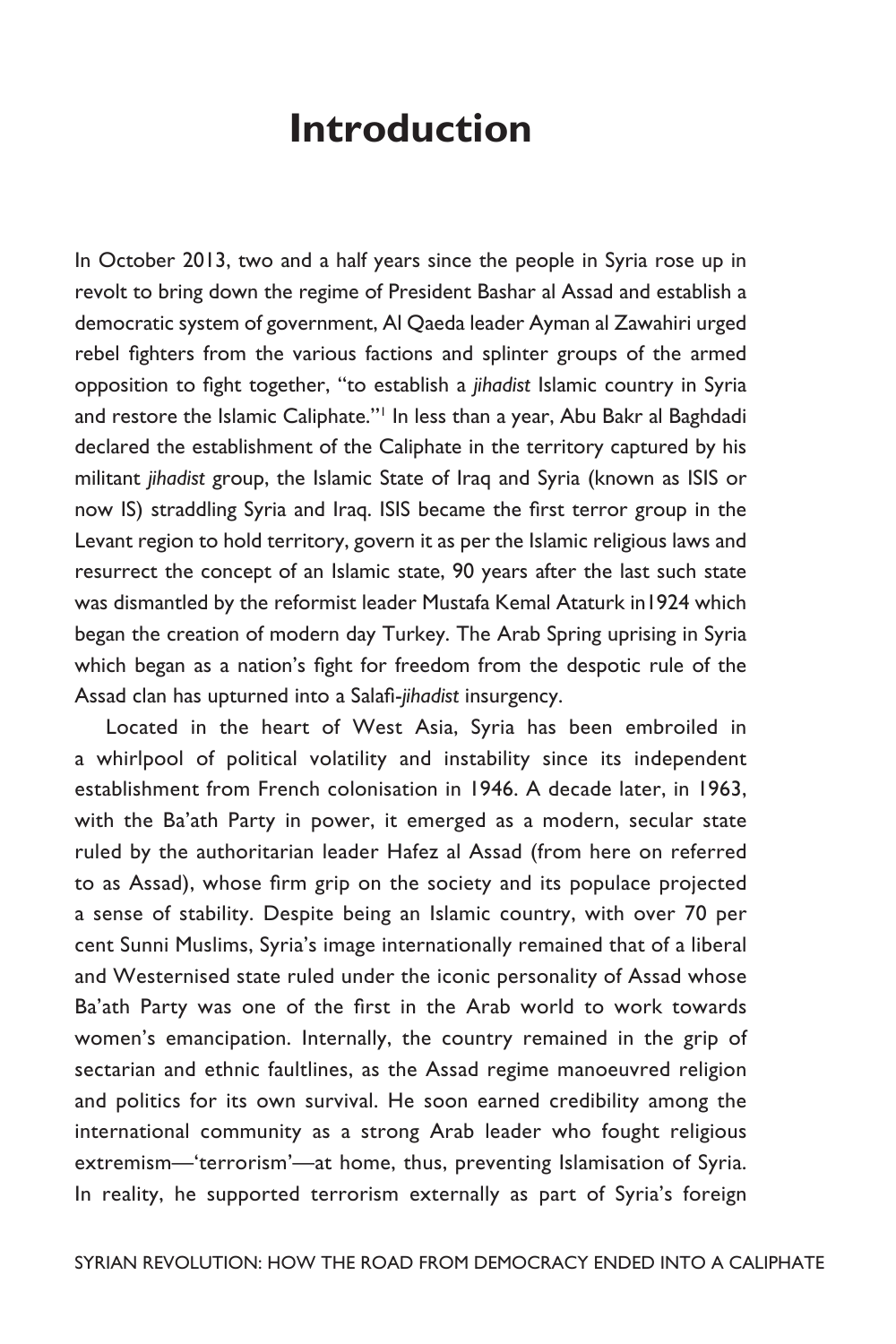policy which would make it one of the earliest states sponsoring terrorism. Assad continued to rule, decade after decade, creating a stifled society with a closed market economy and authoritarian socialism. The political and economic developments in the region combined with the onslaught of technology and communication infiltrated Syria to precipitate profound changes in the social structure. Demands for greater freedom in the society and political liberalisation began challenging the decades-long rule of the Assad family. In 2011, when the Arab Spring wave reached Syria, unarmed civil uprisings of mass demonstrations with a cross-section of Syrians demanded the overthrow of the Assad regime, now in its second edition, heralded by son Bashar al Assad. The protests soon turned into a civil war as the Syrian government forces responded with a brutal crackdown and organised armed groups began forming the opposition. As Bashar lost control over large parts of Syria, the chaos of insecurity allowed many Islamist extremists and *jihadi* elements to proliferate in the country.

Four years since the local revolution in Syria has resulted in a war of attrition, causing the deaths of more than 210,000 people and displacing half of the country's population.<sup>2</sup> The earliest uprising has now burgeoned into a battleground for proxy wars between regional and international powers exploiting the geo-sectarian and ethnic faultlines, to widen their own spheres of influence. Internally, Syria stands divided into three parts: the Bashar held Damascus and coastal Alawite region, the autonomous territory in the north, held by the Kurds, and the Sunni Caliphate created by ISIS in the east. Iran's and Lebanon's unrestrained military, political and economic support to ensure Bashar's stay in power has fuelled a proxy war against Saudi Arabia, Qatar and Turkey which aim to limit Iran's regional ambitions to install Shia hegemony, and to protect the interests of Sunni Muslims. Internationally, efforts to bring in a political transition and halt the violence has largely been ineffective and incoherent, with Russia and the US on opposing sides. The emergence of ISIS has further devaluated the urgency to resolve the Syrian quagmire as the Western nations seem to agree that the militant group is the bigger threat, thus, prioritising its defeat over the removal of Bashar's regime, amidst growing concerns that doing so will make Syria lapse into greater turmoil with an Islamist takeover, effectively forgetting that without the regime, the growth of ISIS would not have been possible.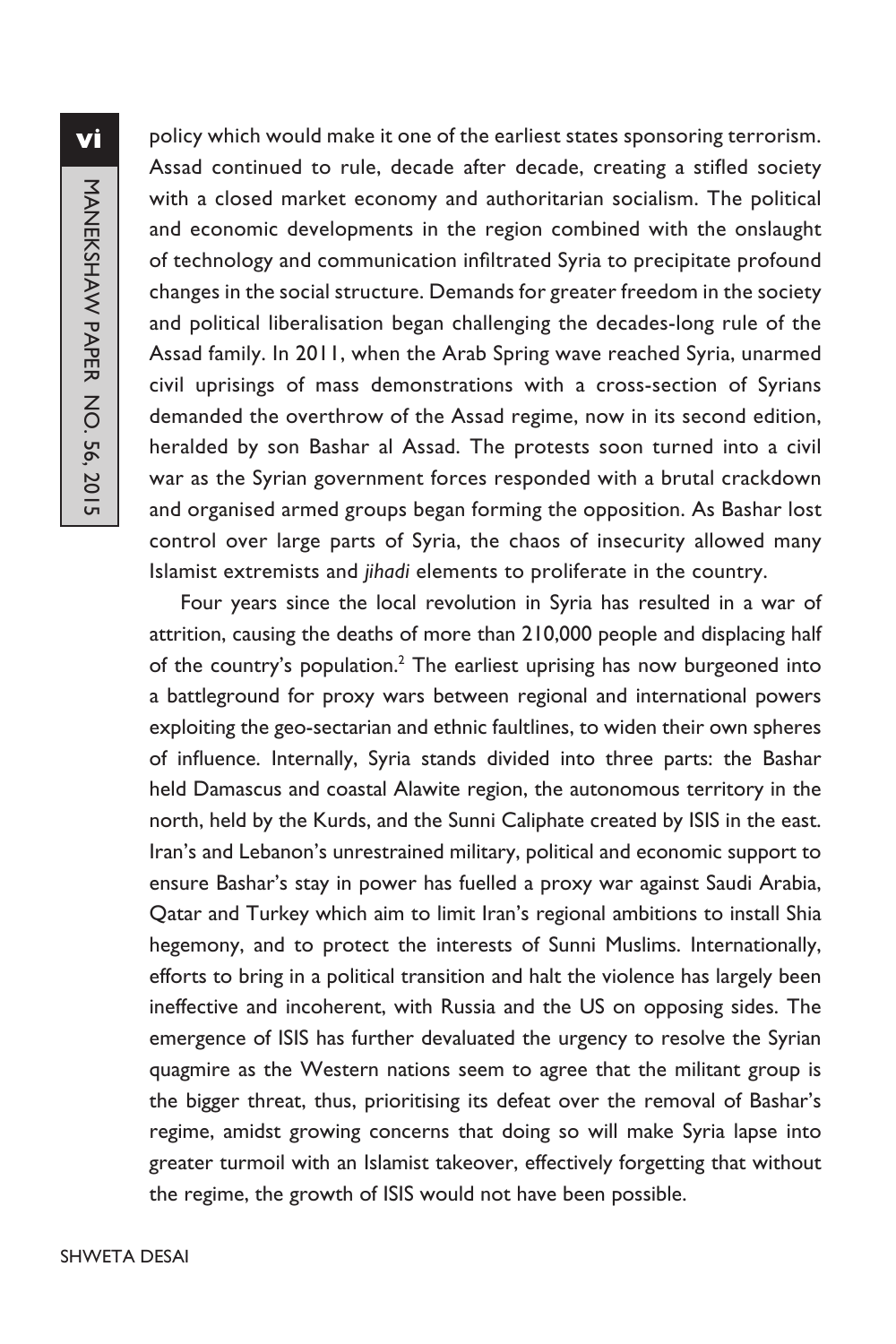How, did the uprising that began in the name of democracy lead to an extremist version of state rule based on religious laws? This paper will examine the drivers for the ongoing war through the rule of former President Hafez Assad and his son Bashar, the suppression of Islamists and secular civil society and Damascus' sponsorship of terrorism to understand how the events in the past have influenced the current situation.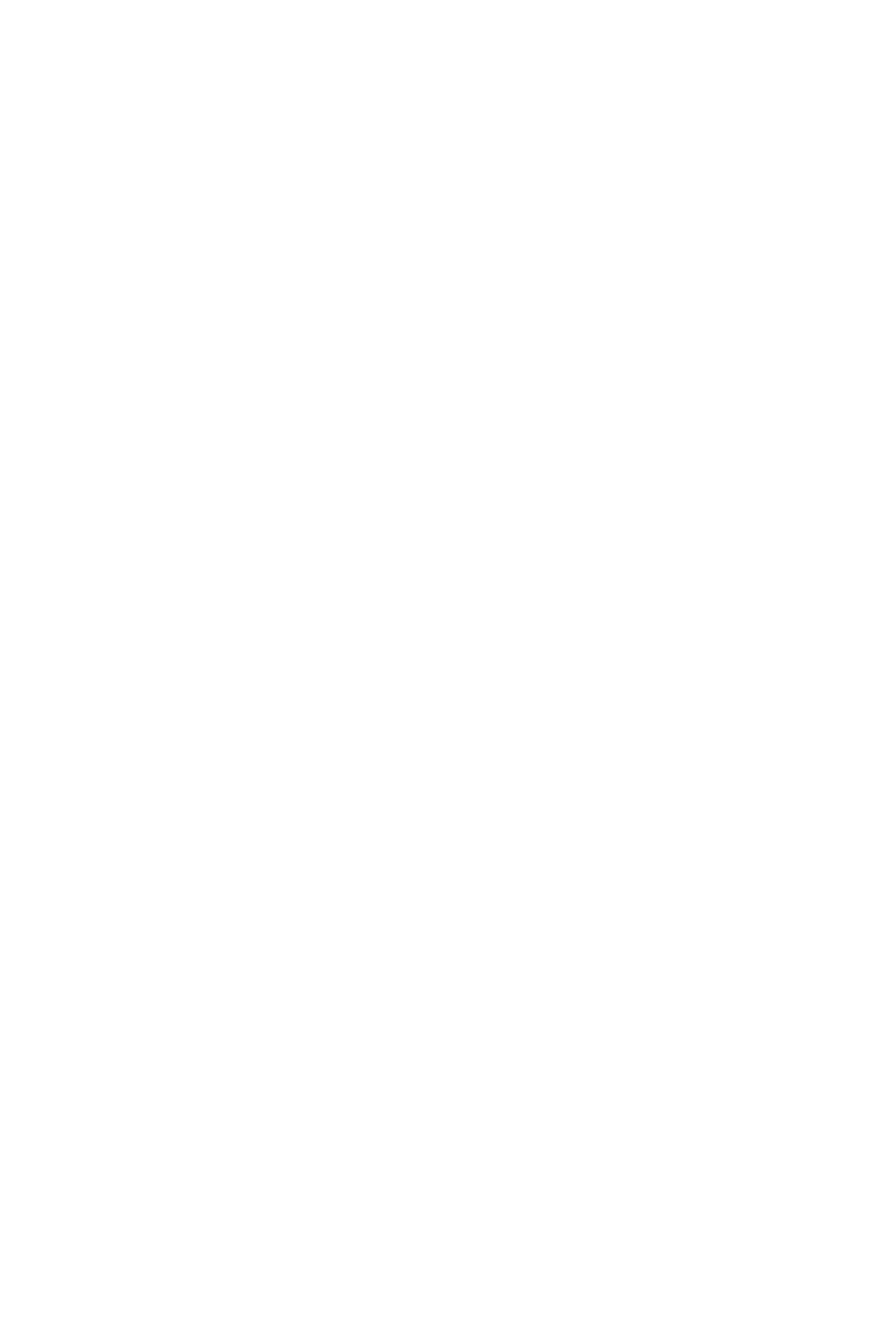# **Chapter 1 Resistance Against the Syrian Regime**

# **The Syrian Arab Spring**

In late 2010, when the cry for freedom, *ash-sha'b yourid isqat al-nizam* or 'the people want the regime to fall', erupted in Tunisia, its echoes were heard loud and clear across the Arab world. The Arabic word *nizam* evokes the notions of both the regime (ruler) and the system which until now has been notorious for having one of the worst civil liberties and freedom indices in the entire West Asia region. Of the 20 countries in the region, authoritarian regimes<sup>3</sup> in 15 states did not fulfill the basic criteria of a democracy: electoral process and pluralism; civil liberties; functioning of government; political participation; and political culture. Challenging such despotic regimes that for decades maintained their rule through "an interlocking system of restrictive laws and several security apparatuses that monitor and pervade every aspect of social life to keep all potential opposition forces weak and fragmented,"4 their rogue armies, and secret police, which until now controlled the citizens' lives—socially, politically and even individually—the youth triggered mass scale local protests and demonstrations which engulfed the decades old single party authoritarian regimes of Tunisia, Egypt, Libya and Yemen.

Just as the murmurs of protests—a la Tunisian style<sup>5</sup>—had begun to be heard in the streets of Syria in January 2011, President Bashar al Assad, stood out as a confident man, as he hailed the uprisings as a "new era" in the Arab world. "We are outside of this; at the end, we are not Tunisians and we are not Egyptians,''6 Assad said in a rare interview. The charade of Bashar's statement came to the fore in March, in the form of wall graffiti in Daraa city, located in the southern part of Syria. Imitating the signs in the Egyptian revolution, 15 school children scribbled on the city's walls, *"The people want the regime to fall.''*<sup>7</sup> Prior to Bashar, his father Assad had remained in power until his death in 2000, and the Assad family's combined rule over Syria has been in force for more than four decades. The Syrians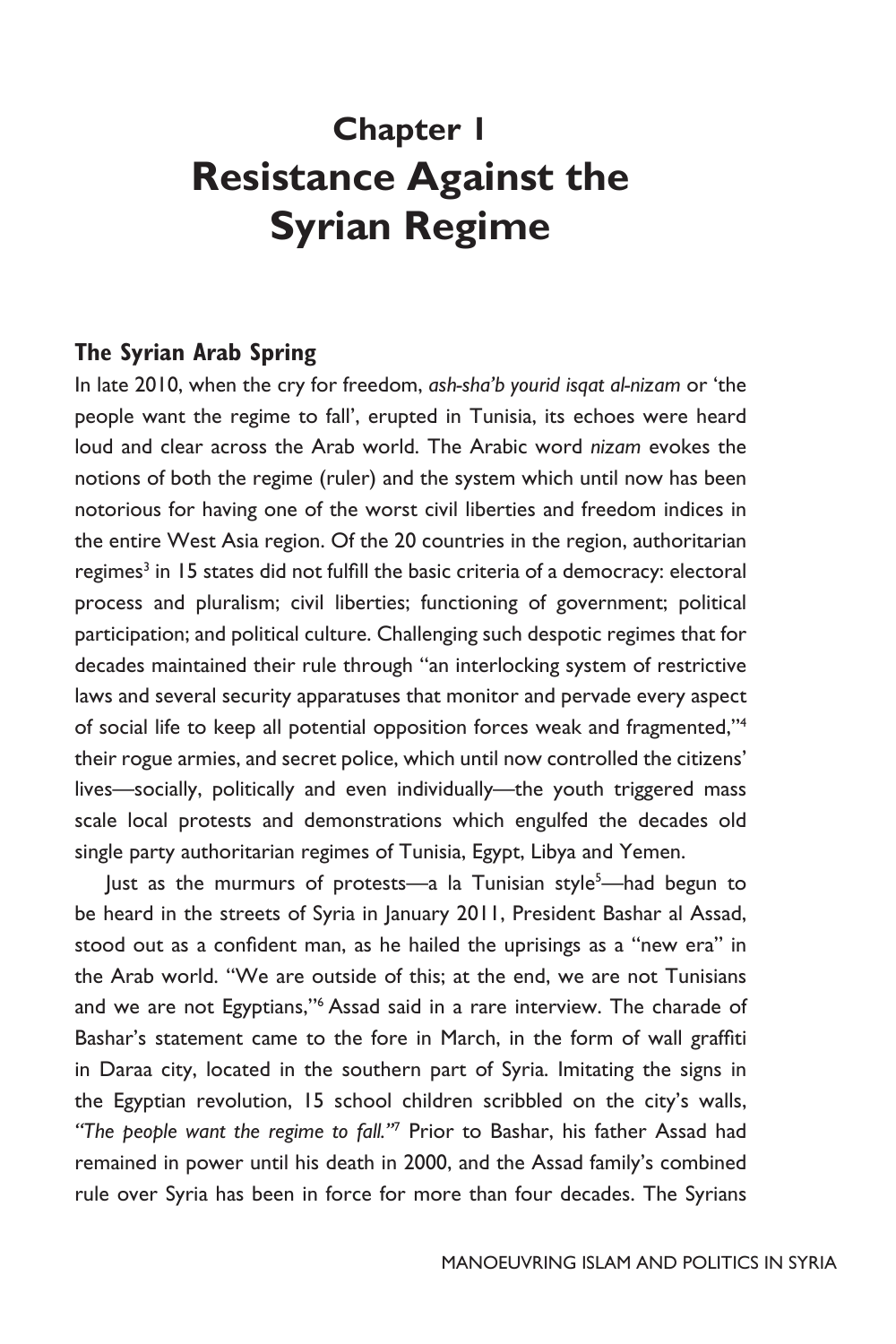had reason to believe that the radical Arab Spring wave had arrived in the Levant and it was the time to free Syria's system from the Assad family. Chants of "Allah, Syria and Freedom" replaced the once popular slogan of "Allah, Syria and Bashar.'' Mass demonstrations filled the streets after Friday prayers as hundreds of thousands of people across the country began protests and hunger strikes calling for political reforms, dignity, and an end of political detentions and oppression. The dissidents in Syria including the Islamists, Sunni conservatives, Nationalists, Kurds, Communists, and the common majority who had suffered decades of social, political and economic repression, came out in force to demand the removal of the regime. The goal of the uprising remained nationalist, to establish a state on democratic principles. As the unrest became more challenging to his 11-year Presidency, Bashar fell back on the legacy left by his father Assad and launched a military crackdown against the unarmed civilians. Snipers opened fire, teargas and live ammunition and killed protestors, and at other locations, Army tanks rolled in, cordoning entire neighbourhoods, erecting checkpoints to monitor movements. House-to house raids and arrests were conducted to round up dissidents in a bid to quash anti-regime protests. Bashar rejected the revolution or a spring, instead proclaiming, "It is terrorist acts in the full meaning of the word."8 Terrorism as a term has always been used by the regime to justify its repressive policies and authoritarian nature to keep civilians or any opposing force from challenging it. It projected itself as the only legitimate state actor to fight the evils of terrorism. This was not the first time that the regime in Syria faced a significant threat by a popular uprising or that its Army declared a war against its own citizens. Both Bashar and his father Assad had in the past faced armed, civil and political resistance, attempting to pressurise the regime for changes.

# **Armed Resistance Against Assad: 1976-1982**

# **a. Sunni-Alawite Clash**

In 1970, when Hafez al Assad, a military General of the Ba'ath Party grabbed power in a coup, Syria was still recovering from its troubled nascent birth as an independent state marked with long periods of political instability and near anarchy. Since 1949, Syria has seen the highest number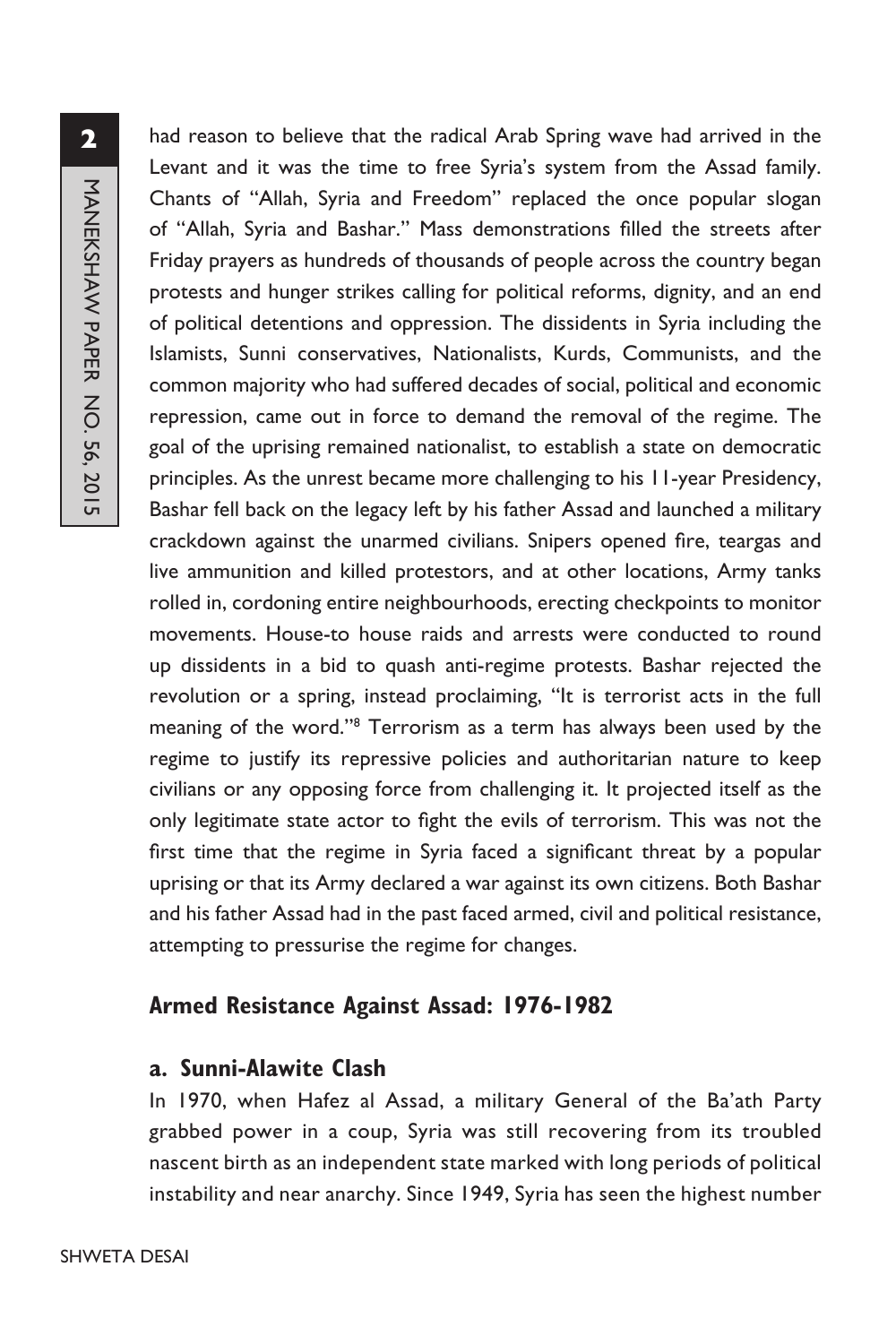of coups in the region: 10 coups,<sup>9</sup> 20 different Cabinets, and four separate Constitutions during the first ten years of democratic rule. To put a definitive end to such political turmoil<sup>10</sup> the Arab Socialist Ba'ath Party which came to power in 1963, constitutionally helmed itself as Syria's leading political party and banned the existence of any other political ideology. The party's emphasis on 'secularism' which sought to separate religion in matters of state brought it into direct confrontation with the Syrian Muslim Brotherhood, which was the first political Islamic party of Syria. Influenced by the *Ikhwan* movement or the Muslim Brotherhood, propounded by Egypt's Hasan al Bana, the Syrian Brotherhood aimed to establish an Islamic state, including non-Muslims,<sup>11</sup> based on democratic structures. It enjoyed a popular run in the democratic elections, including support from Christians and Jews. By 1961, its numbers in the Parliament increased to 10 seats and ministerial posts, from four seats in the first Parliamentary elections in 1947, before the Ba'ath Party's emergence as a ruling power. The Brotherhood's appeal amongst the Sunnis was reflected in the earliest Constitution drafted soon after Syria's independence, which included the "Islamic element" requiring the "the President's religion as Islam" and "Islamic jurisprudence is the main source of legislation". Even though the Alawites are typically described as an offshoot of Shia Islam, their identification within Islam of any kind has been denied by Muslim rulers and theologians, with many even today considering the sect to be heretic. The Alawites, who were oppressed and marginalised for most of their religious history as well socially in Syria, gained prominence during the rule of the French who set up armed forces largely comprising the minorities. The Sunnis form a majority in Syria (75 per cent) but the country has a large number of minorities: the Alawites (11 per cent), Christian minorities like Greek Orthodox, Syriac Orthodox, Maronite, Syrian Catholic, Roman Catholic and Greek Catholic (10 per cent), other Muslim sects, including Ismailia and *Ithna'ashari* or Twelver Shia (2 per cent) and Druze (3 percent).<sup>12</sup> In less than a decade, the Alawites were dominating, militarily and politically, with Assad becoming the first President from the minority. The rise of the Alawites made historian Daniel Pipes quip famously, "Alawis ruling Syria is like an untouchable becoming a maharajah in India or a Jew becoming a tsar in Russia." A large segment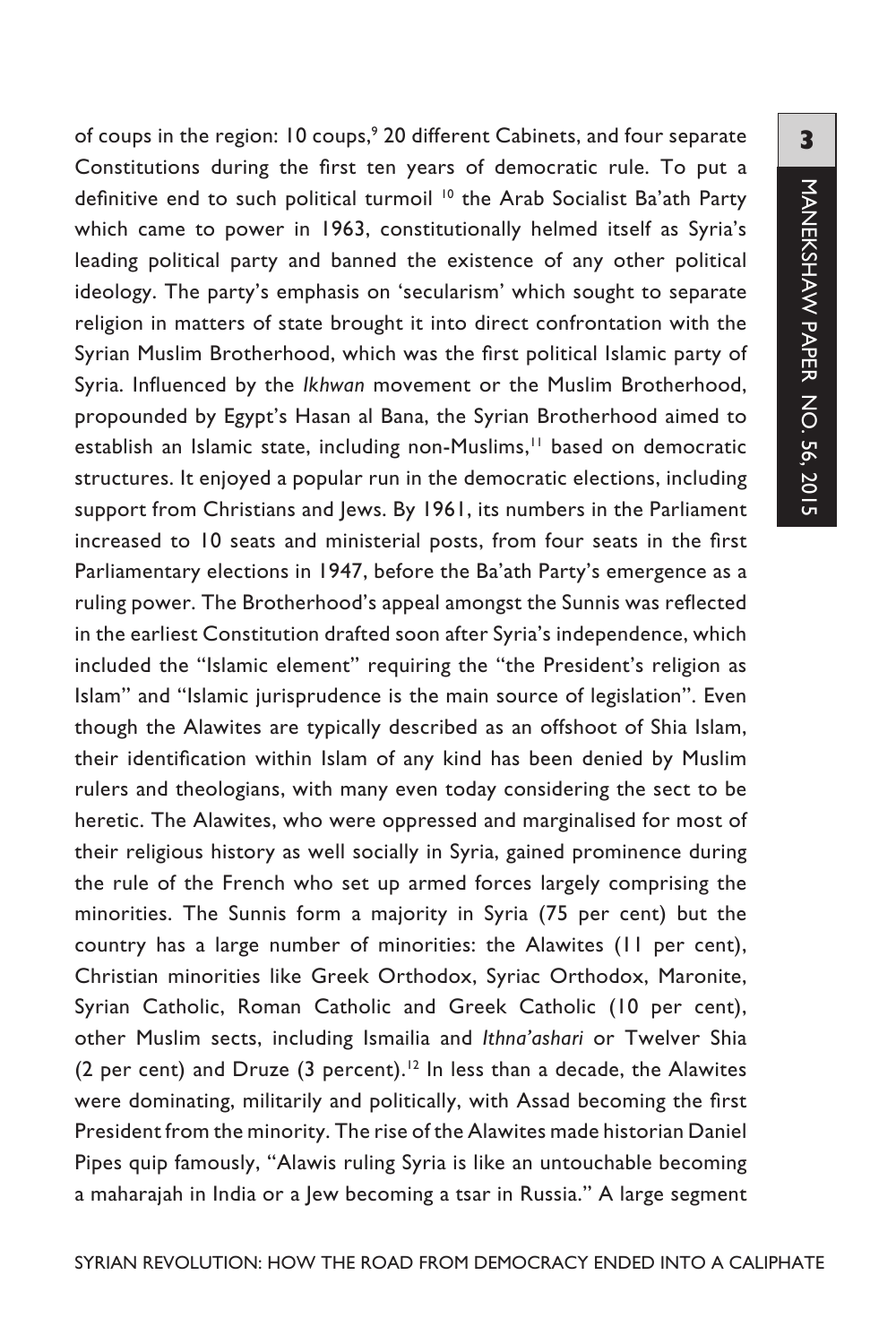of Sunni conservatives in Syria considered Assad's rule to be illegitimate by default, because of his Alawite background. Assad sought a number of *fatwas* from the Twelver Shias recognising the Alawites' affiliation within Islam. Notably, such recognition came not from the Syrian Sunnis but from foreign scholars like Musa Sadr, an Iranian-Lebanese cleric.<sup>13</sup> To put an end to such controversies, Assad, in 1973, sought to eliminate the Article in the Syrian Constitution which required the head of the state be a Muslim. This angered the conservatives to the extent that riots erupted in many cities, with the security forces clashing with Sunni fundamentalists, forcing Assad to restore the Article. Assad viewed the Brotherhood as a challenge to the legitimacy of his rule, and put the regime at odds with the Islamists who denounced the ruling power as an "apostate regime".

#### **b. Islamist Insurgency**

Assad's repressive policies and military power had alienated vast sections of the Syrian society.<sup>14</sup> The Brotherhood vowed to not put down arms till Assad was overthrown as the President. The Fighting Vanguard or el-Taliaa el Moqatila, an armed group with a militant ideology, which had earlier led an uprising in Hama in 1964, regrouped and joined hands with the Brotherhood leaders. With support from Jordan and Iraq,<sup>15</sup> the Brotherhood and Taliaa strategically targeted pro-regime supporters, Ba'athist members, regime officials and Alawite leaders, who were assassinated with precision, and state institutions, which were bombed with car explosives. Ticking off a direct assault against the regime in 1979, the Taalia killed 80 Syrian Alawite cadets at the artillery school in Aleppo. The following year, an assassination attempt was made on the President himself, when two grenades were thrown at him as he stepped out of his car. The retaliation that followed this act was brutally violent and aggressive. The very next day, in the Palmyra prison, Syrian forces, led by Assad's brother Rifat (later promoted as the Vice President), shot dead more than 700 prisoners who were Brotherhood supporters. In February 1982, this conflict between the Brotherhood and the regime came to a head in the city of Hama, the heartland of conservative Sunnis. Army troops laid siege to wipe out all opposition. The Islamists, in turn, gave a call for a revolution against the regime and killed over 70 Ba'athists. Hama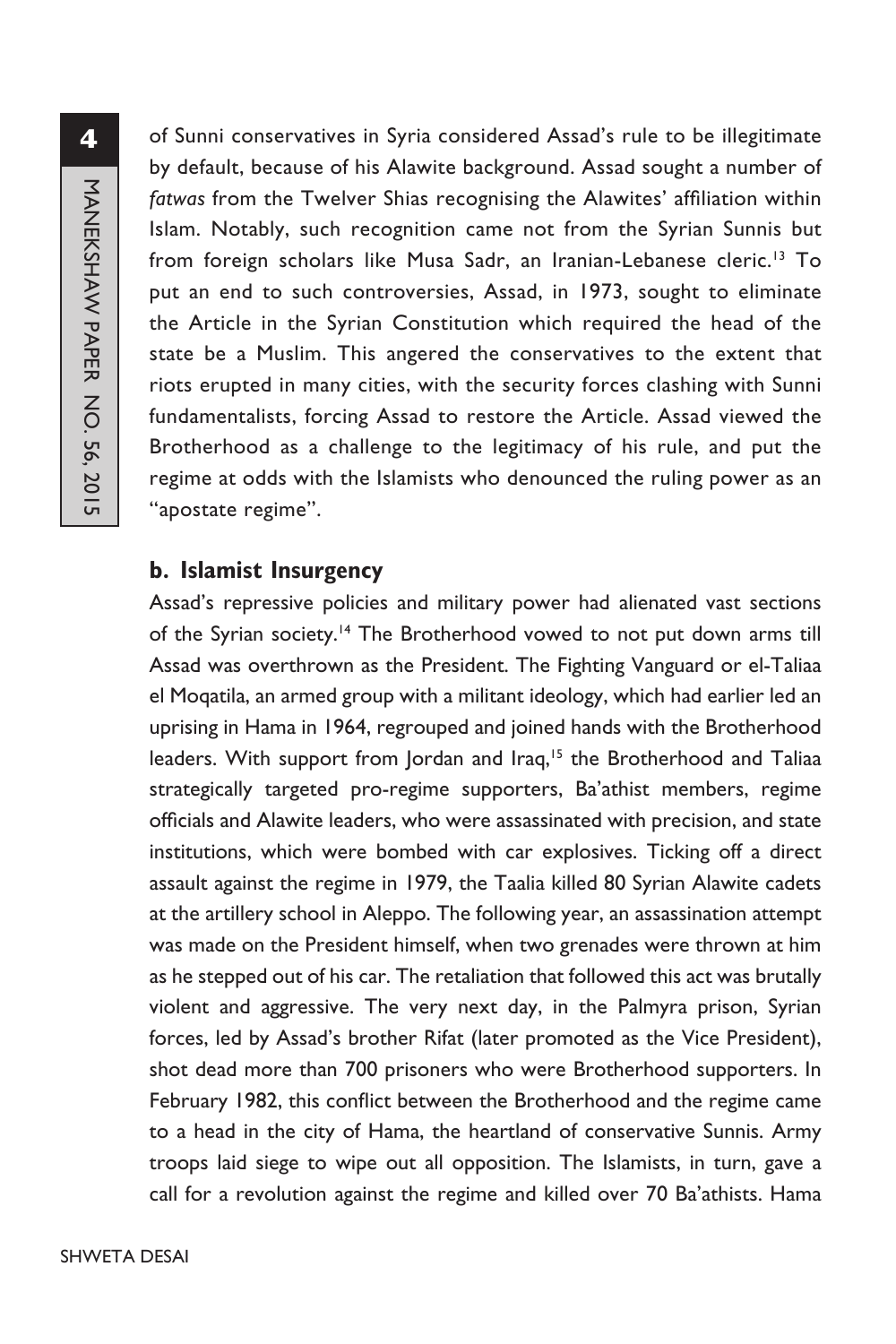was declared liberated. But Assad was not one to be cowed down. A force of 12,000 troops shelled the city for more than three weeks, tanks moved in, flattening neighbourhoods and reducing them to rubble. The number of dead remains disputed from anywhere between 10,000 and 40,000. But the consensus that emerged undisputed was that the Hama massacre was the "single bloodiest assault by an Arab ruler against his own people in modern times and remains a pivotal event in Syrian history."<sup>16</sup> The opposition by Sunni Islamists that challenged the regime was ruthlessly eliminated and so was political Islam. Membership of the Brotherhood was made punishable by death, forcing its surviving leadership to go into exile, with the Syrian security forces brutally chasing down, persecuting and detaining any religious group with political motivations.17 The Brotherhood organisational structure and offices within Syria were shut down and the Taalia was destroyed. The carnage stood as a warning for the dissident Syrians on the control vested by Assad in the state. The levelled grounds of Hama and its bombed buildings not only broke the Islamist insurrection but served as a savage reminder of the fate that would befall all those who dared to challenge Assad's rule. The killings terrorised the people and forced them to surrender to the will of the regime. Although public discussion about the Hama massacre was prohibited, the issue remained alive in the collective conscience of the Syrians, creating a generation of dissidents who grew up in a culture of fear and hate towards the regime.

# **Political and Civilian Resistance Against Bashar: The Case of the Damascus Spring, 2000-2001**

When Assad died on June 10, 2000, there was no power struggle or vacuum in Syria. That the transition of power would take place to his son Bashar, who was called back from his studies in Britain, after the heir apparent Basel's death, and then groomed as the possible Presidential successor, was an open secret. The Constitution was amended to lower the age of President (from 40 to 34 years) to accommodate the young Bashar and with a popular referendum giving a 97.92 per cent voter approval, he was officially declared the President of Syria. The opportunity for a democratic transition remained elusive as Syria became the first Arab republican hereditary regime. Bashar inherited much of the political decision-making structure and the 'old guard',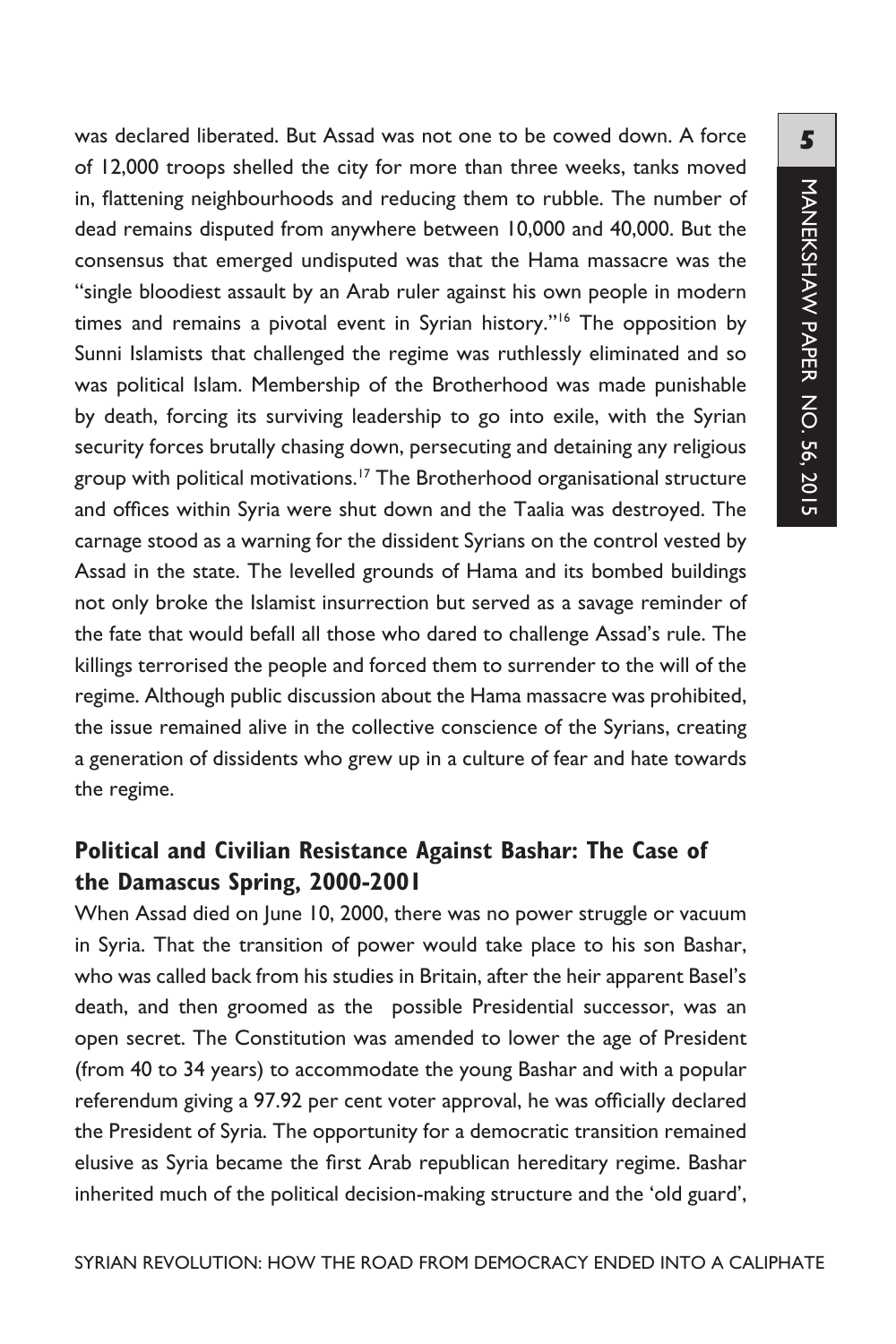the close knit circle of trusted loyalists of Ba'athists who had surrounded his father. However, Bashar chose to lead Syria in a different direction. This was evident in his first Presidential speech as Bashar promised reforms and the launching of Syria's "own democratic experience."<sup>18</sup> The prospects of change in Syria's stagnant society and bleak economy brought in a wave of cautious but fresh optimism amongst the Syrians.

# **a. The Demise of Political Thought**

Democracy in Syria which had a historical role in the country's political and social life during the French mandate and in the first decade of its independence, had died a long time ago. The leftist and Communist ideology parties, which characterised Syria's early political years, went underground, and political Islam was relegated, thereby containing any domestic political challenge to the ruling regime. The National Progressive Front or al-Jabha al-Wataniyyah at-Taqaddumiyyah—a coalition of 10 political parties dominated by the Ba'ath Party—shared the seats in the Parliament, controlling a twothirds majority. As a result, elections and voting had no effect in bringing about any change of government or governance.

# **b. Police State**

There was no way to protest or even criticise the regime, with fear of the notorious *mukhabarat* (secret police) ruling high. Civil liberties like freedom of expression and speech came at a high price—the security and intelligence apparatus formed by the Assad regime reported and acted against, every real or generated anti-regime activity. There were more more than 48 essential security branches in addition to the regional and provincial branches of four main agencies: State or General Security, Political Security, Military Intelligence, and Air Force Intelligence.<sup>19</sup> These included spying on citizens and foreign nationals (including diplomats, military attaches and journalists), monitoring anti-regime activities, political dissidents, religious and ethnic minorities, social and mass organisations, and controlling corruption and drug trafficking. Each of these agencies had detention cells, interrogation centres and dozens of secret headquarters in various cities and governorates. Around 90,000 officers, mostly belonging to the Alawi sect, worked in these intelligence agencies.20 The Emergency Law, in effect continuously since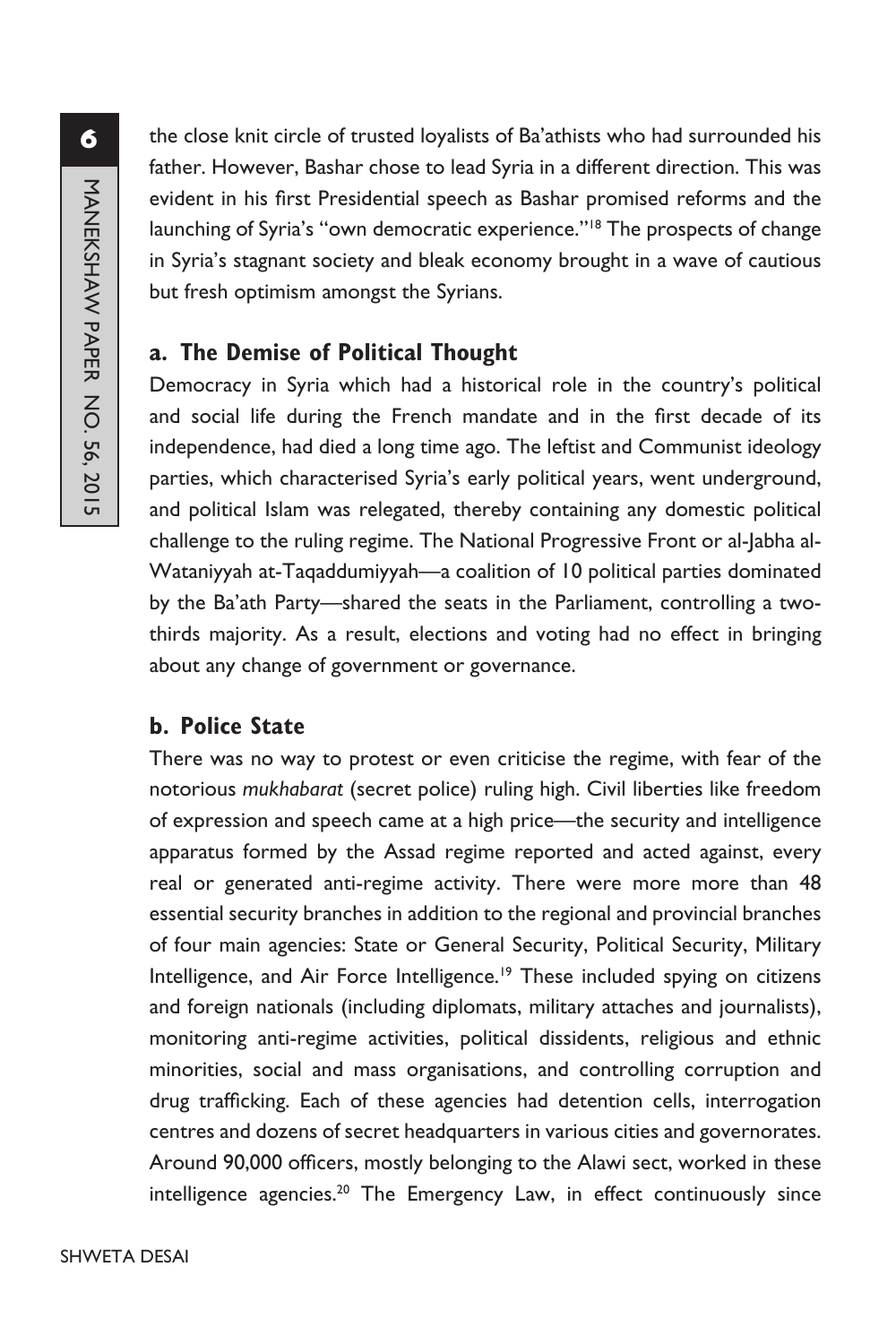Ba'ath Party rule began in 1963, allowed preventive detention of individuals deemed to be a risk, under the pretence of national security. It gave power to the military-controlled state security courts to try civilians. Thousands of individuals were arrested, often in secret and detained incommunicado for long terms, without any access to lawyers, and no information was provided to their families. They were subjected to trials, torture and often killed. It is hard to determine the exact number of people arrested by the security and military authorities but estimates are of over 4,500 political prisoners and reportedly 17,000 forced disappearances dating from decades.<sup>21</sup> Those released were made to sign a pledge that they would not engage in political activity against the regime. In a country where the media is nationalised, has no press freedom and entry of foreign journalists is restricted, human rights abuses and political tyranny made no news, giving a free hand to the regime's repression.

# **Resurgence of the Civil Society**

Bashar's statement regarding faith in democracy and his image as a Western educated, open-minded young leader came as a breath of fresh air for the Syrians amid hopes of bringing in the long-awaited change in the controlled state. The reform movement was initiated by a number of intellectuals and civil society members who themselves had been subjected to repression in the tightly controlled society in the past such as Michel Kilo, journalist and activist, Riad Seif, businessman and former member of Parliament, Paris based academic Burhan Ghalioun, Suhair al-Atassi, founder of the Jamal al-Atassi Forum, economist Aref Dalila, lawyer Radwan Ziadeh, founder of the Syrian Organisation for Transparency, Doctor Kamal al-Labwani, and others. The period saw the emergence of as many as 70 discussion forums, and formation of Committees for the Revival of Civil Society (Lijan Ihya al-Mujtama' al-Madani), an independent, non-political movement demanding greater freedom. Many of these demands for change were summarised in a statement signed by 99 intellectuals<sup>22</sup> calling on the regime to end martial, law and provide greater freedom to all the citizens. In a state where it had been unthinkable to make such demands or even talk about such issues, the charter was termed as the first cry of freedom from inside autocratic Syria. In a radical change from its previous stance in the 1970s and 1980s,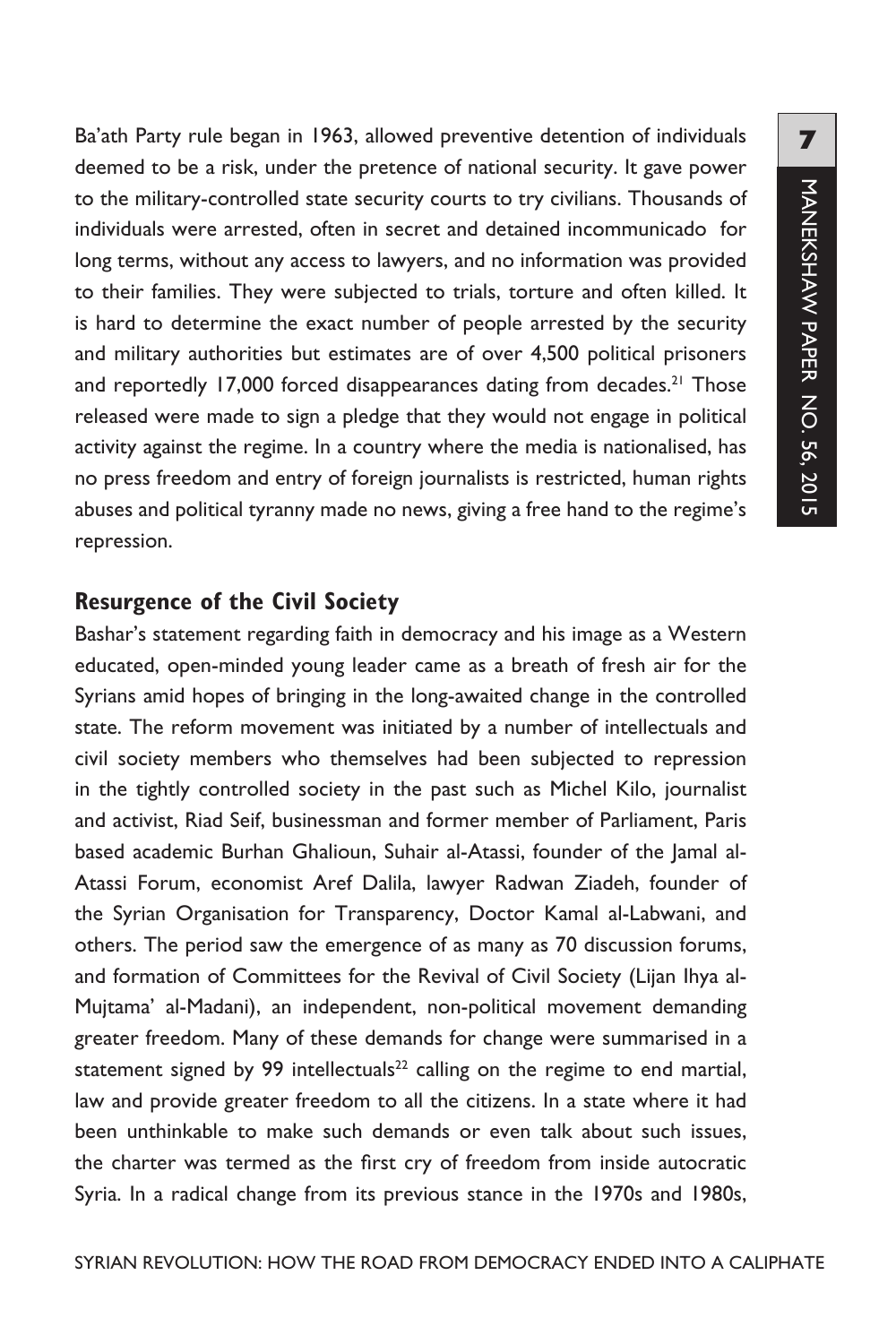the Brotherhood also joined the reformist phase. To win back the people's support, it published the "National Honour Pact for Political Work" which vowed to renounce violence in all forms, while reaffirming its faith in the democratic civil state. The goal of the civil society members and political activists of the movement was not regime change or Bashar's ouster from the Presidency but reforms in the Constitution, lifting of emergency laws and respecting human rights, and justice.

# **a. Bashar's Development**

The regime's reaction to many of these criticisms and demands was tolerant: Bashar introduced a number of controlled economic and political reforms. Nearly 600 political prisoners were given amnesty, restrictions on the media and internet were lifted, publication of private and political dailies was allowed, a 25 percent wage increase was instituted, old bureaucratic laws were cancelled, private investment laws were approved, and private banks were allowed to open in the Free Zone area. Political reform has been a sensitive topic for Bashar who though admitting its need, $23$  has remained reluctant due to fear of destabilisation, like in the collapse of the Soviet Union, on which the Syrian Ba'ath Party had modelled itself. Instead, he attempted to coopt the political activism underway in Syria by opening the Ba'ath influenced National Progressive Front (NPF) parties for recruitment and membership of political enthusiasts. $24$  The move was severely rejected by the opposition movement, and members like Muhammad Sawwan and Riyad Sayif in January 2001, in defiance of the regime's ban, independently established two political parties: the Coalition for Democracy and Unity and the Movement for Social Peace.

# **b. The Backlash**

It was around this time that the hardliners in the regime became increasingly worried that the new political activism extended by Bashar could threaten the very existence of the regime. In view of Bashar's inexperience in politics and doubts over his ability to lead the country into the era of political and economic reforms, they felt it could loosen the regime's continuing political, and military control, in turn, endangering the minority Alawites' influence. The last time this had happened was during the Islamist insurgency in the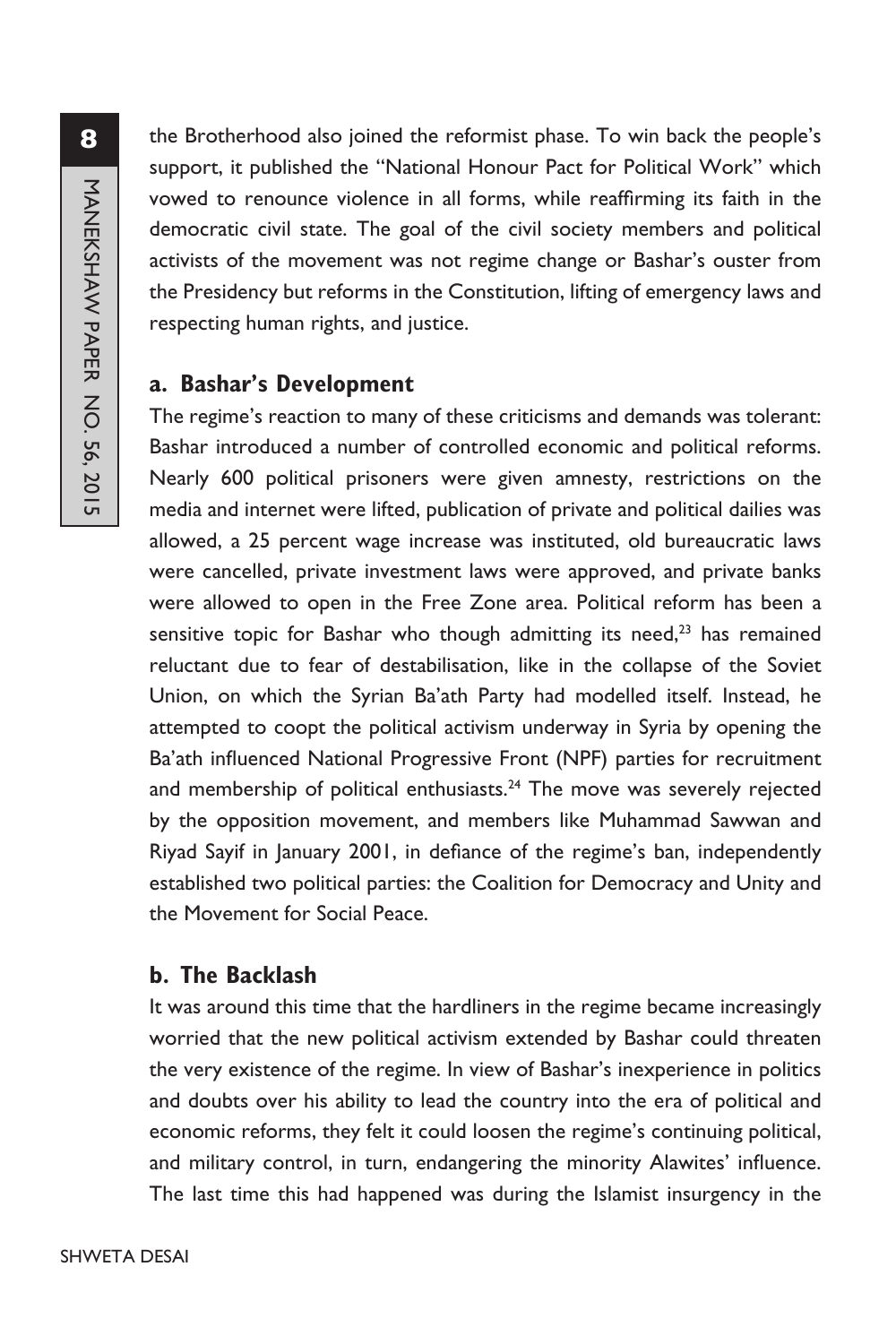1970s when radical Sunnis emerged as an armed opposition, threatening the regime's survival. The old guard, represented by military Generals and senior advisers from Assad's time, stepped in and reined in Bashar to ensure the regime's stability.<sup>25</sup> Beginning in February 2001, the regime came down hard on opposition members, the reformist policy was rolled back, and the forums and groups which it had facilitated a few months earlier were unceremoniously shut down. Bashar termed the opposition as agents of foreign powers, blamed them for affecting the stability of the homeland and asserted that he would deal with them in the same fashion as those who were enemies of the country.<sup>26</sup> Deputy Prime Minister Abdullah Dardari, justifying the arrests and reversal of state policies, said, "The survival of this regime and the stability of this country were threatened, loud and openly."27 The civil and political resistance in the form of the Damascus Spring remained a short-lived experience in the history of Syria's civil society but it succeeded in instilling a democratic consciousness that had been stifled by the Ba'ath Party, and gave a new voice to the Syrians. In 2005, the various opposition factions including the Nationalists, Communists, Kurdish and Brotherhood came together under the banner of the "Damascus Declaration for Democratic National Change."28 Not since the mid-1970s when the Brotherhood and radical Islamists had confronted the Assad regime with arms and posed a threat to its position in power, had the political opposition, across diverse factions of the society, made such a bold move by presenting itself as an alternative to the Bashar regime. The declaration constituted the beginning of Syria's secular political process of ending despotism to establish a democratic national regime.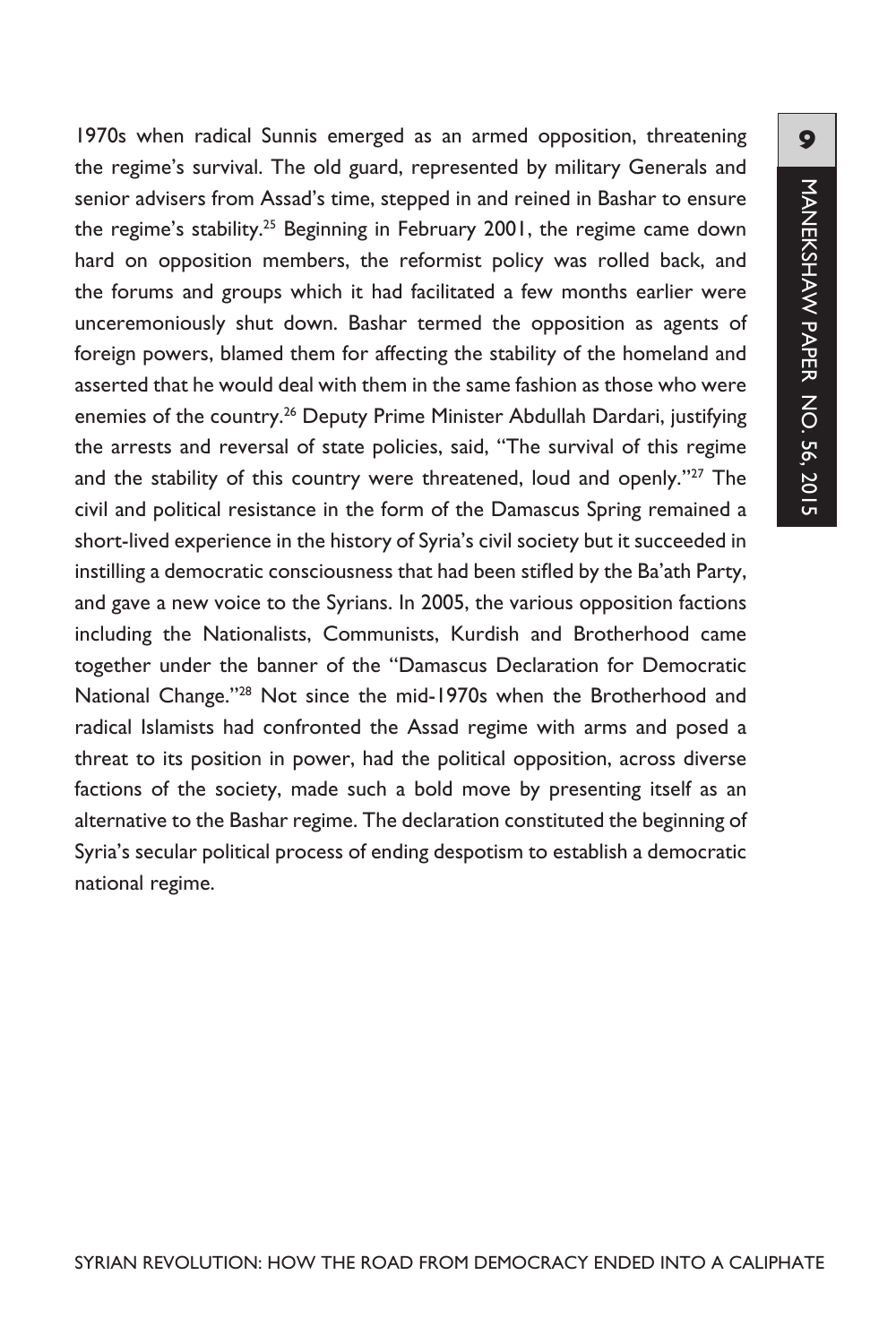# **Chapter 2 Politics and Religion**

#### **Religion as a Tool for Foreign Policy**

Syria's policy towards the Islamists at home and in the Arab world is influenced by two parallel trajectories: to suppress any political threat which could undermine the survival of the regime; and to widen its regional power ambitions. The consecutive losses in the 1967 and 1973 Wars with Israel, and the loss of its southwestern border region of Golan Heights to the Jewish state deflated Syria's military power, making direct Israeli confrontation excessive. When Assad came to power, he saw an opportunity to exert influence in the Arab-Israeli arena by way of supporting the Palestinian groups who advocated the creation of a Palestinian state through an armed movement or the destruction of Israel – or both – in their fight for a homeland.<sup>29</sup> By adopting the anti-Zionist cause as its own, the regime (of both Assad and Bashar) used religion as a tool to prop up proxies to continue the war against Israel. At home, the Islamist insurgency in the 1970s was brutally crushed as it threatened to topple the regime but, at the same time, Syria, headed by the minority Shia Alawite sect, backed the Sunni groups using terror among their tactics for fulfilling their political agenda. Syria's motivation in supporting these groups is to achieve a range of political and strategic goals, to undermine the countries it opposes, the Ba'ath Party's commitment to Arab nationalism, to establish Syria's hegemony over the neighbouring Lebanon, Jordan and Palestine or what is known as Greater Syria, to liberate Arab territory from foreign occupation, its continuous war against Israel and to strengthen Syria's negotiating position in the Arab-Israel peace process. Damascus viewed the Palestinian groups, including Hamas, Palestinian Islamic Jihad (PIJ), and Popular Front for the Liberation of Palestine-General Command (PFLP-GC), as resistant groups against Israel and permitted them to open their offices and operate from inside Syria. These groups found a safe haven to recruit, train, raise funds and to launch terror attacks and suicide bombings in Israel. The regime also funded the Palestinian groups and was influential in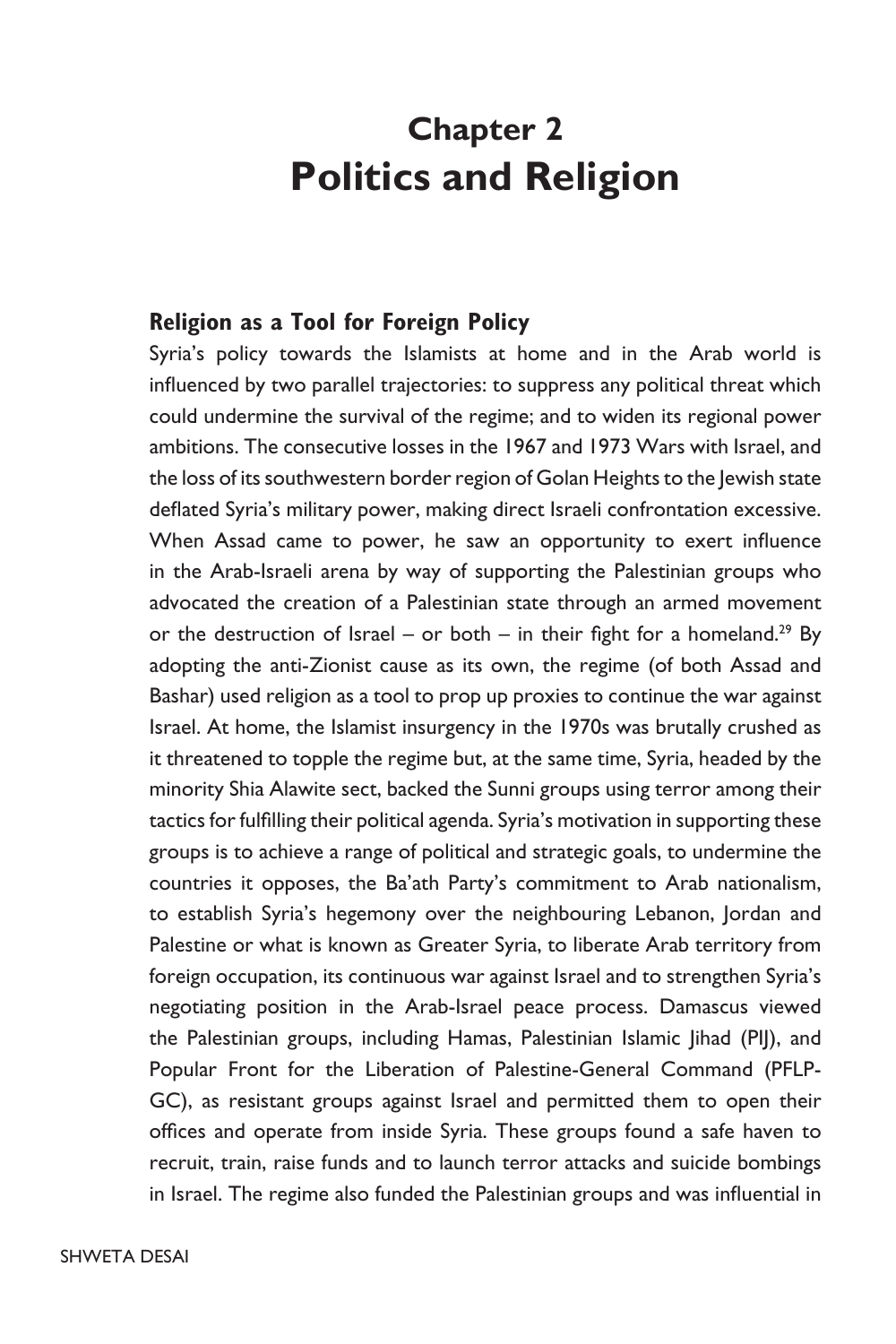the operational decisions. When civil war erupted in Lebanon in 1975, Syria moved its armed troops into the neighbouring country under the pretext of restoring peace and to counter Israeli dominance in its extended backyard. Syria found a strategic ally in Shiite Iran to undermine Israel. Iran's support for the militant group Hezbollah allowed Syria to attack Israel from Lebanon. Syria allowed Iran to use its territory as a training ground for Hezbollah and for supply of weapons, thus, making it a proxy power in Lebanon. It continued to hold dominant sway in Lebanon's internal politics, with the presence of armed troops, which were withdrawn in 2005. A UN investigation found that Syrian officials were involved in the assassination of former Lebanese Prime Minister Rafiq Hariri, an allegation vehemently denied by the regime.<sup>30</sup> Similarly, the Syrian government maintained ties to the Kurdistan Workers Party (PKK) and assisted in the organisation's efforts to exert pressure against Turkey and Iraq. Syria's role in terrorism was not just limited to the West Asia region—Nezar Hindawi, a Syrian accomplice conspired to blow up Israel airliners in London in 1986—and it also had connections in Madrid. Syria's link to terrorism and its support to terror groups put it on the list of "state sponsors of terrorism", since the inception of such list in 1979.<sup>31</sup> At a time when Islamist resurgence was on the rise in the Muslim world, the space for Islamist opposition was virtually being wiped out in Syria—even having a long beard would make the authorities suspicious. As a result, many extremists went to Afghanistan to join the *jihad*. The presence of Syrians in both the leadership and ranks of Al Qaeda is second only to that of the Saudis.32 A vast number of Syrian *jihadists* returned to the Gulf countries, whereas the Brotherhood and its affiliates found modest space for Islamic activism in Algeria and Jordan.<sup>33</sup> Many, who escaped the persecution at home, sought refuge in European countries and later came into contact with Al Qaeda members, such as the Al Qaeda cell in Madrid, which was run entirely by Syrians.<sup>34</sup>

# **Playing his Own Game: How Bashar Propped up the Iraq Insurgency**

Since 2003, Syria became the principal transit point for foreign fighters, Al Qaeda operatives and *jihadi* elements headed for Iraq. Its support in facilitating foreign fighters, *jihadists* and suicide bombers stemmed from the common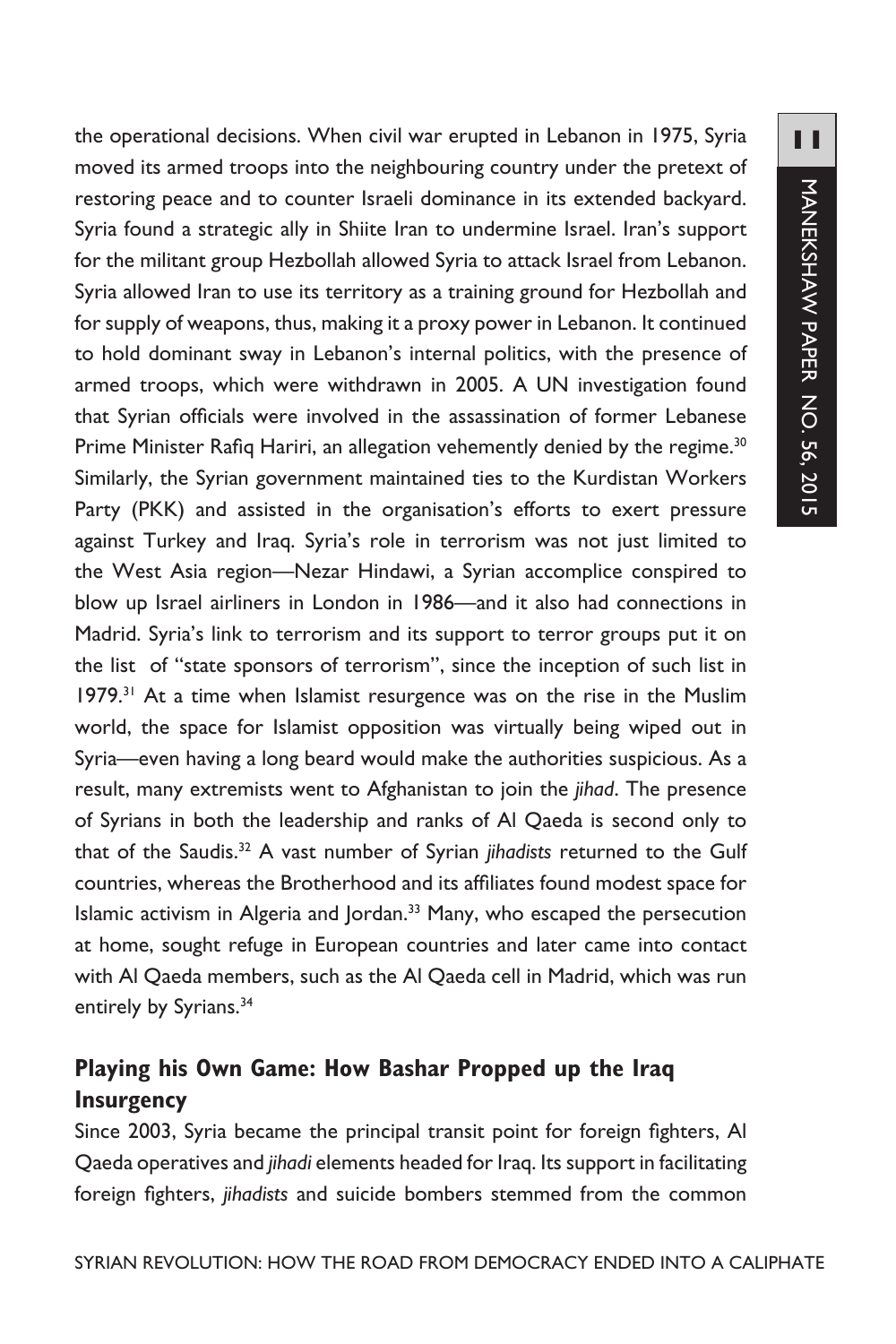ground shared by the regime in Damascus with the Islamist extremists and former Iraqi Ba'athists who had taken refuge in Syria after the Saddam regime was dismantled, with an aim to undermine the US coalition efforts in Iraq. Syria has been a key player in the region troubled with conflicts, sectarian divisions, weak economic growth, and the issue of Israeli security. Its refusal to tow the line of democratic reforms and its continued support for terrorism had made it an obstacle in America's neo-con dominated foreign policy in the Middle East which aimed to transform the region with democratisation. The US intended to "clean-up" West Asia, with the last of the remaining Soviet influenced regimes in Iraq, Syria and Iran.<sup>35</sup> As a state designated as one that sponsors terrorism, Syria has long been subject to a series of economic sanctions and diplomatic embargoes. The attack of 9/11 provided a "good opportunity" for Bashar to improve relations with the US and reduce the pressure of the sanctions. In the initial period, Syria cooperated with US intelligence and security agencies, providing key information on Al Qaeda's hideouts and its leadership, and even earned gratitude from America for its role in the War on Terror. But Bashar's refusal to rein in Hezbollah and other Palestinian groups led Bush to extend the axis of evil to include Syria.<sup>36</sup> "Syria must choose the right side in the war on terror by closing terrorist camps and expelling terrorist organisations,'' Bush declared. Bashar was aware that Syria could be the next target of the US' regime change policy, as it had long pressed Damascus to drop its one party rule and move towards democratisation. The fall of Saddam in 2003 unleashed violence in Iraq. The dismantling of the Ba'athist governance institutions, including the 400,000-strong Ba'athist military, mired Iraq in the grip of a security chaos. The transition of Iraq from a newly liberated state to a stable one failed as sectarian violence between the minority Shia and majority Sunni tribes led to the emergence of a protracted insurgency. Both groups attacked each other while also trying to get rid of the occupying coalition forces to regain control of their territory and establish their version of law and order. The conflict and violence in Iraq had a spill-over effect in Syria. In fact, the arrival of nearly one million Iraqi refugees, mainly Sunnis, emboldened the regime to support the Iraqi opposition groups involved in the insurgency against the US forces.<sup>37</sup> To unsettle the US plans for Iraq, the Bashar regime developed links with the Sunnis, who included the extremists and ex Ba'athists who were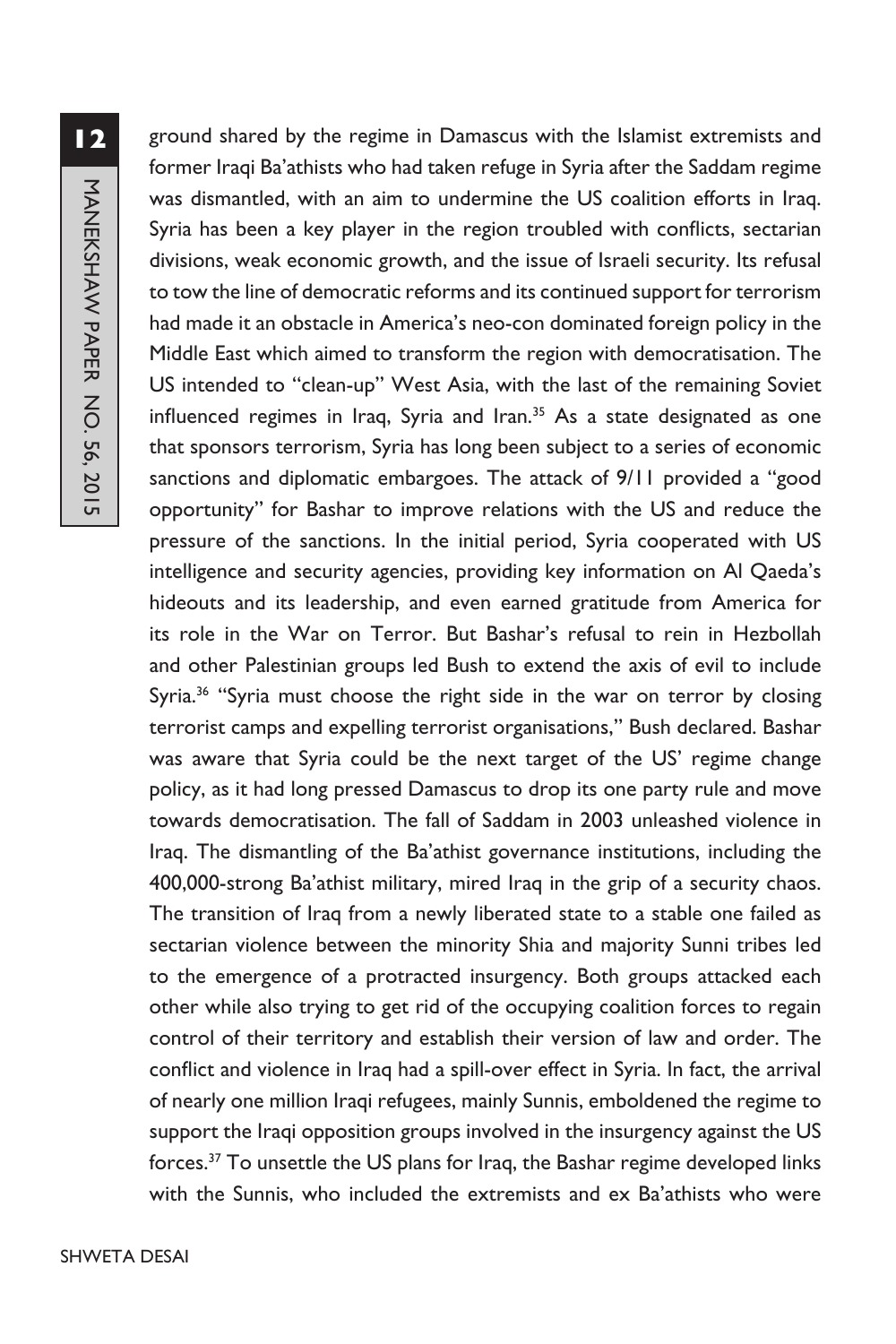dealt a massive blow with the capture of Saddam. As the armed insurgency began in Iraq, the Mufti of Syria, Sheikh Ahmed Kaftaro, also a Bashar regime supporter, called on Muslim youths to fight the American invasion.

# **Syria Sponsored Jihadists and Al Qaeda in Iraq**

The US invasion and the insurgency in Iraq saw an influx of foreign fighters and *jihadists* from all around the world to fight the coalition forces. Taking advantage of the geographical proximity provided by the 375-mile-long shared border, Syria coordinated with, and assisted, foreign terrorists going to Iraq. Syria became a major to-go-zone for potential foreign fighters<sup>38</sup> joining Al Qaeda and its affiliates in Iraq. They would fly directly into Damascus airport or come overland through Jordan aboard buses which the Syrian border guards let pass. These fighters would then travel to the Syrian border region of Deir ez Zoir to cross over to Anbar province in west-central Iraq or north of the Euphrates river to reach Mosul in Nineveh province to join the *jihadists*  groups. Anbar and Nineveh provinces, across the Syrian border in Iraq, are home to Al Qaeda in Iraq [AQI, the earliest manifestation of the Islamic State of Iraq and later (ISIS) or later IS], the Sunni terror group founded by a Jordanian named Abu Musab al-Zarqawi.<sup>39</sup> Syria's military and security authorities turned a blind eye as safe houses to store weapons, ammunition and facilitation networks, helping in the movement of foreign fighters, were set up in both rural and urban areas. Handlers in Syria like Muhammad Majid (also known as Mullah Fuad) coordinated the recruitment and handled the financing of the foreign fighters with European cells and training camps in northern Iraq run by the Al Qaeda affiliated Kurdish Ansar al-Islam.<sup>40</sup> He would then help the volunteers to reach Iraq via the capital city of Damascus, and Aleppo. Al Qaeda fighters' recruitment and finance networks such as Abu Ghadiyah operated with the knowledge of Bashar and Syria's military and intelligence agency. The network helped in providing fake passports for foreign terrorists, weapons, guides, safe houses, and finance to join the terror group.<sup>41</sup>  $42$  Syria's role was not limited to being an intermediary to the movement of these fighters, but included setting up terrorist training camps, providing weapons and combat training. The foreign fighters trained in these camps were responsible for some of the most violent acts and car bombings in Iraq and against the US troops.<sup>43</sup> The facilitation networks of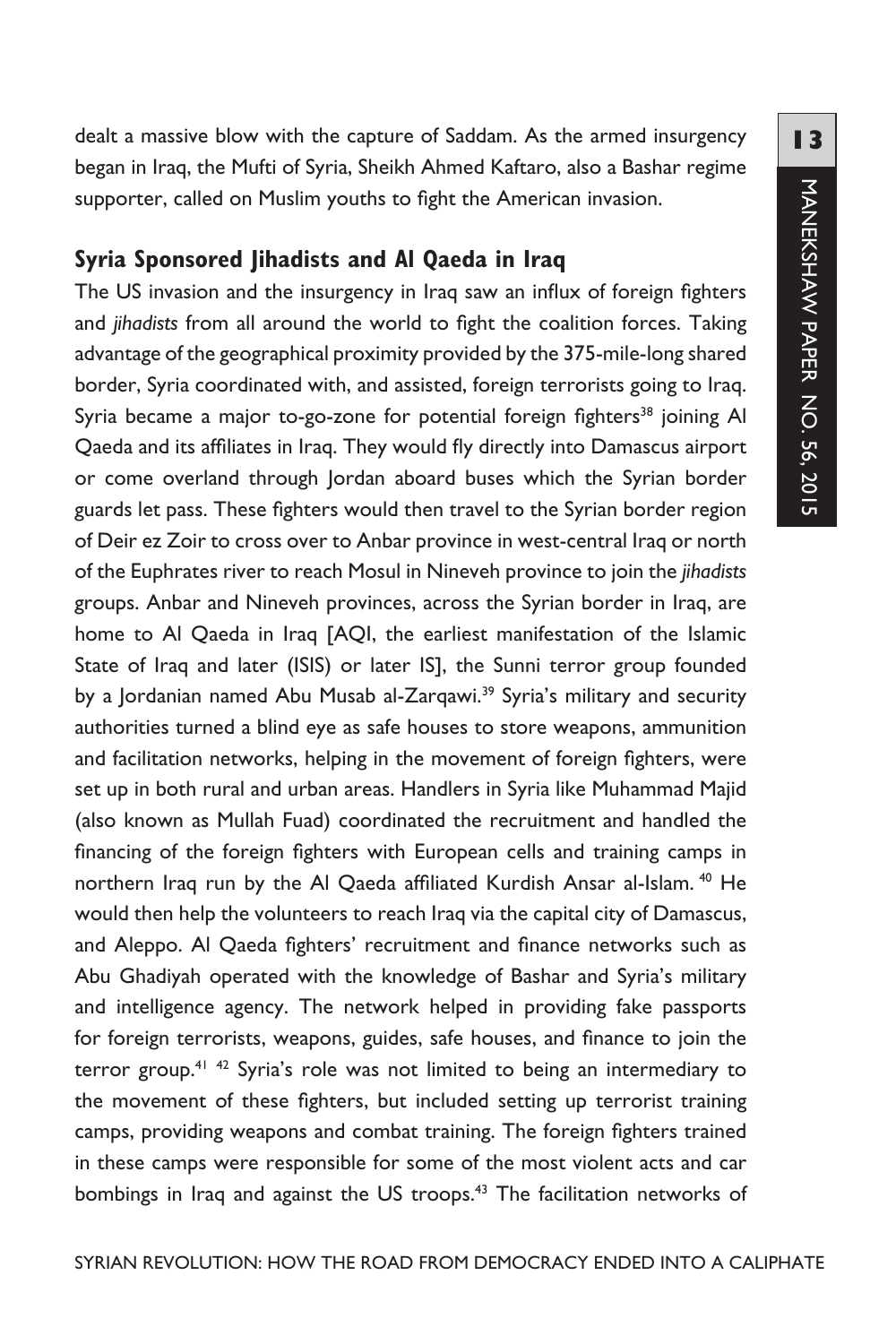foreign fighters in Syria, assistance in funding, recruitment and training to wage insurgency in Iraq spawned the rise of Al Qaeda in the region. For Bashar, "Al Qaeda was not different than the Muslim Brotherhood as a state of mind."44 Yet, he passively supported the group, as it did not threaten to destabilise Syria's internal security and had directed its resources towards helping the Iraqi resistance to the foreign occupying forces—the enemy of both Assad and Al Qaeda. For allowing the use of its porous borders to shelter terror groups used to launch insurgency in the neighbouring country, its benevolent attitude the towards Islamist terrorists and the protection it offers them, Syria has come to be known as the Pakistan of Iraq.<sup>45</sup>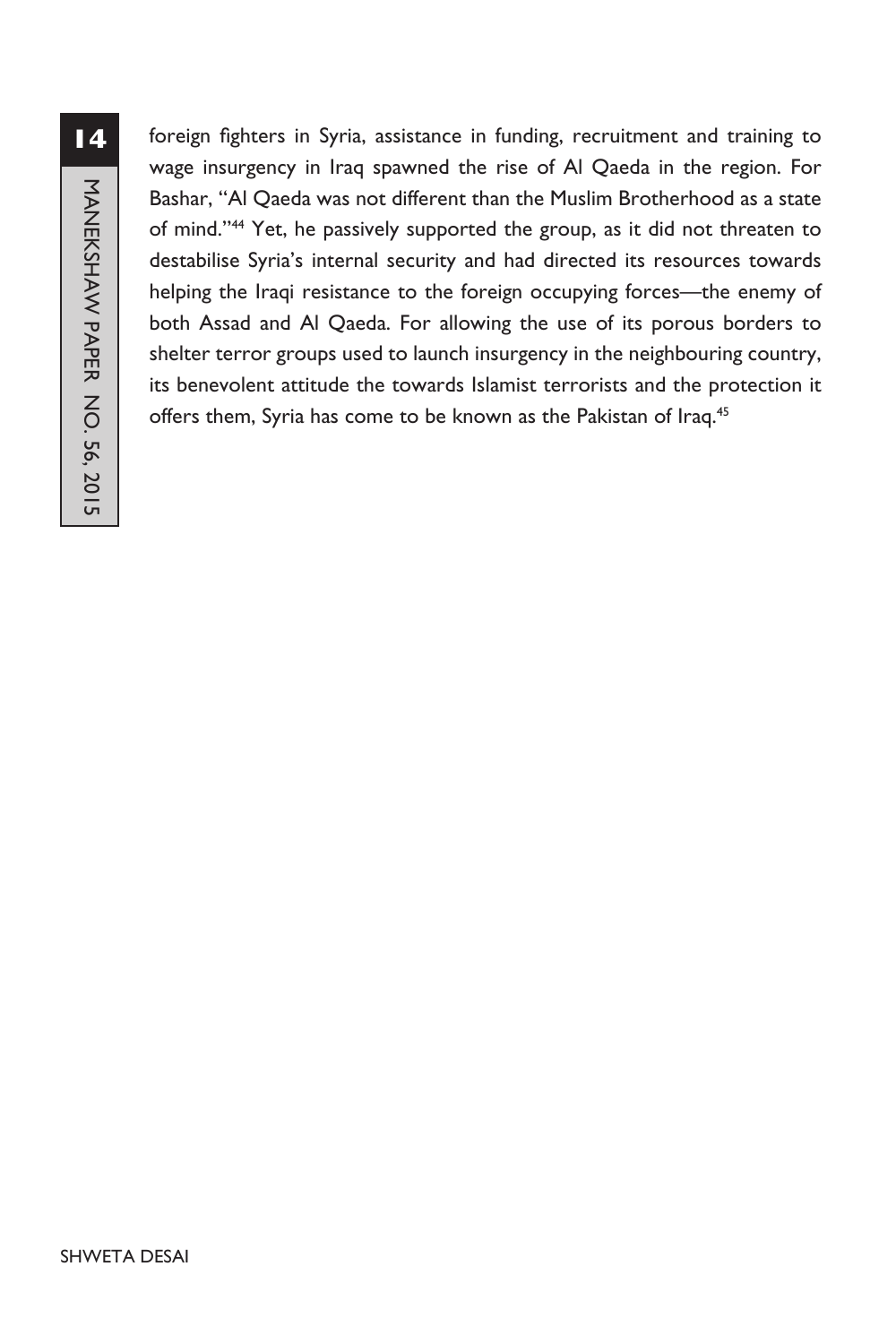# **Chapter 3 Arab Spring Uprising to Sectarian Conflict**

# **Civil Uprising turns into Civil War**

When social and political revolutions erupted across the Arab region in March 2011, largely peaceful and non-violent protests swelled up across Syria in the major towns and villages, demanding that Bashar give up power. Despite his attempts to silence the protests, with a massive crackdown and use of censorship, on the one hand, and concessions,<sup>46</sup> on the other, by the end of April, it became clear that the situation was getting out of control, and the regime deployed numerous troops on the ground. As Bashar's security forces stepped up the assault, the ghosts of Hama, years of torture, forced disappearances, detentions, lack of economic opportunities, poverty and repression convinced the Syrians that the time had come to fight the regime's ruthlessness, and not be cowed down. The marginalisation of the Sunnis in Syria has split them. Some set up political parties, demonstrated peacefully and spoke out against the regime, while others joined the armed rebel groups. To fight against the military crackdown, various armed group coalitions, made up of civilians, started organising themselves across Syria. The civil society movements which emerged during the brief spell of the Damascus Spring set up local coordinating committees and revolutionary councils governing small neighbourhoods and protecting the citizens from the Army. The Syrian Army's strength, on the other hand, suffered heavy defections, reducing its ranks to around 110,000 men. Low-to-mid-ranking Sunni conscript soldiers, unwilling to fight and indiscriminately shoot civilians, many of whom were their co-religionists, began deserting in large numbers and formed the Free Syrian Army, headquartered in Turkey's northern region.

#### **Rise of Islamists in the Opposition**

As the civil war between the Syrian regime and the rebel forces expanded, many *jihadi* elements within and from the neighbouring Libya, Tunisia, Saudi,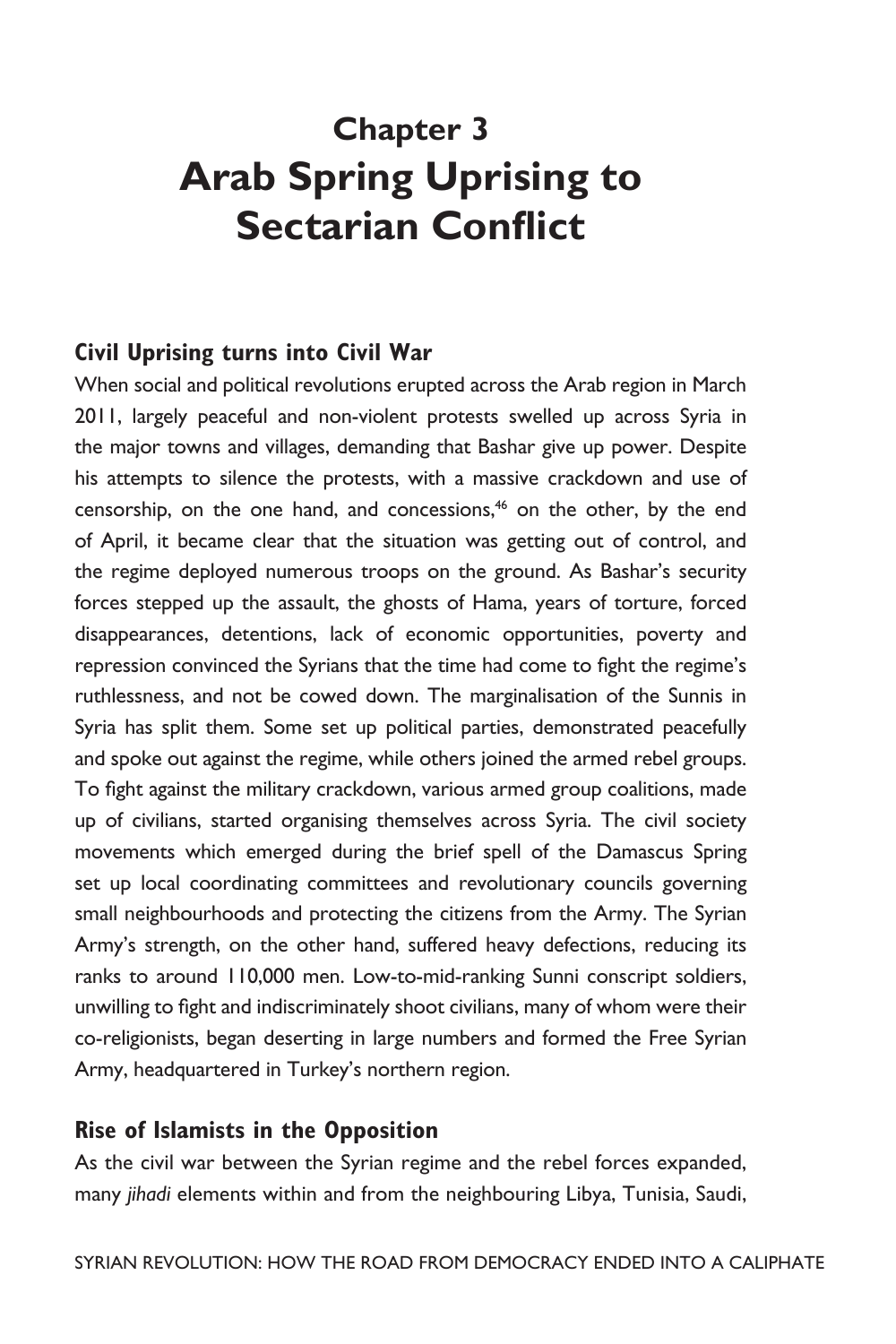Algeria, Morocco, Pakistan and beyond, began flocking to Syria, reducing the initial democratic uprising into a sectarian conflict by projecting the fight as one between Sunni Muslims and the Shia Alawite regime of Bashar. A large number of these foreign fighters joined the *jihadi* and Salafist organisations and participated in the *jihad*. The call by various Sunni clerics, including the influential Egyptian theologian Yusuf al Qaradawi, urging Sunni Muslims worldwide to come for *jihad* in Syria, helped turn the tide of a civil war into a holy crusade, with sectarian overtures, and influx of foreign fighters, against Bashar and Hezbollah.<sup>47</sup> Syria's role in sponsoring terrorism and the Iraqi insurgency since 2003 had prepared a fertile ground for the networks of Islamist extremists and *jihadi* elements in the country. Its "patronage of terrorist organisations allowed for the development of a logistical infrastructure, including weapon storehouses, channels of communications, and access to funding, with the ability to carry out sustained terror campaigns."<sup>48</sup> Some of these foreign Islamist groups decided to join the opposition and exploit the local revolution for their own objectives: to replace the regime with their version of Islam. They envisioned a new world order, modelled on early Islam, defying the idea of a modern state and the principles of democracy.<sup>49</sup> Groups like Liwaa al-Islam, Ahrar al-Sham, Liwaa al-Ummah defined their aim to establish an Islamic state based on *Sharia* laws,<sup>50</sup> distancing the opposition from the larger revolution and the plural democratic principles that once defined the Syrian uprising. With the added advantage of knowledge of local terrain, important for tactical operations and planning, gained while building the group's networks that later became sleeper cells, and inside knowledge of the Syrian regime's intelligence apparatus, these foreign Islamist and *jihadist* elements, with high military capabilities, helped in tipping the balance in favour of the opposition while influencing and overpowering the local civilian groups. In less than two years, Syria become the most prominent *jihadist*  battlefield in the world, providing both a rallying point and training ground for radical Islamists from other nations.<sup>51</sup> Religion became a binding factor for these varying factions and foreign fighters, largely comprising Sunni Muslims, leading to an increase in the *jihadi* discourse and turning the fight against the regime into a fight for Islam. The influence of the medieval Syrian Sunni scholar Ibn Taimiya, who had termed the Alawites as dangerous, unworthy of trust and, therefore, *apostate*, amongst the local Sunni population, made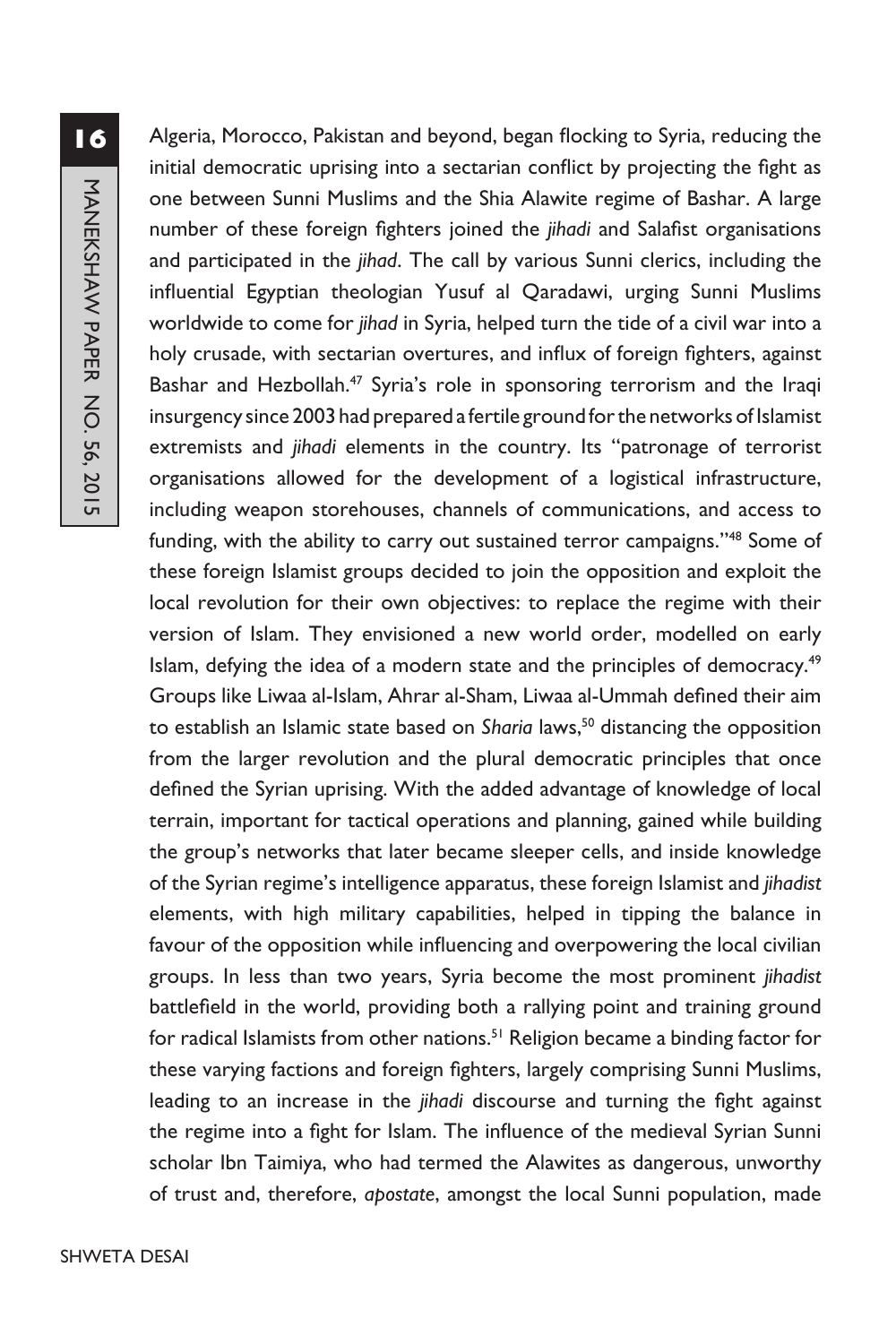the *jihad* against Bashar an attractive cause to fight, increasing the ranks of Sunni fighters amongst the opposition. The overtly sectarian nature of the conflict came into prominence with violent, revenge attacks on non-Muslims, minorities and Shias.<sup>52</sup>

# **The Role of External Actors: Funding and Arming of Islamists**

The armed conflict in Syria got mired in regional and sectarian rivalries as Turkey, Qatar and Saudi Arabia began arming the opposition Sunni rebel groups while Iran and Lebanon supported Bashar's deflated military strength through deployment of the elite Islamic Revolutionary Guard Corps, Quds forces, Shia volunteers and Hezbollah forces. The regional powers' support for the two warring sides divided them along sectarian lines, allowing Iran and Saudi Arabia to engage in a proxy war and use it to leverage their own sphere of influence and hegemony in the region. Since the fall of Saddam in Iraq, Iran was able to influence the regime change and reverse the Sunni domination, allowing it "the opportunity to create a contiguous sphere of (Shia) influence stretching from Western Afghanistan all the way to the Eastern Mediterranean in Lebanon''53 at the cost of the Saudis. The conflict in Syria provided an opportunity for the Saudis to hit back at rival Iran which vowed to protect the regime if it came under external military attack<sup>54</sup> by arming and training the anti-Bashar opposition of Sunni rebels and, thus, undermining Iranian influence in Syria as well as in Lebanon.

Many individuals and citizens of the Gulf countries having tribal kinship and relations with the Syrian Sunnis,<sup>55</sup> became influential in fund-raising through private charities to help their 'brothers' and tribe in the armed uprising. The Salafists in these countries became the backbone of the financial support of the Syrian rebels. Qatar opened a Syrian Arab Republic Embassy representing the faction, while Turkey provided shelter to the defected Syrian Army Generals and members of the Free Syrian Army (FSA) to facilitate the movement of foreign fighters, extremists and rebels fighting the government forces. The border region of Turkey adjoining Syria provided sanctuary and became a base for the rebel fighters of various factions and coalitions.<sup>56</sup> The three countries also reportedly worked together to supply arms and sophisticated military equipment as well as communications through the border town of Adana and Antakya in Turkey to the rebels, including the factions of Islamists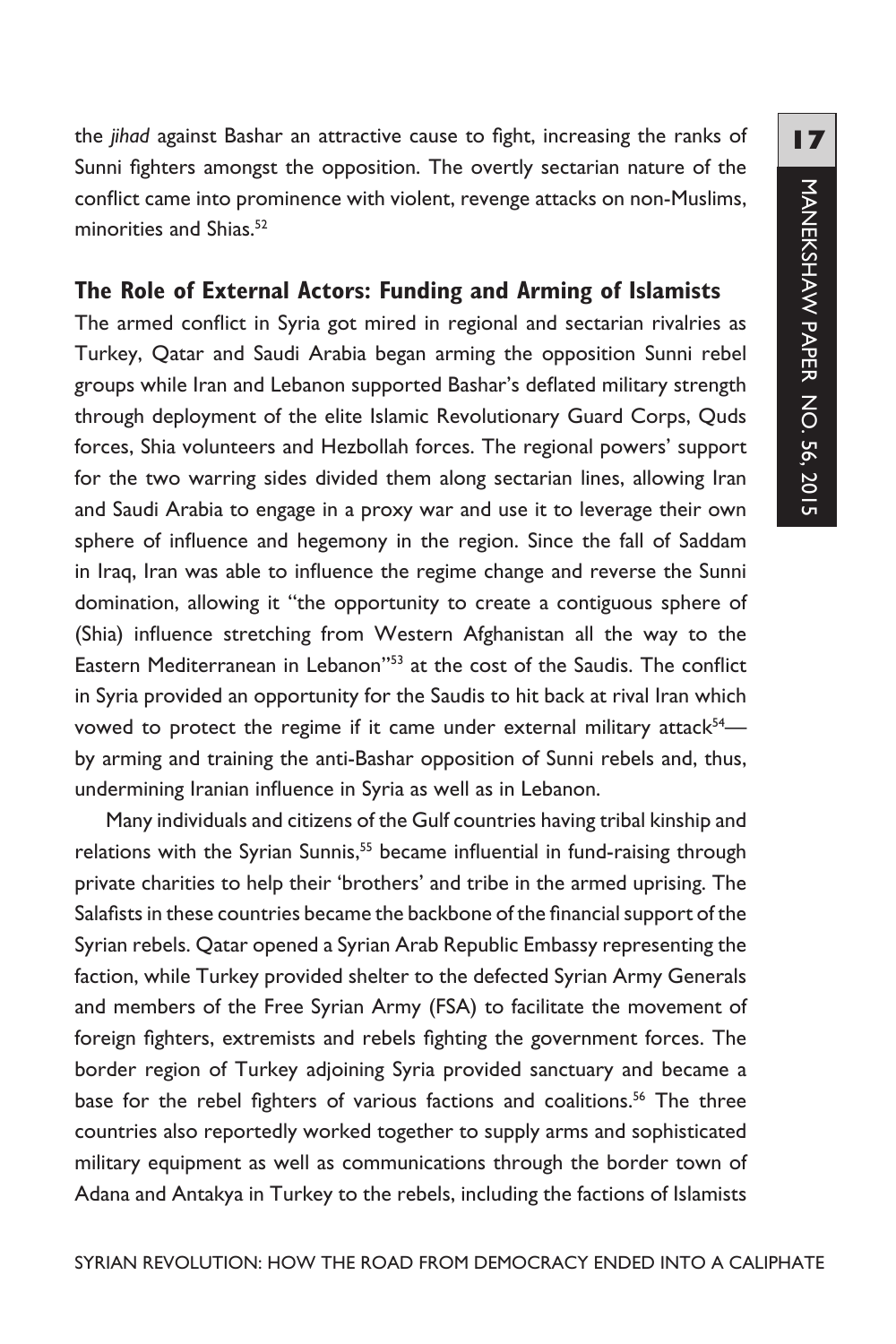and *jihadists*, fighting the Syrian government under the broad umbrella of the FSA.57 The weapons distribution was done by independent commanders in Turkey who had no legitimate system and operated through selective favouritism, therby coming into the hands of hardline Islamists and *jihadists*, not the moderate, secular FSA.58

The US which supported and recognised the FSA, initially comprising defected Army men, students, peasants and shop-keepers, for removal of Bashar, remained wary of arming them. The fears emanated from the strong presence of *jihadists* and radical elements, and to avoid a repeat of the Libya fiasco where arms sent to opposition rebels from Qatar, landed with the Islamists.<sup>59</sup> While the moderate faction was left to counter the offensive from the regime's forces with home-made explosives and sling-onthe-shot ammunition, the hardliners, including the Al Qaeda affiliate group Ahrar al Sham and others, benefitted from their Gulf patrons and were in a better position to attract more volunteers, increase their ranks, purchase sophisticated military equipment and communication systems. With the Islamists holding the bulk of the arms and finance, the FSA and other factions in many regions began aligning with the radical religious extremists to conduct joint operations against the regime's forces. The entry of foreign Islamists in Syria, their arming and funding by the Sunni states and actors, and the increasing sectarian violence, resulted in the decline of the civil democratic movement while transforming the opposition movement into a *jihadist* battle.

# **The Regime's Supporters**

Not all parts of Syria are up in arms against the regime. The minorities, including in the stronghold of the regime in the coastal areas of Latakia and Tartous Governorates, the Druze-populated Sweida Governorate, and the Christians spread among the major cities and some rural enclaves, remain strong supporters of the regime. When Assad came to power, he built a coalition of support amongst the minorities by manoeuvring religion to create the fear among them that the Ba'ath Party was the only source to prevent a Sunni majority rule and an Islamist takeover of Syria. He monopolised the regime's hold on the Syrian society through recruitment into the Ba'ath Party, "thus, endowing a minority regime with the support of the majority of the population.''60 Bashar exploited the same narrative from the beginning of the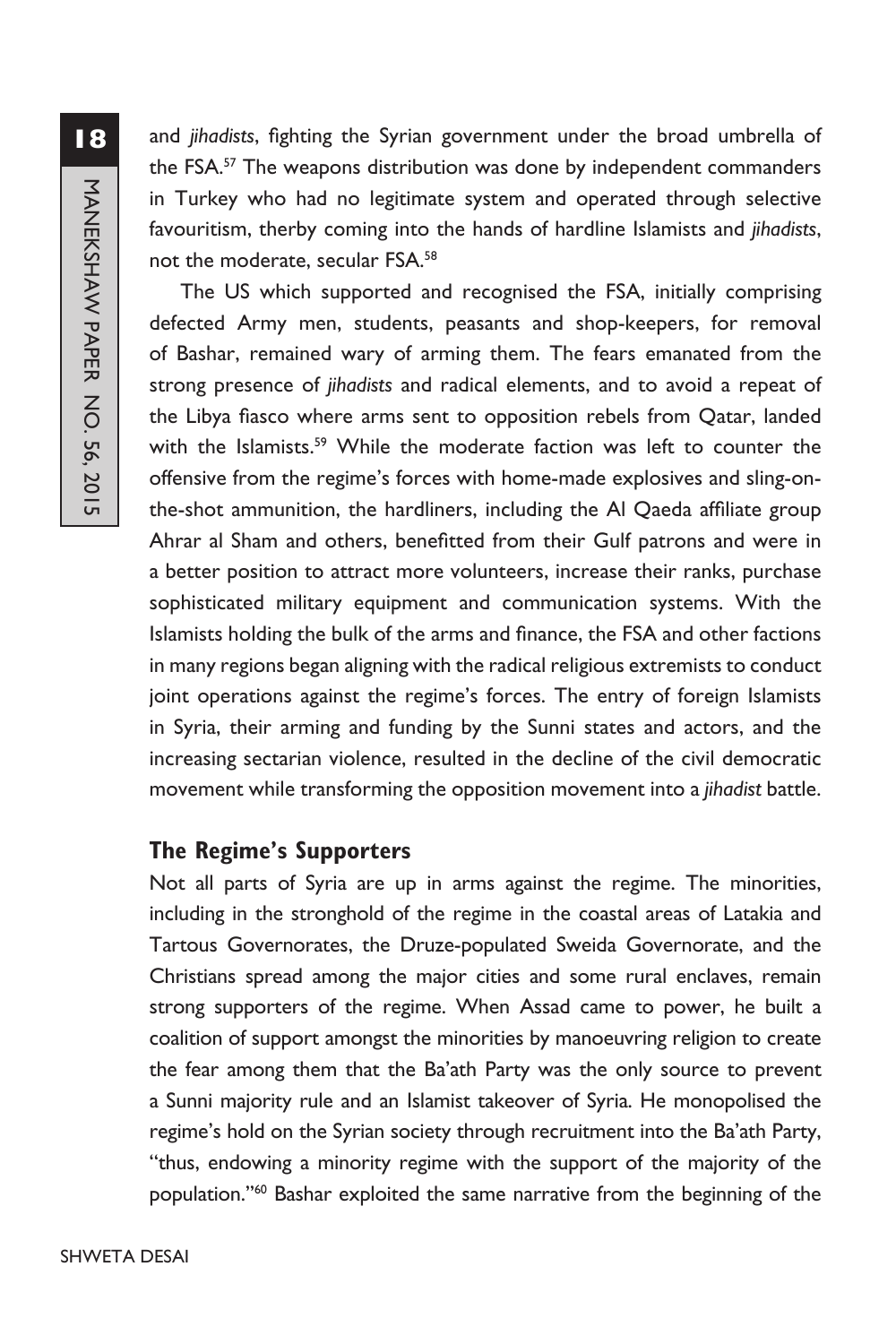uprising, calling the unarmed protestors terrorists,<sup>61</sup> fuelling fear amongst the minorities, leading them to flock towards the regime for support and, thus, distancing them from the opposition. The fear of a regime change and apprehensions about their fate post Bashar became a crucial factor for the citizens in the reelection of the President for a third seven-year term in office which was presented as a democratic solution to resolve the conflict. Internationally, Russia and China remained strong allies of the Bashar regime, providing military, economic and political support.<sup>62</sup> The permanent members of the United Nations Security Council came in defence of Bashar by using their veto power to block any resolutions<sup>63</sup> calling for a democratic transition in Syria, or sanctions and intervention, thereby diminishing any prospects of resolving the conflict through a political or military solution. This was particularly evident in the wake of the Ghouta chemical attack in 2013 that killed more than 1,500 civilians,<sup>64</sup> when Bashar was saved from military intervention or strikes by Russia's clever diplomatic manoeuvring. Around 25 to 30 chemical attacks have been reported since then. As the war raged on between the regime and the rebels, the political vacuum, the absence of the state's authority in the areas where the regime had lost control, and the failure of the international community to form a determining strategy created a stalemate in any action on Syria, and provided the radical forces and *jihadist* elements an opportunity to exploit the situation for achieving their Islamist ambitions.

# **The Kurdish Faction and Autonomy**

The Kurds residing around the Turkish border in the cantons of Efrin, Aynal-Arab, Ras-al-Ayn and Yarabiya crossing with Iraq also joined the armed revolution against the regime's. Numbering around 2.5 million, the Kurds comprised 10 percent of the population but remained disenfranchised, with a majority stripped of their citizenship. In 2004, following riots in the city of Qamshili, the Kurdish population rose up in anger against the severe brutality of the regime's forces. To protect the minority against the regime and its atrocities, the Syrian Kurdish Democratic Union Party (PYD) formed an armed defensive force made up of civilian men and women. The YPG or Yekiniyen Parastina Gel fought the government forces in the Kurdish dominated governorates. As the civil war spread to Damascus, Bashar focussed his armed strength on securing the capital, and withdrew forces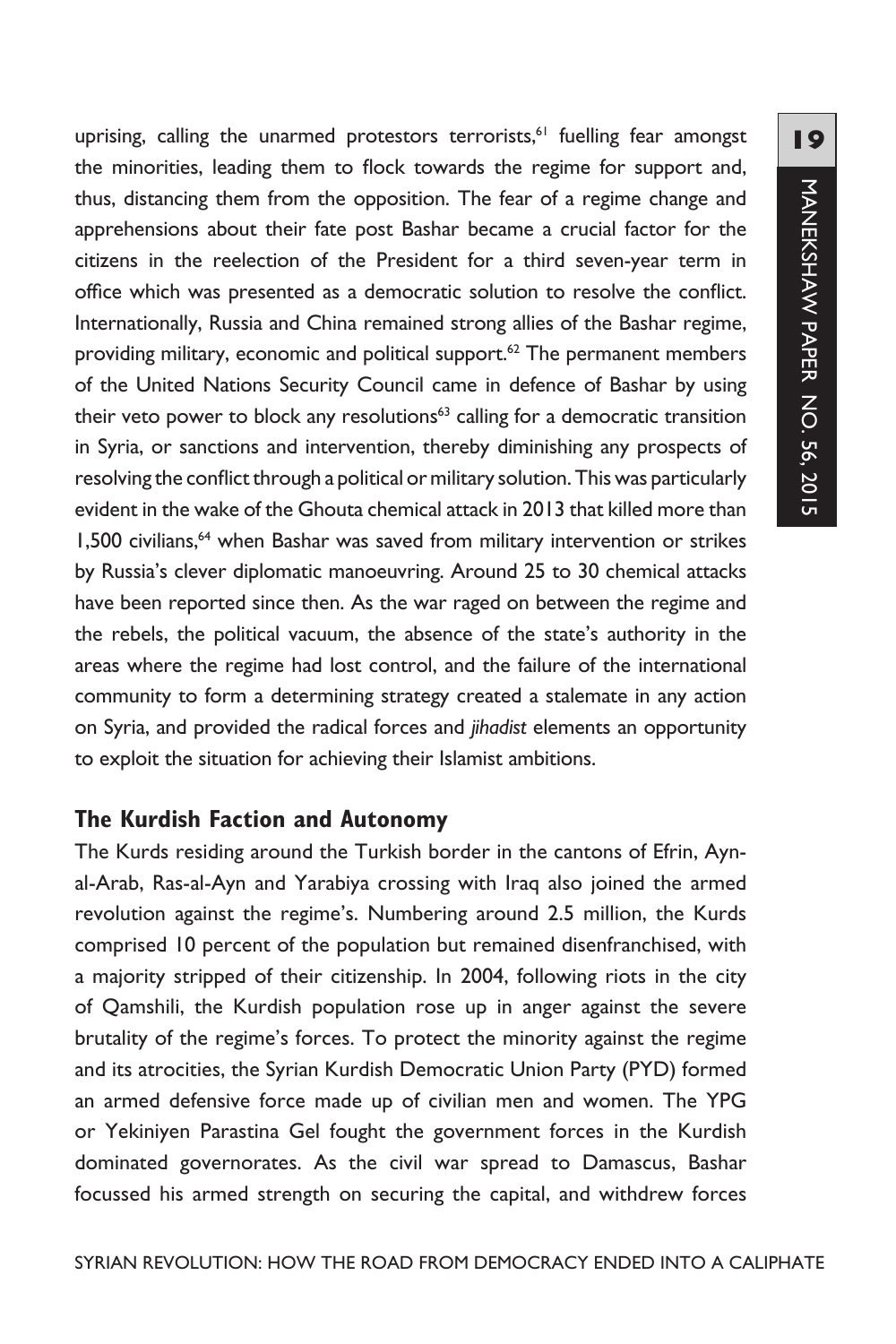from the Kurdish areas in 2013, losing his hold in northern Syria. The Kurdish factions have declared autonomy with independent governance in Ifrin, Aynal-Arab (Kobane) and Hassakah (the region is the strategic gateway to Turkey and has crucial road networks forming supply chains for many armed groups, making it an attractive territory to capture) and are leading the fight against the hardliner Sunni groups to prevent them from turning the Kurdish region into an Islamic state.

#### **Fragmented Political Opposition**

The fragmented nature of Syria's political opposition is a major reason for the failure of the democratic transition. Even when mass protests and demonstrations were organised, the reformist political movement which emerged in the wake of the Damascus Spring and Damascus Declaration, failed to present itself as a credible alternative to replace Bashar. With much of its leadership in exile, it remained highly fragmented due to internal disagreements and infighting. When the Arab Spring protests erupted, it was already "too weak in terms of numbers, organization and resources to significantly contribute to – not to mention control – anti-regime activity on the ground.''65 The revolution itself remained leaderless, with no coordination with the political groups, resulting in spontaneous local arrangements on the ground and in the streets. As a result, the Syrian political opposition has been divided into dominant blocks of exiled leaders in Istanbul: the Syrian National Council (SNC)<sup>66</sup> and the local movement based in Damascus, the National Coordination Committee (NCC). The two remain divided over the question of foreign support and intervention which would be crucial in determining the post Bashar phase.<sup>67</sup> The SNC is widely regarded as the important opposition and is recognised by the US, France, UK, Turkey and the Gulf countries to participate in the international discussions to find solutions. Bashar refuses to deal with this opposition as it includes mainly exiled leaders. The inability of the opposition groups to unite as a credible legitimate representation has prevented the international community from engaging in negotiations for a political transition. Additionally, the political opposition has remained disconnected with the forces on the ground, and is unable to influence the Islamists and militant groups to control the violence, and prevent the increasing death toll.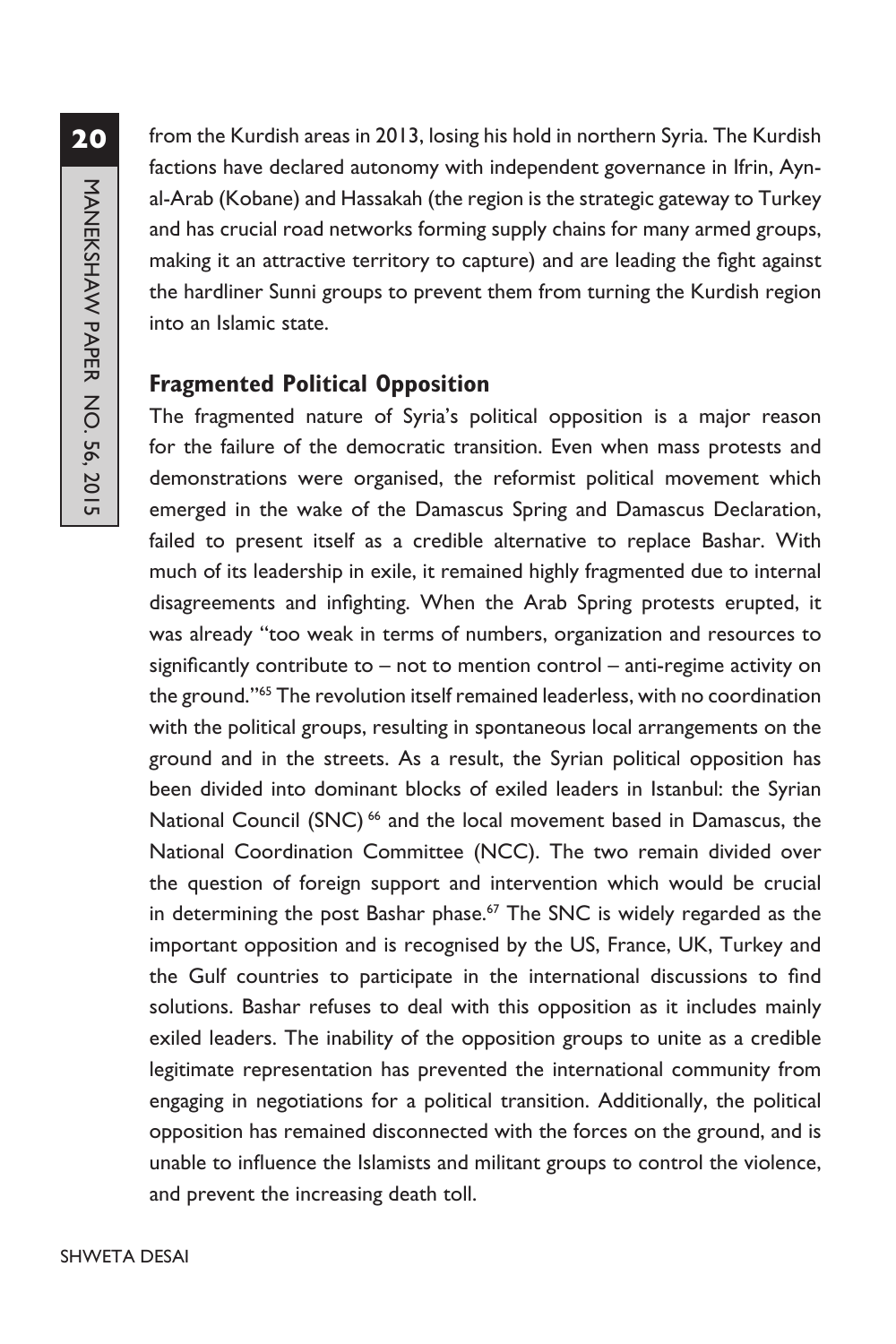# **Chapter 4 The Rise of ISIS**

#### **Jihadist Takeover and Governance**

In 2011, as Syria reeled under civil war chaos, Abu Bakr al-Baghdadi, the new leader of ISI, found an opportunity to expand its *jihadist* operations from Iraq and capture territory in north Syria. A small delegation of nine fighters headed by the Nineveh operations chief, Abu Muhammad al-Joulani came to establish the Syria part of the ISI's operations. The Al Qaeda foreign fighters' facilitation network which existed during the Iraq insurgency was used to connect other *jihadi* cells from Hassakah, Idlib, Aleppo and Deir ez Zoir Governorates and form the Jabhat al Nusra Front (JAN). JAN headed by Joulani, became prominent in the array of armed opposition groups with its combination of guerilla warfare and suicide attacks targeting Bashar's armed forces. The group emerged publicly in January 2012 and operated as a part of the larger Syrian opposition group, targeting government facilities and military establishments, and liberating local areas from the presence of Syrian armed forces. Following the military victories, JAN used aid to the citizens such as provision of bread and fuel, to gain popular support in the liberated towns, and gradually began imposing its views of an extremist interpretation of Islamic *Sharia* on the community. Smoking cigarettes and playing music were banned, children as young as ten were forced to follow prayers and wear the *hijab*, and women were assaulted for wearing trousers.<sup>68</sup> These measures made the group unpopular amongst the civilians, who, although they were Muslim believers, did not relate to the radical religious applications in their daily life. However, JAN's sizeable numbers of fighters and significant military victories established it as a major opposition group, even leading the US to designate it as a terrorist organisation on December 11, 2012. Although Joulani still reported to Baghdadi in Iraq, disputes between the two on the operational and ideological fronts resulted in a split, with JAN operating more independently and Baghdadi establishing the Islamic State of Iraq and Syria (ISIS). The Syrian armed opposition, in addition to the moderate rebels,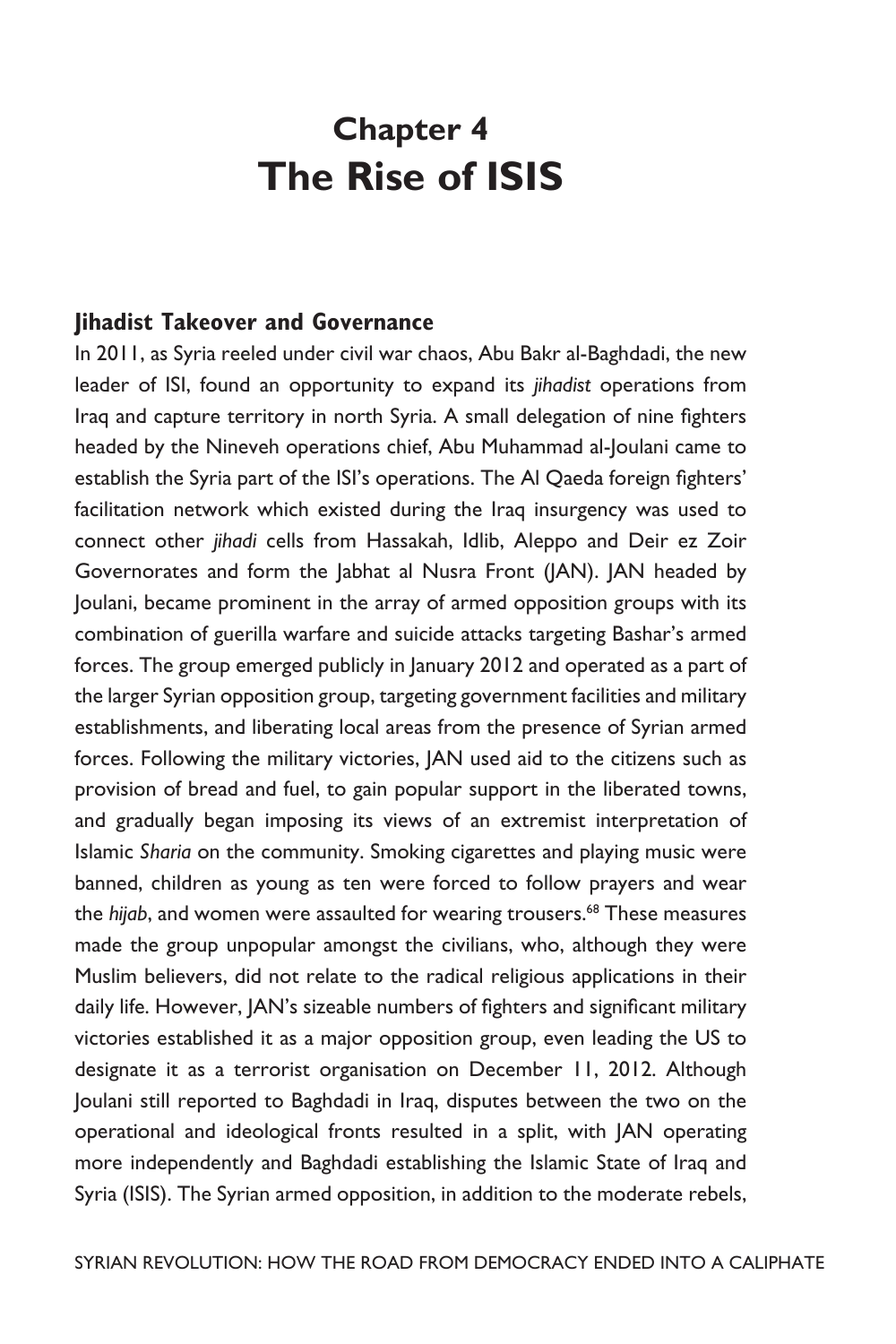Islamists and Kurds, now included JAN and an independent ISIS. In Syria, ISIS began operations in the north and consolidated a base around Raqqa. It adopted a radically stark *jihadi*-Salafi strategy which included applying the harshest *hudud* punishments that set it apart from the other extremist rebel groups.69 By invoking verses from the Quran and declaring *takfir* (apostacy), ISIS carried out public executions, crucifixions, amputations, and flogging, and refused to participate in the Islamic court mediation efforts as a means of justice. While the local population was terrorised into submission, ISIS got strengthened by the recruitment of foreign fighters with its exploitation of the social media for propaganda. The foreign fighters began coming from all around the region and the Western countries to join its ranks. ISIS' brutal approach and the infighting with JAN eventually led Al Qaeda leader Ayman al Zawahiri to disown it on February 02, 2014. Both JAN and ISIS retained control over the liberated areas by using religion but the latter's objective remained solely focussed on the goal of establishing an Islamic state while rejecting, and creating enmity with, other armed groups. Baghdadi's ISIS closely follows the ideology of Zarqawi who established Al Qaeda's operations in the Levant region. Zarqawi propagated revolutionary changes in *jihadist* tactics and his ideology married traditional Wahhabi-inspired anti-Shi'ism to the strategic goals of worldwide *jihad*. 70 He aspired to return to the purer form of Islam which included eliminating the Shias and also believed in rejoining parts of Greater Syria (Lebanon, Jordan, Iraq) to attain its original glory of *al sham*. Baghdadi called on his followers to wage a *jihad* and "restore the Islamic state, which does not recognise artificially-delineated borders or any nationality other than Islam."<sup>71</sup> He refused to identify ISIS with the larger goal of the Syrian revolution and reminded the people of the fate of the regime changes in Iraq, Egypt, Tunisia and Libya, all of which began in the name of larger democratic freedom.<sup>72</sup> The Syrians who had sought to free themselves from the shackles of autocracy were now controlled under extremist religious laws.

# **The Seizure of Deir ez Zoir and Mosul**

With military acumen provided by the ex Ba'athist officials in its leadership and the foreign fighters who, influenced by its *jihadi* ideology, were joining in large numbers, ISIS increased reinforcements and made considerable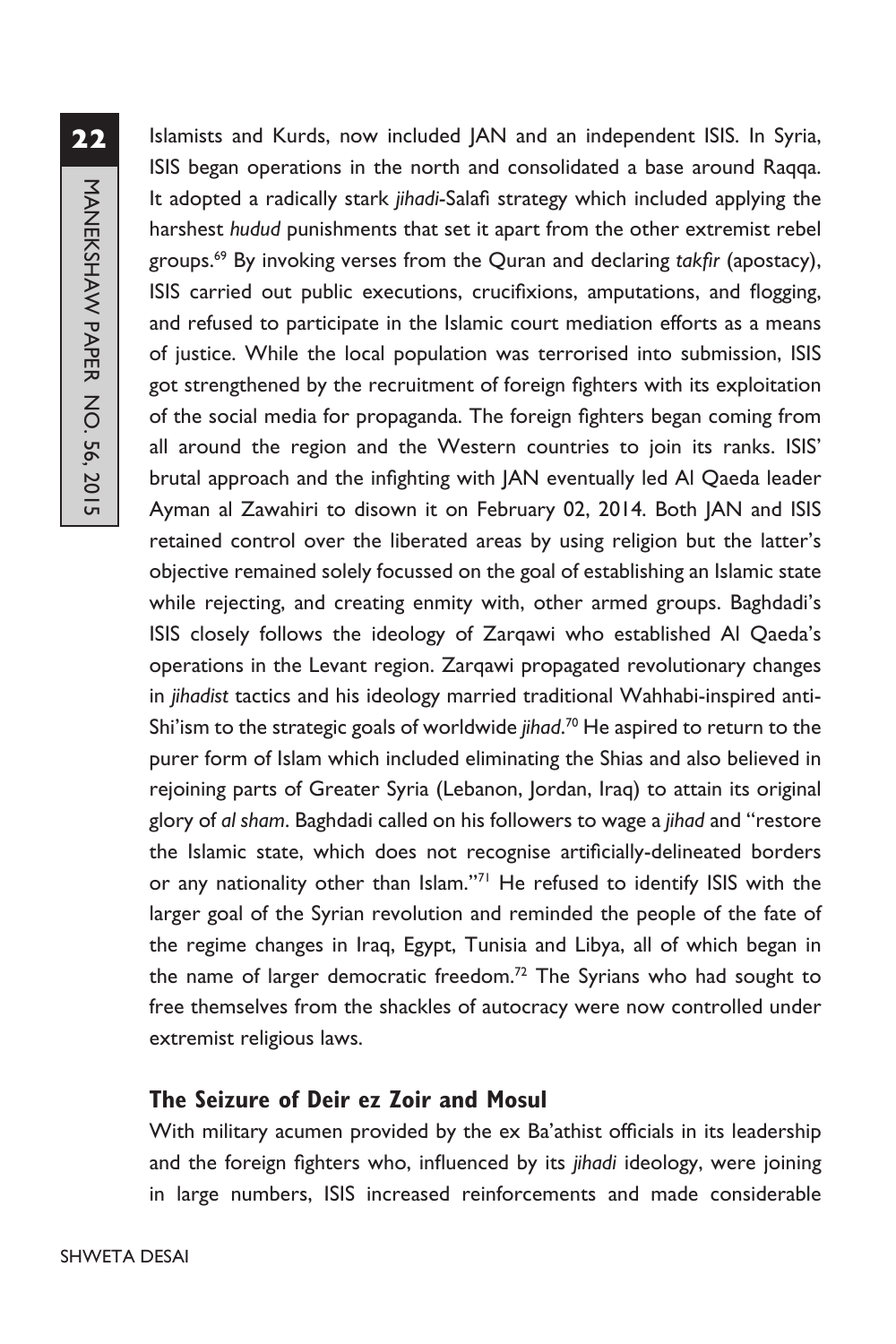gains in Syria. By February 2014, it had gained control of Raqqa and Deir ez Zoir Governorates and key transport routes which allowed it to maintain a direct supply link with its established presence in western and northern Iraq, especially in Anbar province, which has been its stronghold since 2005. Through this supply link, ISIS was able to interlink its operations in Iraq and Syria to transfer experienced foreign fighters and captured Syrian Army equipment to Iraq, including vehicles and anti-tank guided munitions. The seizure of Deir ez Zoir provided unchallenged border access to Iraq which became easy after ISIS took over two critical border crossings, Qaim and Waleed, on the Iraq side. By June, it had captured Mosul, which saw the Iraqi Army abandoning its uniforms, posts and weapons which fell into the militants' hands. The reported heist of 500 billion Iraqi dinars or \$ 425 million from the Mosul Bank made ISIS a rich and self-sustainable terror group. It also captured a huge cache of sophisticated military equipment originally provided by the US to Iraq. The financial and military assets have been crucial for ISIS to reinforce its strength and capability to maintain control in the newly acquired territories. The group continued its military advances and swept through eastern Syria and northern Iraq. On June 29, on the first day of *Ramadan*, Baghdadi announced the establishment of a Caliphate in the captured territory of Iraq and Syria. On the same day, it published videos showing fighters destroying the post-Ottoman nation-state borders demarcating Syria and Iraq, enshrined in the Sykes-Picott Agreement. Stretching from al-Bab in eastern Aleppo province in Syria to Suleiman Bek in Iraq's Salahuddin province, an estimated 20,000 non-contiguous square miles is an independent territory called the "Islamic State."

# **Tribal Ties, Black Economy and the Emergence of Islamic State in Syria**

The Deir ez Zoir section of the Syrian border—located at the juncture of the main highway north from Damascus and east from Aleppo—was particularly easy for ISIS to cross because of the links between the tribal Sunni populations on either side of the border. According to Romain Caillet, "In Syria, the Euphrates Valley is inhabited by tribes that were forcibly settled when the borders were only faintly outlined, and these nomadic tribes were straddling territories in Iraq and Syria. They have always felt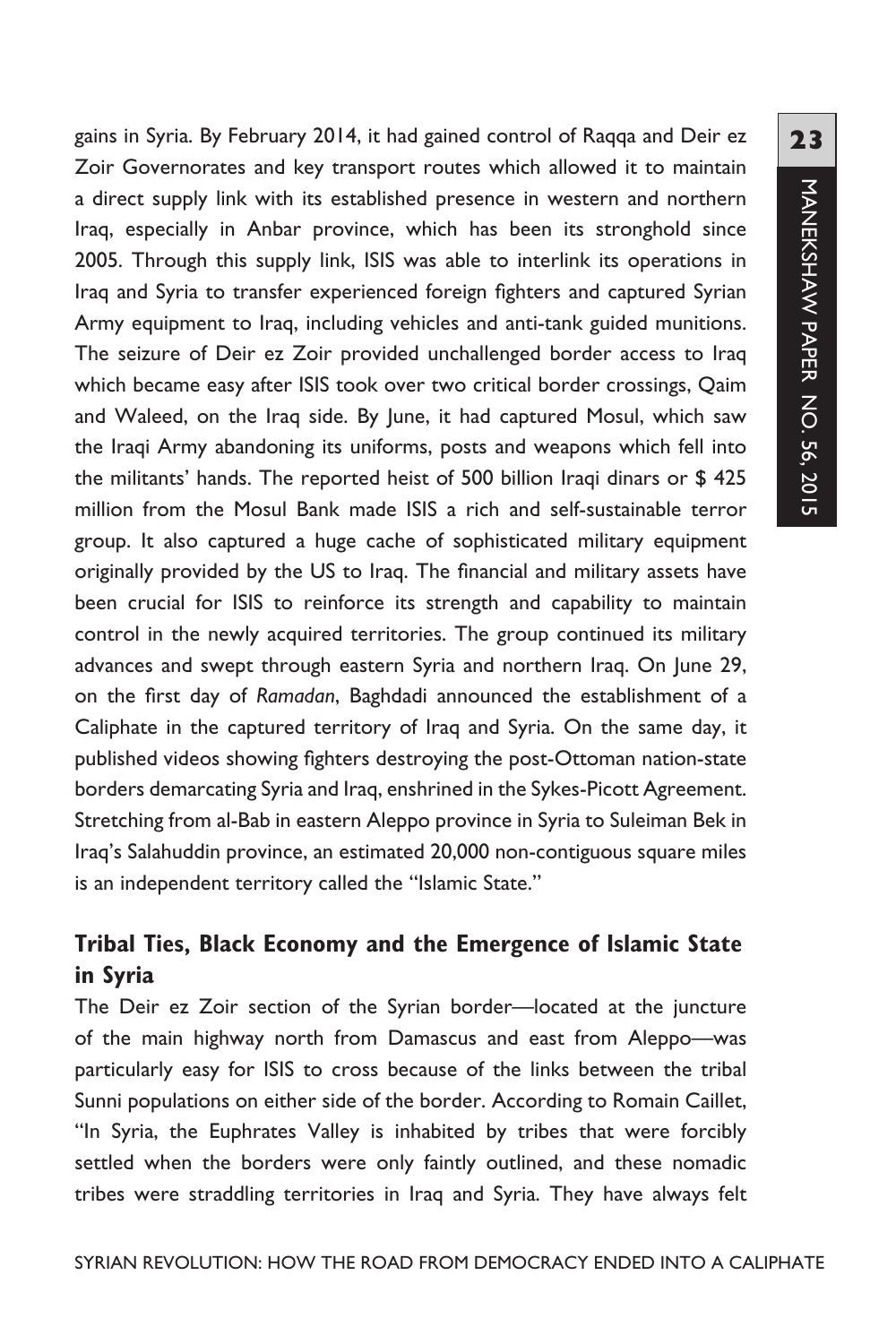closer to the Iraqis than to the Syrians of Damascus or the coast—and that's without even touching upon the religious question.''73 Inhabited by Sunnis and Christians, it is also one of Syria's poorest provinces, despite having important oil and gas production resources like the al-Jafra oilfield, the Conoco plant, and the al-Omar oilfield, providing an extract of 385,000 barrels per day and supplying about 10 percent of Syria's natural gas needswhich do not benefit, however, the locals directly. The Syrian border region is geographically distantly located from Damascus, keeping it out of the Bashar regime's centralised control, making it easier for corruption and illegal business. Many of the Sunni tribal *sheikhs* do not support or trust either the Syrian government or the Syrian Ba'ath Party, and they have grown increasingly disaffected over the past several years due to the government's inability to cushion the tribes from Syria's deteriorating economy.<sup>74</sup> In 2003, the region became a major smuggling hub and key foreign fighter facilitation and logistical centre, benefitting the local population. The flow of foreign fighters and their established network in Syria created a shadow economy of smuggling and illicit activities, which benefitted the local population on both sides of the Syrian-Iraqi border in terms of money and business opportunities. Safe houses for transit, local travel, food, lodging of fighters and purchase of supplies created jobs for the locals whose support eventually became important to sustain the facilitation movement. Reportedly, individual Syrians earned more than \$3,000 in a year through smuggling activities.<sup>75</sup> Al Qaeda in Iraq also established a base amongst the locals in Iraq's Nineveh province by helping the Sunnis economically. Considering that ISIS is not a domestic Syrian opposition group and most of its operations first originated in Iraq and are run by foreigners, it would not have been able to take over 35 per cent of Syrian territory had there not been the local people's support. ISIS fighters do not physically control all of the Syrian territory under the Islamic State; however, it has allegiance from the Sunni *sheikhs* who have pledged their support to the group. Raqqa is the first and only major Syrian city under ISIS control. It is governed under the puritanical brand of Islamic laws where music, arts and entertainment are banned, consumption and use of Western products, including chocolates and cosmetics is forbidden and all citizens must pray five times a day. Christians and Shias have either left or are made to pay *jizya*, while their property and houses are captured by ISIS. ISIS has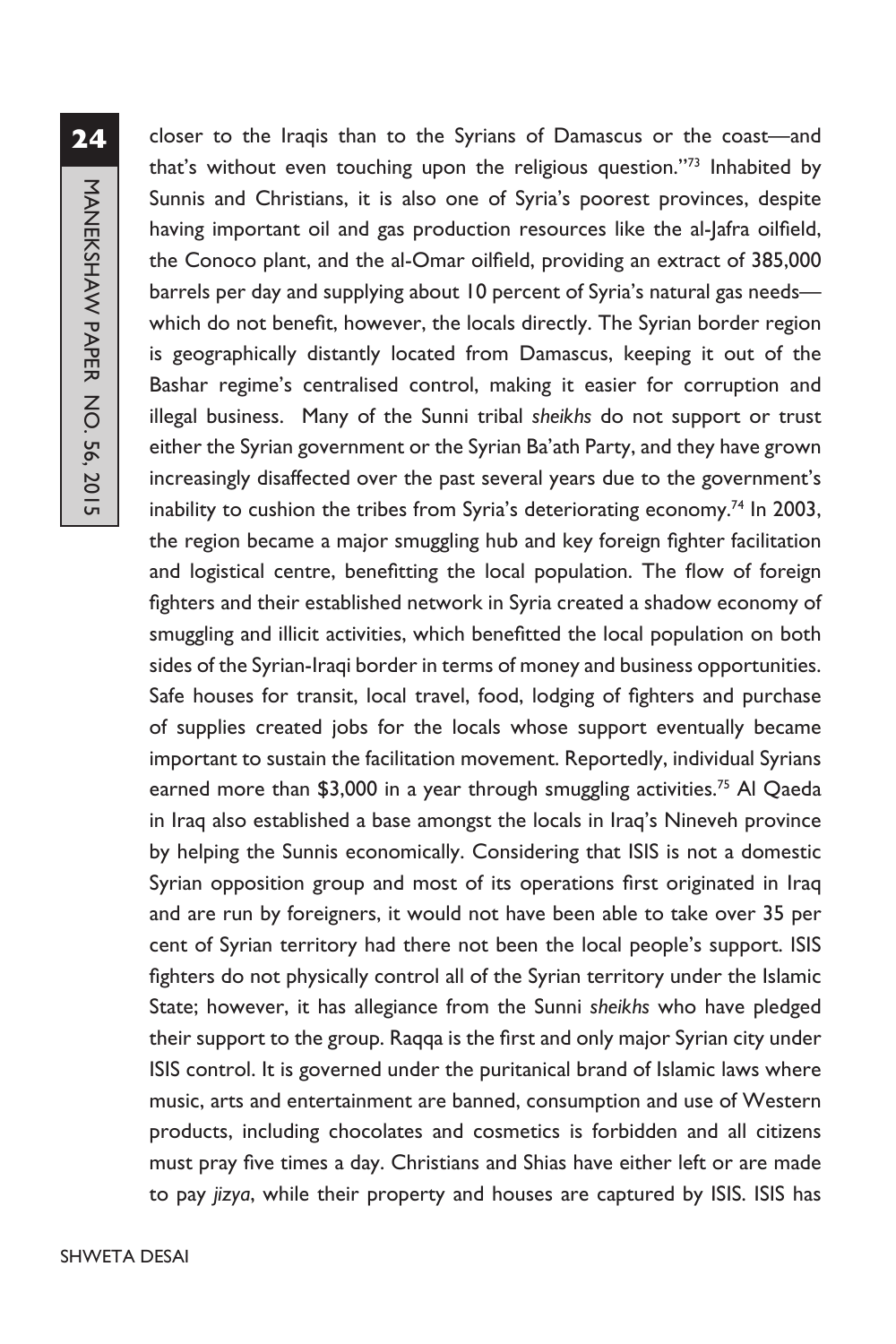meticulously devised a system of governance where corruption is intolerable, with offices for health, education, security and Islamic relief, and post offices and *zakat* offices for tribal relations, and even an `embassy' for the province of Aleppo in the north of the country.

ISIS did not grow out of the Syrian rebellion, neither is it a product of the marginalisation of the Sunnis here. It, however, took advantage of the political vacuum in the conflict to capture territory and establish its control over it, making it submit to fundamentalist Islamic laws. Given the history of Syria, with its multi-religious and ethnic population, who enjoyed relative religious freedom and tolerance, Syria was not conducive for Islamist governance outside the democratic structures. The vast majority of Syrians are Sunni Muslims and believers but their goal was not to establish a state for the majority based on the religious *Sharia,* by eliminating the other minorities. The enemy was not even the dominant Alawite minority, but the Assad family and its regime under which they had suffered for decades. Yet, ISIS was able to establish a base and control territory with its savage violence and military strength. The over two million Syrians residing in the Caliphate do so out of fear, and also because for many conservatives and tribal Sunnis, ISIS appeals as an attractive alternative to Bashar's despotic rule. By establishing a state for Sunnis, ISIS has revived the concept of Sunni dominance in the Syria-Iraq border region. "In Iraq.... Sunnis are a minority and at a demographic disadvantage.... but ISIS has merged these territories with Syria to reverse this demographic relationship and have a Sunni state straddling Iraq and Syria.''76 In Syria, while the Sunnis are in a majority, they were repressed since the beginning of Ba'ath Party rule and later under the Alawites. By portraying itself as the liberator of the Sunnis in Iraq and Syria, ISIS offers the Sunni a rare opportunity to be a citizen, a concept widely abused in the throes of sectarian politics, military autocratic rule and kingdoms.<sup>77</sup> As Israel as a state propagates Zionism, and Iran is dominated by the Shias, while Saudi Arabia professes Wahhabism, the Islamic State promises to be a land for Sunni dominance under *Sharia* law. To run a Caliphate in the post modern world is equal to running a government, and will require a continuous source of finance to provide governance services, law and order mechanisms, and a justice delivery system. While the Islamic State's features may appeal to some sections of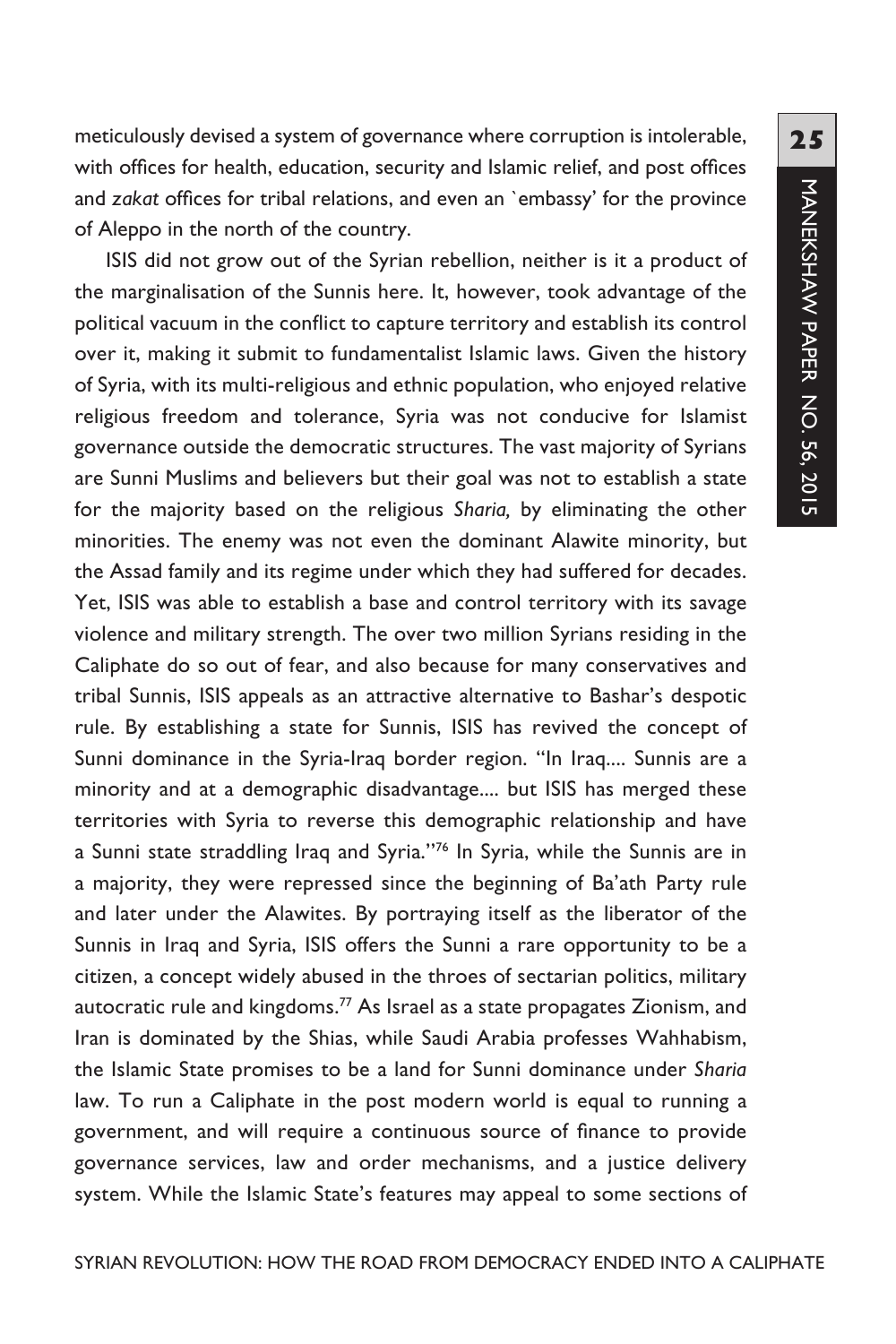Sunni Muslims who wish to adhere to the Islamic code of life and migrate to the land, religious ideology and submission to Islamic laws alone will not ensure ISIS' survival. Its tyrannical leadership, imposing harsh decisions, with no form of democracy, has alienated large sections of the local population, including some sects of Muslims, and the Jews, Christians and minorities who have been subjected to violence, been publicly executed, or spared only to live as second class citizens. The shortage of power, fuel and water and the aggressive behaviour of the foreign fighters have made life extremely difficult for the local people under the Islamic State and close to the replication of the critical security situation that ultimately led to its expulsion from Iraq with the Anbar Awakening. The continuation of ISIS will largely be determined by how its leadership performs in governance, providing stability in the society and support to its citizens. Unless ISIS modifies itself into a moderate force and establishes a state for all, it is doomed for eventual failure.

# **Conclusion**

The fragmentation of Syria, with the northern part carved out as a Caliphate, is a blowback of the regime's repressive policies exacerbating the sectarian identity and its sponsorship of terrorism. The Arab Spring provided a golden opportunity for all three elements, the Brotherhood, the civil society reformers and Bashar's regime to shake-up Syria's stagnated political structure. However, all three failed and the vacuum was filled by the radical Islamists. The US had rightly identified the dangers of Assad's foreign policy and its passive support for terrorism, much before Syria's connection in global terror came to light in the 1970s. As one of the five states designated as sponsoring terror, Syria had for long been in the list of the neo-cons for regime change. However, the regime's manipulation of its secular credentials, projecting itself as the only legitimate state actor to fight the evil of terrorism, secured Assad's seat in power. The US remained apprehensive that removing Assad could plunge the state into the hands of Islamic elements, further increasing the instability in the region, as in Iraq, Libya and Iran, and putting Israeli security to further risk. In hindsight, post 9/11, Syria today resembles the third casualty of the US' war on terror which led to war in Afghanistan and Iraq. The Al Qaeda terrorists, who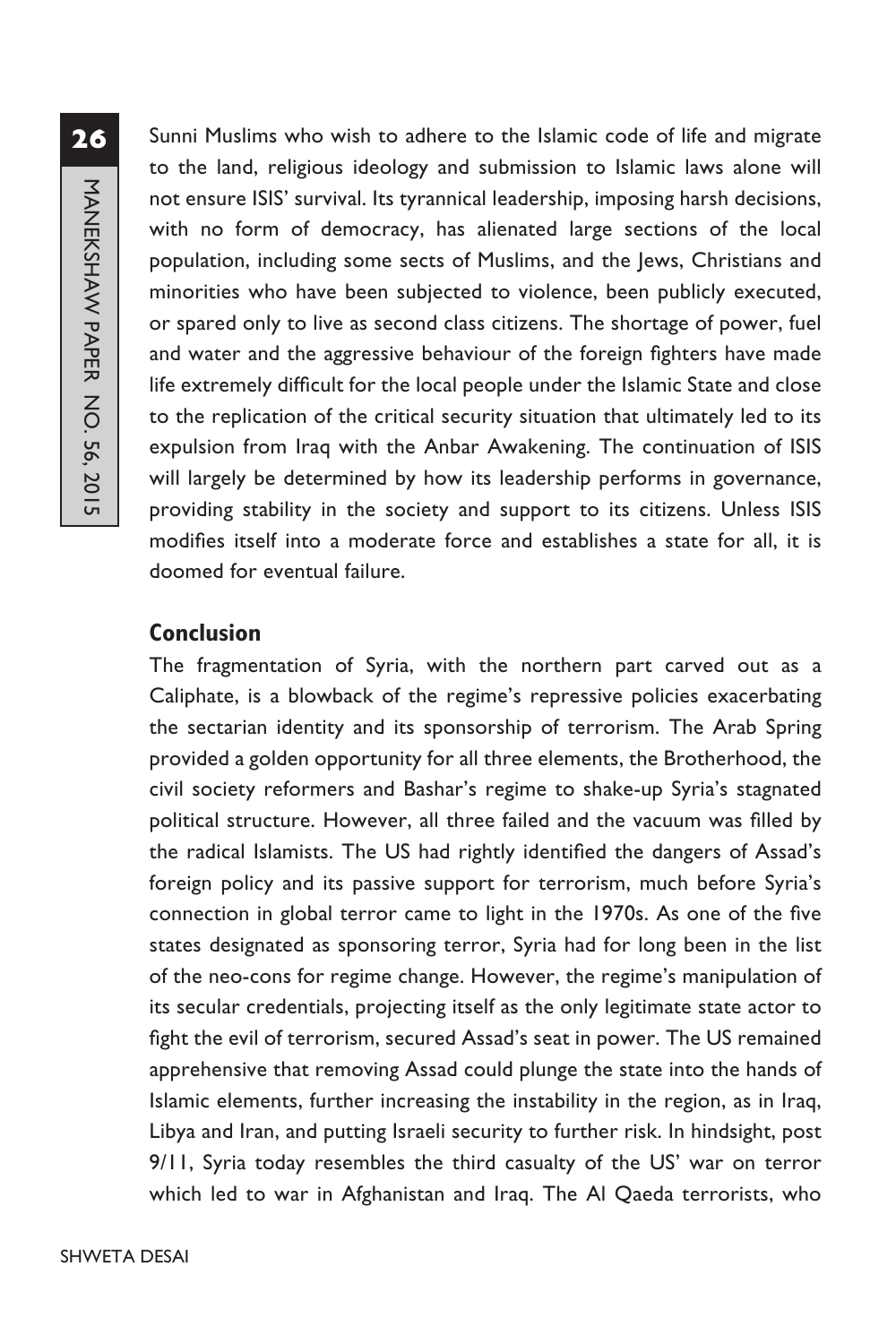**27**MANEKSHAW PAPER NO. 56, 2015 MANEKSHAW PAPER NO. 56, 2015

America purported to be in Iraq, were in reality nurtured by the Syrian regime's complicity and allowed to perpetrate their terror designs with impunity in its land. As American military officials had predicted a decade ago, terrorism did come back to haunt its Syrian hosts: the Bashar regime.<sup>78</sup> The earliest uprising has now burgeoned into a battleground for proxy wars between regional and international powers, exploiting the geo-sectarian and ethnic faultlines to widen their own spheres of influence. Given the protracted nature of the war in Syria and tangled geo-sectarian, regional and international entanglement, a military solution does not seem to be in sight. Even if that is achieved, disarming the 1,000 odd armed rebel groups and uniting Syria can be only done politically. Bashar is unlikely to be able to restore his authority throughout the country. Unless Syria is cleansed of the existing authoritarian structure, with inclusive political participation and civil liberties, its future, as well as stability and peace in the region will fail to improve. Transforming Syria with a strong leadership which will engage with the rebel and opposition groups and triumph over ISIS will prevent military intervention and the subsequent foreign occupation, which is likely to set off a dangerous and vicious cycle of attacks, violence, growth of terrorism and insurgency. The international community must learn from the war in Syria that any real transformation, including elimination of ISIS and hundreds of other rebel groups, will be inept as long as the diabolical Bashar and his power structure continue. The revolution in Syria which started in the name of democracy, remains incomplete. The millions who were killed and others who were forced to leave their homes to become refugees, and thousands others who continue to live under the siege of the regime and the rebel groups, deserved, and still do, to live a life of dignity and freedom. ISIS' version of a Caliphate is not the answer to the revolution in Syria. The international community needs to stand by, and support, the Syrians to accomplish the long yearned desire of a transition, now from the hands of the regime and ISIS towards true democracy.

#### **How the ISIS' Caliphate Affects India**

Since the establishment of the Caliphate, around 15-20 Indian individuals are estimated to have joined ISIS. Although a non-Islamic country, India has the second largest Muslim population in the world and it is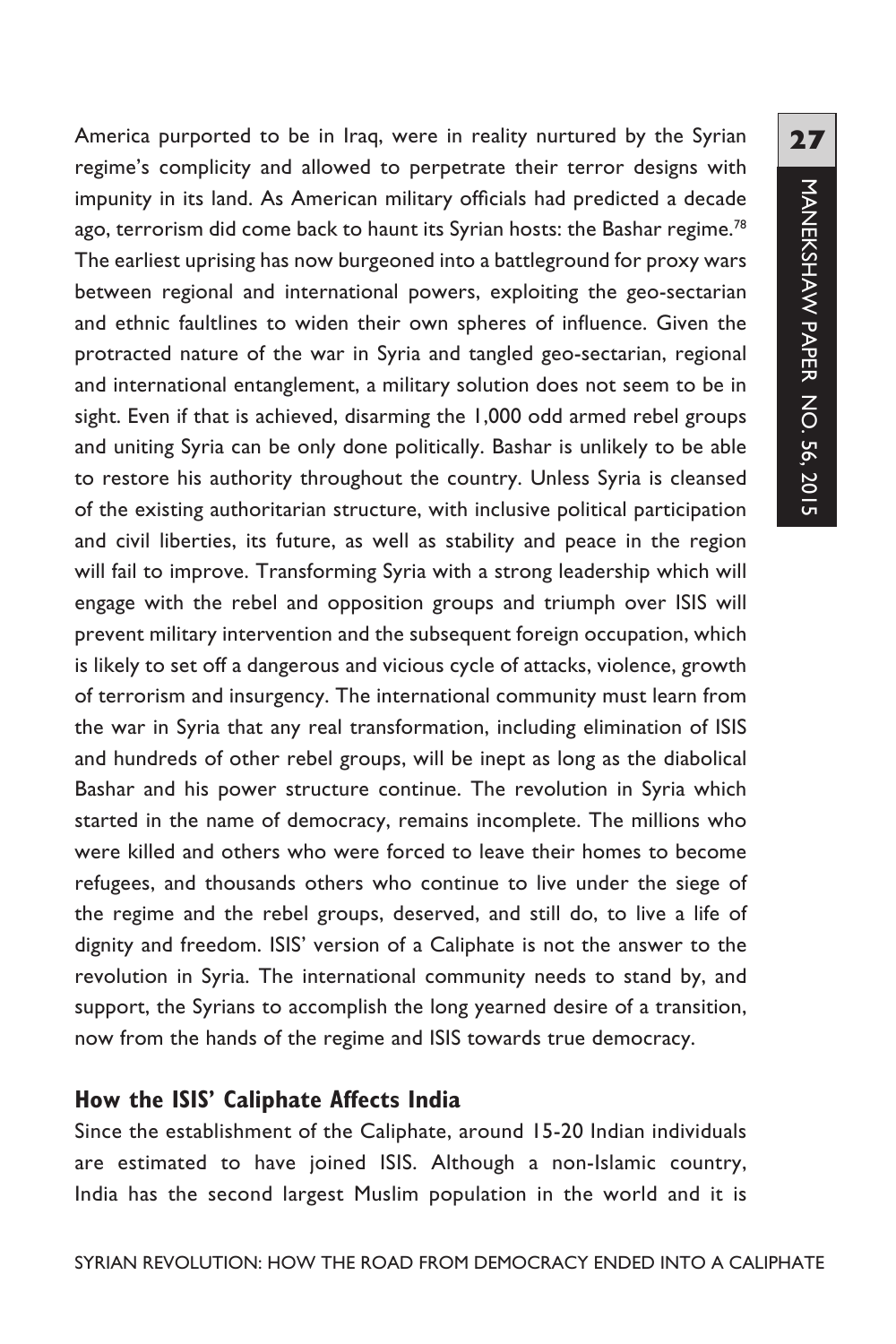watchful of the resurgence of a militant religious ideology that is luring its citizens from pluralistic democracy to an extremist life under the Islamic Caliphate in Syria. While a large majority is integrated and adheres to moderate beliefs, there are sections of the community who are aligned with the ISIS ideology propagating a purer form of Islam. A case in point is the Lucknow based cleric Syed Salman Husaini Nadwi who was the only Indian/Asian, amongst 120 Islamic scholars across the world, to send congratulatory letters to ISIS leader Caliph Baghdadi. The Indian youths who have joined the ranks of ISIS as Sunni fighters are also evidence of the fact that Indian Muslims are vulnerable to the propaganda of the militant terror group which has attracted over 30,000 foreign fighters from 100 countries, including India and who are currently involved in combat with the *jihadists* terror groups, making Syria the hotspot of the world *jihadist* battlefield. But, undoubtedly, this has raised challenges for Indian security and intelligence officials who fear the threat that these radicals pose: inspired by weapons training and *jihadist* acts and returning home to commit acts of terrorism. Cases such as the return of an Indian fighter<sup>79</sup> who had trained with the IS and fought for six months with the group and the subsequent detention of another young techie<sup>80</sup> running pro-IS propaganda on social media have made it imperative for India to assess the impending security situation in West Asia and its dire consequences of increased radicalisation on the Muslim youth. Bearing in mind the transnational nature of *jihadist* groups, be it ISIS or Al Qaeda, India has begun to widen its strategic engagement and intelligence assessment beyond its territory. Following the crisis of Indian citizens<sup>81</sup> being taken hostage by ISIS, External Affairs Minister Sushma Swaraj, since taking office in 2014, has visited the strategic Gulf region three times, holding talks in Oman, Bahrain and the United Arab Emirates on security and economic issues. National Security Adviser Ajit Doval also visited Doha in February to hold talks in Qatar, and India recently enhanced security cooperation,82 providing help in rescuing the Indian hostages held by ISIS. Turkey, which is considered as a gateway to the conflict zone of Syria, has also assisted India in deporting citizens<sup>83</sup> trying to cross over the border to join the Islamic State. The use of the Mutual Legal Assistance Treaty (MLAT) by the National Investigation Agency with the US, Canada and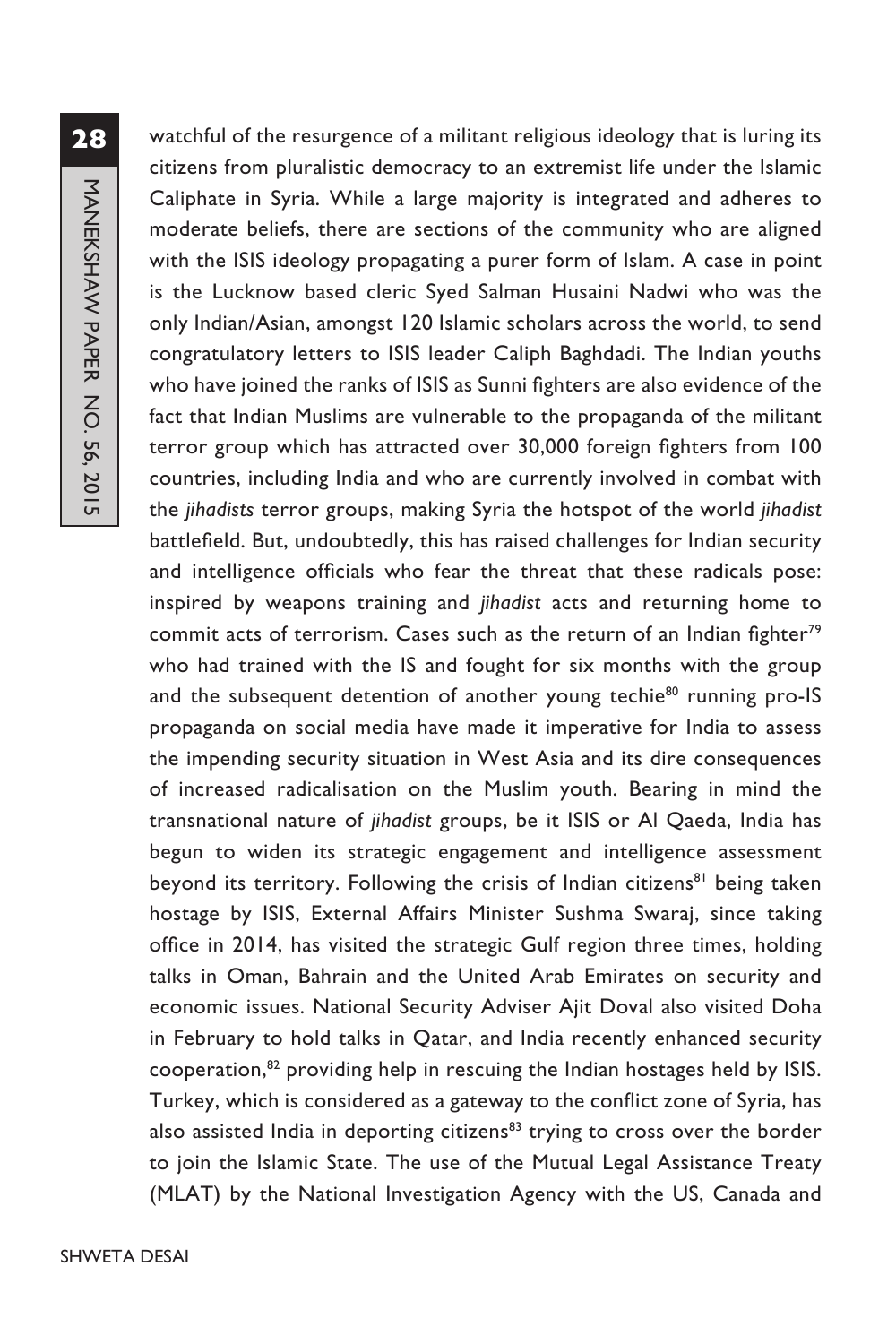Australia to gather more information on the activities of returning Indian fighters is another step by the intelligence and security agencies to enable them to counter the threat posed by ISIS' radical ideology.

Regionally, one of the many fallouts of the Syrian War has resulted in ISIS establishing a footprint in Afghanistan and Pakistan, as well Al Qaeda announcing formation of its India branch in September 2014. It has appointed Maulana Asim Umar, an old Kashmir hand and an Indian Muslim as its pointsman in the subcontinent. The disputed territorial conflict in Kashmir is vulnerable to the threat posed by both ISIS and Al Qaeda, whose strategy includes capitalising on local conflicts in failed or weak states around the world. At home, the Indian Mujahideen (IM) is the most prominent Islamic terror group that shares the aspirations of establishing an Islamic Caliphate. The group has been held responsible for all the main attacks in major Indian cities since 2008 and now much of its leadership is based in the Afghanistan-Pakistan region. Pakistan's Lashkar-e-Tayyeba has helped the group in the past with training in Pakistan in the use of sophisticated weaponry and guerilla warfare. With most of the group's leadership based in Pakistan, the IM has currently splintered to form the Ansar ul-Tawhid ul-Hind (headed by an Indian Muslim) which has pledged allegiance to ISIS, and uses its cyber skills for propaganda and recruitment of Indian youth. Although the military capability of these groups to wage a massive terror attack from within the country is impeded by the security and intelligence agencies, India remains vulnerable to the threat of radicalisation, home grown terrorism and lone wolf attacks. It is a pertinent challenge for India to ensure that its 180 million strong community does not fall prey to violent radicalisation that has sucked a large number of non-Islamic majority countries into the throes of the current war in Syria. Despite some claims like that of the Anjuman-e-Haideri, a Delhi based Shia organisation volunteering to send an army of one lakh youths to fight ISIS,<sup>84</sup> there have been no clashes between the Sunni and Shia sects post the rise of ISIS or its Caliphate. While most of the Muslim population is considered to be moderate and integrated, it nevertheless, finds itself discriminated against and remains relegated on the social, political and economic fronts. Chronic anti-Muslim sentiments prevail widely in the country which has resulted in numerous incidents of communal riots. By default, the community is also the first to the suspected for any terror or security incident, leading to the arrest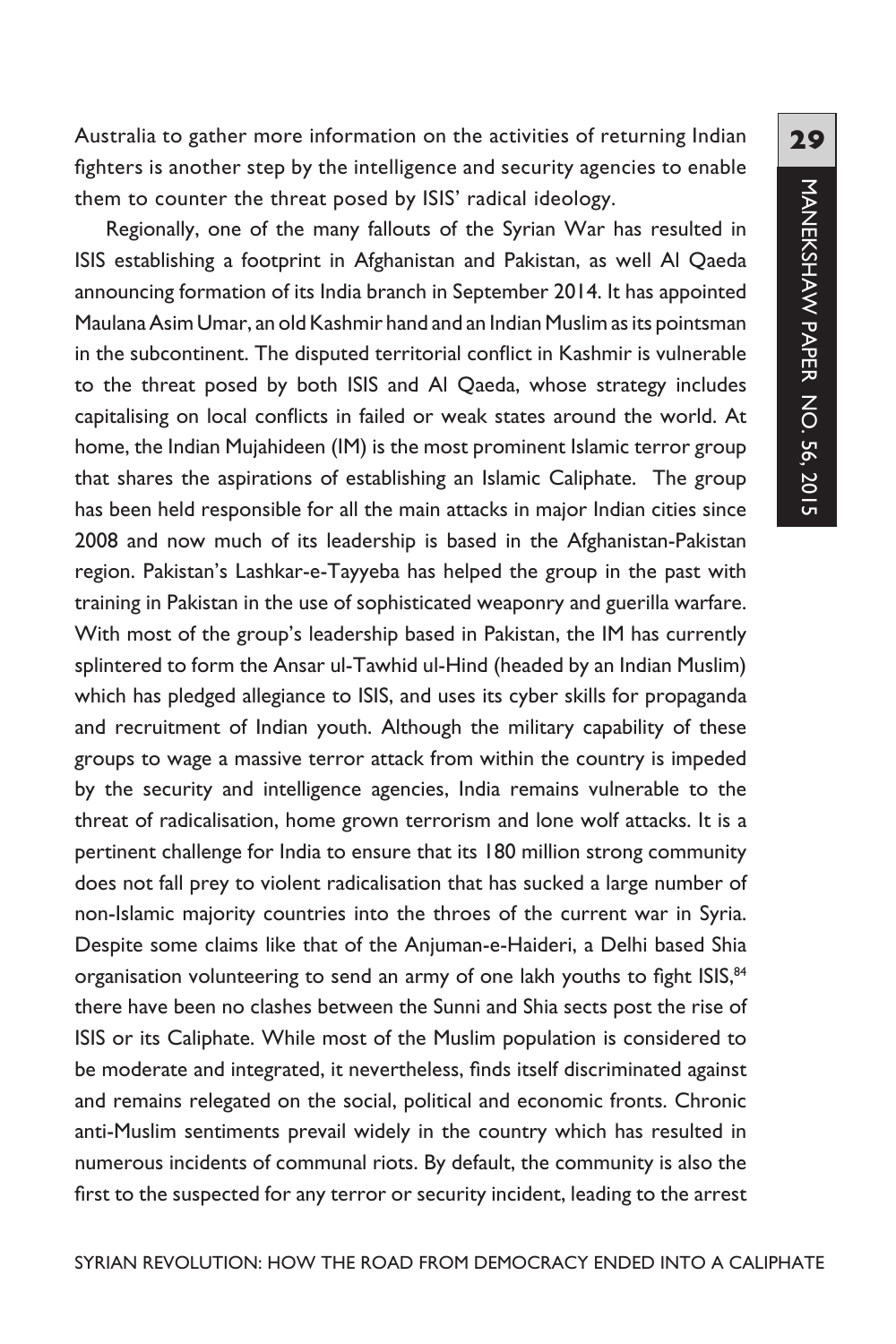of Muslim youths, many of whom continue to languish in prisons without convictions. India needs strong policies to take the Muslim community into confidence and address the social bigotry that risks alienating this minority community. The answer to prevent radicalisation of Indian Muslims lies within the community and in the religious discourse. Incorporating moderate religious leaders in counter-radicalisation strategies, and ensuring that voices of liberal Muslim role models are heard loudly can help to silence the violent *jihad* clamour. Deterring radicalisation of Muslims in India is a key to the country's security, stability, democracy and secular character.

#### **Notes**

- 1. Sheikh Ayman al-Zawahiri speech, Meir Amit Intelligence and Terrorism Information Centre, October 16, 2013, http://www.terrorism-info.org.il/en/articleprint.aspx?id=20581
- 2. "Syria Death Toll Now Exceeds 210,000: Rights Group", February 07, 2015, Reuters, http:// www.reuters.com/article/2015/02/07/us-mideast-crisis-toll-idUSKBN0LB0DY20150207
- 3. "Political systems with limited, not responsible, political pluralism, without elaborate and guiding ideology, but with distinctive mentalities, without extensive nor intensive political mobilization, except at some points in their development, and in which a leader or occasionally a small group exercises power within formally ill-defined limits but actually quite predictable limits" (Juan J Linz, 1964, p. 225), https://books.google.co.in/ books?id=8cYk\_ABfMJIC&pg=PA159&lpg=PA159&dq=authoritarian+regimes+definition& source=bl&ots=0lfTWrv6y-&sig=HJ7ZtArZsNY2rf6kKdHO-YYDtKI&hl=en&sa=X&ei=0\_ aXVNDaMdTmuQTen4HQCQ&ved=0CIgBEOgBMBA#v=onepage&q=authoritarian%20 regimes%20definition&f=false
- 4. Zaki Moheb, "Civil Society and Democratisation in the Arab World", Annual Report, Ibn Khaldoun Centre for Development Studies, 2007, p. 15.
- 5. On January 28, 2011 in the northeast Syrian city of Al-Hasakah, a man named Hasan Ali Akleh soaked himself with gasoline and set himself alight in a manner reminiscent of Tunisian Mohamed Bouazizi.
- 6. "Interview with Syrian President Bashar al-Assad", *Wall Street Journal*, January 31, 2011, http://www.wsj.com/news/articles/SB10001424052748703833204576114712441122894
- 7. Christian Clanet, "Inside Syria's Slaughter: A Journalist Sneaks into Dara'a, the 'Ghetto of Death'," *Le Monde*, June 10, 2011 http://content.time.com/time/world/ article/0,8599,2076778,00.html
- 8. Nizar Al Farra, "Bashar al Assad Interview", Ad-Dounia TV, Volatire Network, August 29, 2012, http://www.voltairenet.org/article175661.html
- 9. "Arab Coups: Numbers, Graphs and Observations", *The Moor Next Door*, February 17, 2010, http://themoornextdoor.wordpress.com/2010/02/17/arab-coups-numbers-graphsand-observations/
- 10. Political parties existing in Syria prior to its independence such as the Communist Party, Syrian Social Cooperative Party, Muslim Brotherhood, Arab Liberation Movement, National Party, People's Party and Syrian Social Nationalist Party (SSNP) were banned and made illegal.
- 11. The Syrian Ikhwan's message was "Religion is brotherhood; sectarianism is enmity" *al-din ikha' wal-ta'ifiyya 'ada'* and included non-Muslim minorities. It also allowed Jews and Christian members to contest elections. Joshua Teitelbaum, "The Muslim Brotherhood in Syria, 1945-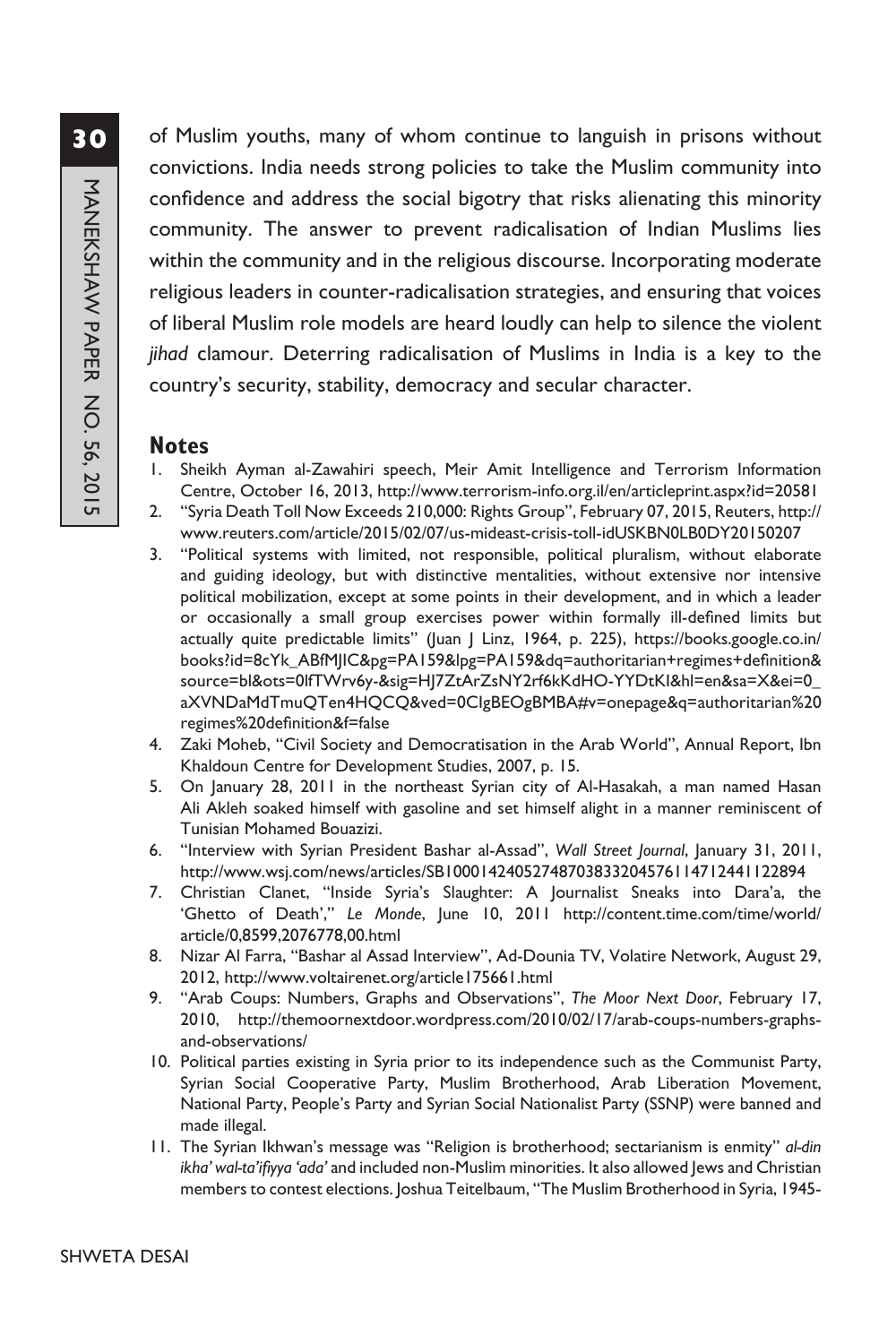1958: Founding, Social Origins, Ideology", *Academic Journal Article, The Middle East Journal*, Vol 65, No 2, Spring 2011, https://www.questia.com/library/journal/1P3-2371360641/themuslim-brotherhood-in-syria-1945-1958-founding

- 12. Ibid.
- 13. Stephen Suleyman Schwartz, "What is Really 'Broken' In Syria?", Gatestone Institute International Policy Council, March 29, 2013, http://www.gatestoneinstitute.org/3651/syriaalawite-shia
- 14. Syria was reeling under an economic crisis from the heavy losses of the 1967 and 1973 Wars against Israel. Decreased oil exports and large trade deficits resulted in inflation, shortage of goods and hardships for the people. On the contrary, Alawite officials in the regime and Syrian elite were amassing millions, thanks to lucrative deals, amidst charges of corruption and illegal dealings. Hafez's standing as a leader had taken a bad hit. His decision to join the war in Lebanon in 1976 supporting the Maronite Christians against the Muslims further aggravated anger against the regime, leading to social upheaval.
- 15. Aron Lund, "Ghosts of Hama," Swedish International Liberal Centre, June 2011, http:// all4syria.info/wp-content/uploads/2011/06/The-Ghosts-of-Hama.pdf
- 16. "1982: Syria's President Hafez al-Assad Crushes Rebellion in Hama", *Guardian Archives*, http://www.theguardian.com/theguardian/from-the-archive-blog/2011/aug/01/hama-syriamassacre-1982-archive
- 17. The Syrian government passed Law No 49, in 1980, which made membership of the outlawed Brotherhood a punishable offence. Dr Thomas Pierret, "The Syrian Baath Party and Sunni Islam: Conflicts and Connivance", *Middle East Brief*, No 77, Crown Centre for Middle East Studies, Brandeis University, February 2014, http://www.brandeis.edu/crown/ publications/meb/MEB77.pdf
- 18. President Bashar al-Assad Inaugural address, July 2000, *Al bab*, http://www.al-bab.com/arab/ countries/syria/bashar00a.htm
- 19. "The Structure of Power in Syria: The Security Apparatus", *Invisible Dog*, Issue June 18, 2013, http://www.invisible-dog.com/syria\_secret\_eng.html
- 20. "Syrian Security Branches and Persons in Charge," Syrian Network for Human Rights, http://sn4hr.org/public\_html/wp-content/pdf/english/Syrian%20security%20branches%20 and%20Persons%20in%20charge.pdf
- 21. Mohja Kahf, "Then and Now: The Syrian Revolution to Date, A Special Report from Friends for a Nonviolent World", February 28, 2013, http://www.fnvw.org/vertical/ Sites/%7B8182BD6D-7C3B-4C35-B7F8-F4FD486C7CBD%7D/uploads/Syria\_Special\_ Report-web.pdf
- 22. "Statement by 99 Syrian Intellectuals", *Al-Hayat Media*, September 27, 2000, http://www. meforum.org/meib/articles/0010\_sdoc0927.htm
- 23. At its 10th regional conference (*almout 'amar al-qutri'*) in 2005, the Ba'ath Party acknowledged the need to enact a law to regulate political life in Syria, however, Bashar announced more than once that the right time had not come yet. Radwan Ziadeh, *Power and Policy in Syria* (I B Tauris & Co), p. 17.
- 24. Gary C Gambill, "The Political Obstacles to Economic Reform in Syria", *Middle East Intelligence Bulletin,* Vol. 3, No 7, July 2001, http://www.meforum.org/meib/articles/0107\_ s1.htm
- 25. Eiyal Zisser, "Does Bashar al-Assad Rule Syria?", *Middle East Quarterly*, Winter 2003, p. 15- 23 http://www.meforum.org/517/does-bashar-al-assad-rule-syria
- 26. *Al-Sharq Al-Awsat* (London), February 09, 2001 as quoted by Gambill, n. 24.
- 27. Michael Slackman, "Syria's Ruling Party Solidifies Its Power", *New York Times*, April 04, 2006, http://www.nytimes.com/2006/04/04/world/africa/04iht-syria.html?\_r=1&scp=10&sq= michael%20slackman%20and%20syria%20and%20university&st=cse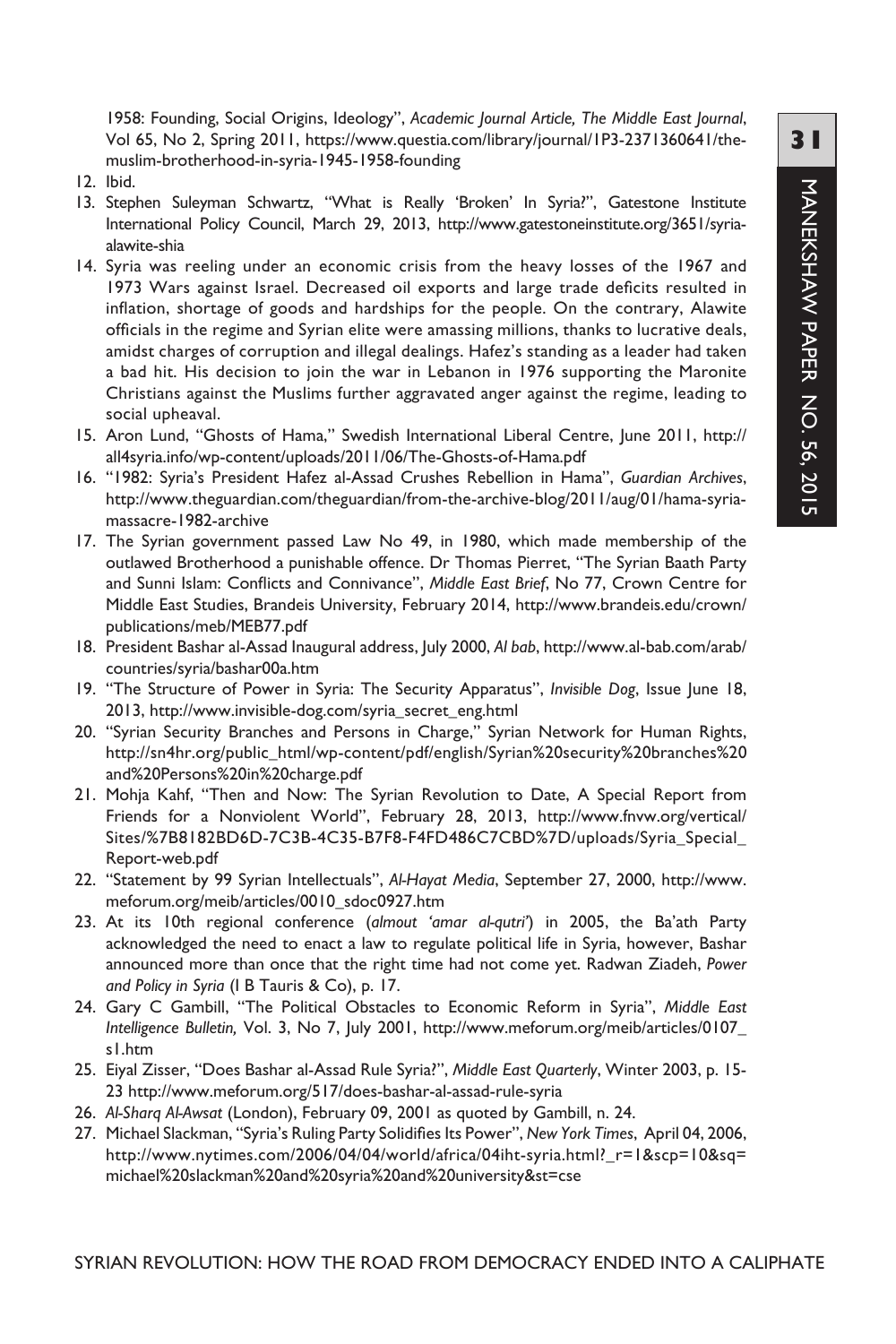- **32**
- 28. "Damascus Declaration in English," Syria Comment, November 01, 2005, http:// faculty-staff.ou.edu/L/Joshua.M.Landis-1/syriablog/2005/11/damascus-declaration-in-ev nglish.htm
	- 29. "Syria's Links to Terrorism", September 14, 2006, http://www.pbs.org/newshour/updates/ middle\_east-july-dec06-syria-terror\_09-14/
	- 30. "U.N. Probe Links Syria to Hariri Killing", CNN International, October 21, 2005, http:// edition.cnn.com/2005/WORLD/meast/10/21/lebanon.hariri/
	- 31. "State Sponsors of Terrorism", US Department of State, http://www.state.gov/j/ct/list/ c14151.htm
	- 32. Sami Moubayed, "The Islamic Revival in Syria", *Mideast Monitor*, Vol 1, No 3, September-October 2006.
	- 33. Waleed Al Rawi, and Jensen Sterling, "Syria's Salafi Networks: More Local Than You Think," Syria Supplemental, http://cco.dodlive.mil/files/2014/01/Syrias\_Salafi\_Networks.pdf
	- 34. Matthew A Levitt, "Confronting Syrian Support for Terrorist Groups", *Middle East Intelligence Bulletin*, Vol 5, No 5, May 2003, http://www.meforum.org/meib/articles/0305\_ s1.htm
	- 35. Gen Wesley Clark: "Wars Were Planned—Seven Countries in Five Years", YouTube, https://www.youtube.com/watch?v=9RC1Mepk\_Sw
	- 36. "US Expands 'Axis of Evil'," BBC, May 06, 2002, http://news.bbc.co.uk/2/hi/1971852.stm
	- 37. Rajendra Abhyankar, former Ambassador of India to Syria. Since the March 2003 US-led invasion of Iraq, Syria has taken in around 1.5 million Iraqis
	- 38. Richard A Oppel Jr, "Foreign Fighters in Iraq Are Tied to Allies of U.S", *New York Times*, November 22, 2007 http://www.nytimes.com/2007/11/22/world/middleeast/22fighters. html?pagewanted=all&\_r=0
	- 39. In late 2005, when the Iraq insurgency was at its peak, AQI had a strong control on parts of northern Iraq where it established Islamic rule in Anbar province, in the earlier manifestation of Islamic State of Iraq (ISI). ISI's strict code of Islamic *Sharia,* imposing harsh religious programmes, brutal punishments, forbidding cultural practices like smoking water pipes and forcing local girls to marry their foreign fighters and attacking other Sunni insurgent factions and killing tribal elders alienated the local population. The growing intimidations led the Sunni Arab tribes to revolt (Anbar Awakening movement). Supported and funded by the US coalition the tribal sheikhs fought against the ISI, forcing it out of Anbar, Diyala, and parts of northern Iraq. The ISI lost its dominance and suffered a massive blow with the death of its leader Zarqawi (killed in a 2006 US air-strike), However, it continued its *jihadist* activities in Iraq.
	- 40. Sebastian Rotella, "A Road to Ansar Began in Italy", April 28, 2003, *Los Angeles Times*, http://articles.latimes.com/2003/apr/27/news/war-camp27
	- 41. In October 2007, the US troops raided the small town of Sinjar, on the Iraqi-Syrian border. The Sinjar documents identified a key terrorist facilitation and finance network called `Abu Ghadiyah' to support the AQI.
	- 42. Bashar and his brother- in-law Asif Shawqat, Director of Syrian Military Intelligence, had detailed knowledge of the activities of AQI facilitator Abu Ghadiyah, who was using Syrian territory to bring foreign fighters and suicide bombers into Iraq. http://www.wikileaks.org/ plusd/cables/09BAGHDAD31\_a.html
	- 43. "Three Major Terror Busts in Iraq Iran, Syria Connections Exposed, Say US Officials", March 22, 2007, ABC News, http://abcnews.go.com/blogs/headlines/2007/03/three\_ major\_ter/
	- 44. Seymour Hersh, "The Syrian Bet", *The New Yorker*, July 28, 2003, http://www.newyorker. com/magazine/2003/07/28/the-syrian-bet
	- 45. Jean-Charles Brisard and Damien Martinez, *Zarqawi: The New Face of Al-Qaeda* (Polity Press 2005), p. 191.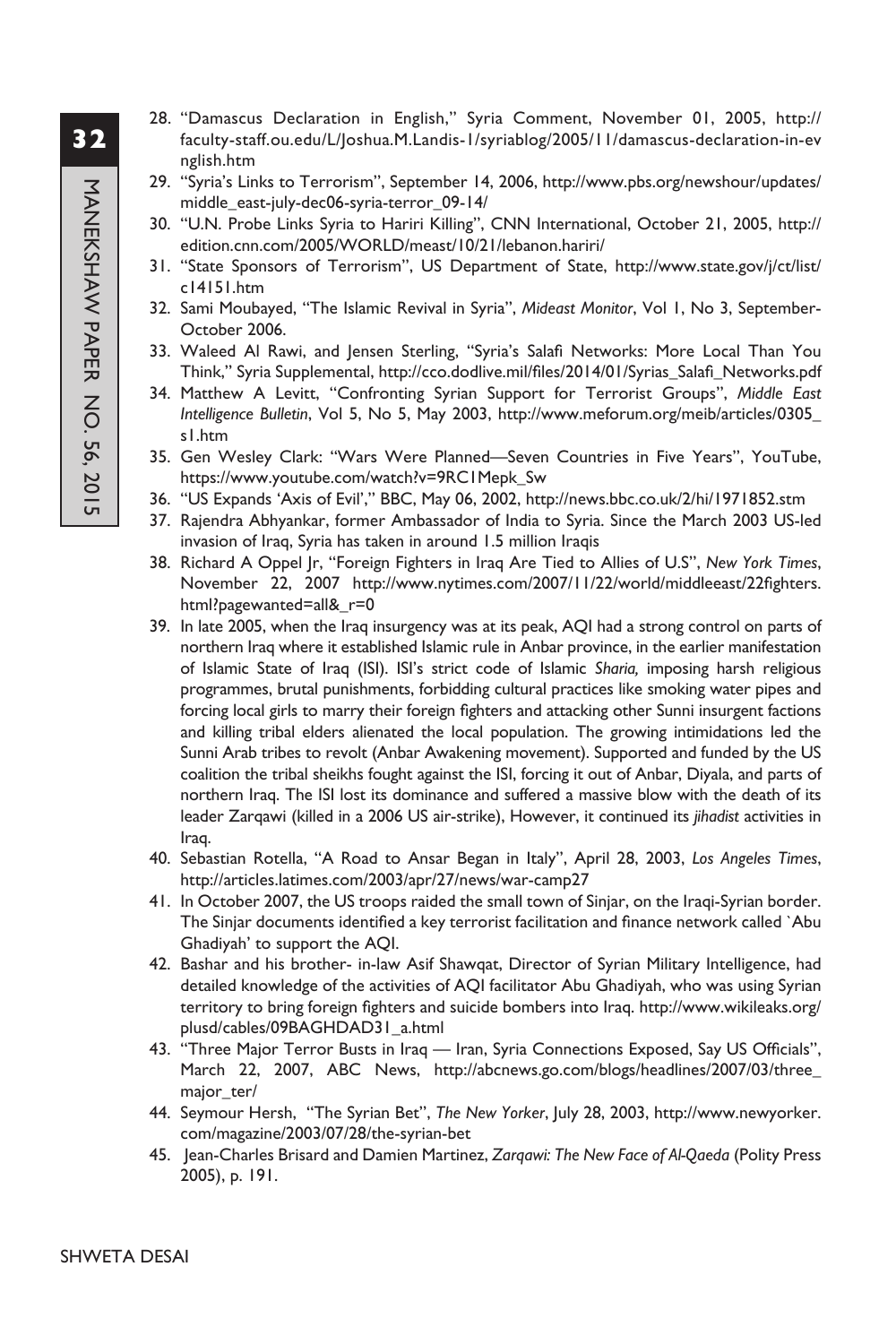- 46. On April 21, Bashar issued decrees to lift the state of emergency (Decree No. 161), to abolish the state security court (Decree No. 53), and to recognise and regulate the right to peaceful protest (Decree No. 54).
- 47. Thomas Hegghammer and Aaron Y Zelin, "How Syria's Civil War Became a Holy Crusade", Foreign Affairs, Council on Foreign Relations, July 03, 2013, http://www.foreignaffairs.com/ articles/139557/thomas-hegghammer-aaron-y-zelin/how-syrias-civil-war-became-a-holycrusade
- 48. Elizabeth Baggey, "Jihad in Syria", Institute of War Studies, Understanding War, September 2012, http://www.understandingwar.org/sites/default/files/Jihad-In-Syria-17SEPT.pdf
- 49. "Jihad in Syria, Understanding War," http://www.understandingwar.org/report/jihadsyria#sthash.XYL1WWUU.dpuf
- 50. Noman Benotman and Emad Naseraldin, *The Jihadist Network in the Syrian Revolution: A Strategic Briefing* (Quillium Foundation, 2012), http://www.quilliamfoundation.org/wp/wpcontent/uploads/publications/free/the-jihadist-network-in-the-syrian-revolution.pdf
- 51. Edwin Bakker, Christophe Paulussen and Eva Entenmann, "Dealing with European Foreign Fighters in Syria: Governance Challenges & Legal Implications", ICCT Research Paper, December 2013.
- 52. Ruth Sherlock, "Fears Syria is Turning Into Sectarian Conflict", *Telegraph*, December 20, 2012, http://www.telegraph.co.uk/news/worldnews/middleeast/syria/9759273/Fears-Syriais-turning-into-sectarian-conflict.html
- 53. Kamran Bokhari, http://mcalvanynews.com/may-1-2013-middle-east-quagmire-withstratfors-kamran-bokhari/
- 54. Ian Black, "Iran Confirms it has Forces in Syria and Will Take Military Action if Pushed", *Guardian News*, September 16, 2012 http://www.theguardian.com/world/2012/sep/16/iranmiddleeast
- 55. Nic Robertson, "Saudi Support for Syrian Rebels Shaped by Tribal, Religious Ties", CNN, August 20, 2012, http://www.cnn.com/2012/08/20/world/meast/syria-saudi-aid/
- 56. Amberin Zaman, "Turkey's Syria Border on Edge", *Al-Monitor*, September 13, 2013, http:// www.al-monitor.com/pulse/originals/2013/09/turkey-danger-syria-border-rebels-kurds. html#
- 57. "Turkey Sets up Secret Base to Bring Aid to Syria Rebels, Sources Say", Reuters, July 27, 2012, http://www.haaretz.com/news/middle-east/turkey-sets-up-secret-base-to-bring-aidto-syria-rebels-sources-say-1.454107
- 58. http://world.time.com/2012/09/18/syrias-secular-and-islamist-rebels-who-are-the-saudisand-the-qataris-arming/
- 59. James Risen, Mark Mazzetti and Michael S Schmidt, "Weapons Sent To Libyan Rebels With U.S. Approval Fell Into Islamist Hands", *New York Times*, December 06, 2012.
- 60. Perthes Volker, "Stages of Economic and Political Liberalisation," in Eberhard Kienle, ed., Contemporary Syria: Liberalisation Between Cold War and Cold Peace (London: British Academic Press 1994), p. 52, as quoted by Franco Perthes, "The Balkanisation of Syria: Myth or Reality?" *Jadaliyya*, August 28, 2012, http://www.jadaliyya.com/pages/index/7066/ the-balkanisation-of-syria\_myth-or-reality
- 61. "Assad Says Terrorists Causing Syria Unrest", June 20, 2011 http://www.upi.com/Top\_News/ World-News/2011/06/20/Assad-says-terrorists-causing-Syria-unrest/85691308555000/
- 62. Michael Peel, "Iran, Russia and China Prop up Assad Economy", *Financial* Times, June 27, 2013 http://www.ft.com/intl/cms/s/0/79eca81c-df48-11e2-a9f4-00144feab7de.html#axzz3WY 8RAzgz
- 63. "Security Council Fails to Adopt Draft Resolution on Syria as Russian Federation, China Veto Text Supporting Arab League's Proposed Peace Plan," UN Press, February 04, 2012, http://www.un.org/press/en/2012/sc10536.doc.htm and "Security Council Fails to Adopt Draft Resolution on Syria That Would Have Threatened Sanctions, Due to Negative Votes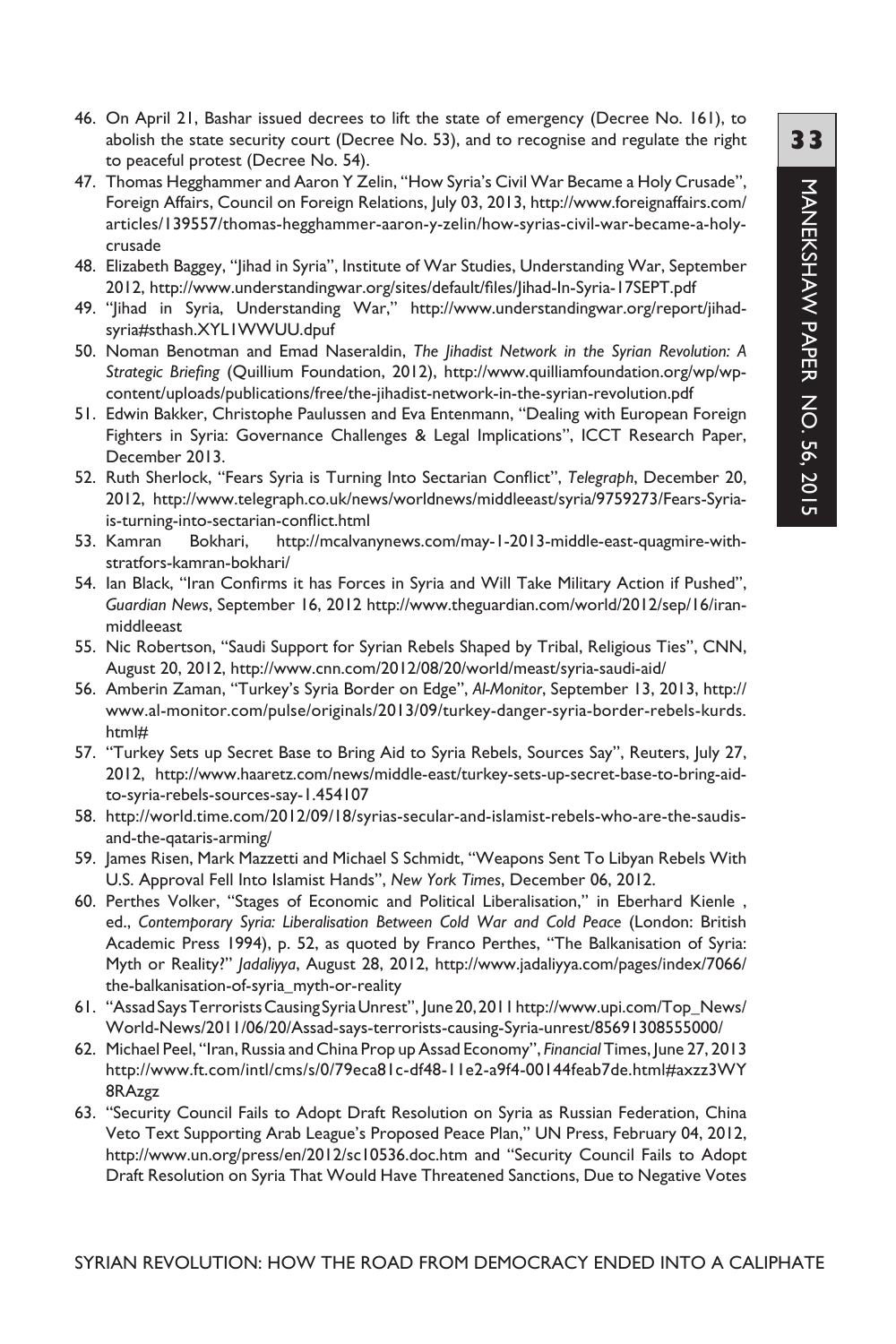of China, Russian Federation," UN Press, July 19, 2012, http://www.un.org/press/en/2012/ sc10714.doc.htm

- 64. Joby Warrick, "More Than 1,400 Killed in Syrian Chemical Weapons Attack, U.S. says", *Washington Post*, August 20, 2013, http://www.washingtonpost.com/world/nationalsecurity/nearly-1500-killed-in-syrian-chemical-weapons-attack-us-says/2013/08/30/ b2864662-1196-11e3-85b6-d27422650fd5\_story.html
- 65. Aron Lund, "Divided They Stand: An Overview of Syria's Political Opposition Factions", Foundation for European Progressive Studies and Olof Palme International Center, May 2012
- 66. "Mission Statement and Goals", National Coalition of Syrian Revolution and Opposition Forces, http://en.etilaf.org/about-us/goals.html
- 67. Robertson, n. 55.
- 68. Waleed Abu al-Khair, "Syrian Citizens: Jabhat al-Nusra Trying to 'Control Everything'," *Al Shorfa*, February 14, 2013, http://al-shorfa.com/en\_GB/articles/meii/features/2013/02/14/ feature-01
- 69. Charles Lister, "Dynamic Stalemate: Surveying Syria's Military Landscape", Brookings Doha Institution, May 19, 2014, http://www.brookings.edu/~/media/research/files/papers/2014/05/ 19-syria-military-landscape-lister/syria-military-landscape-english.pdf
- 70. Nibras Kazimi, *Syria Through Jihadist Eyes: A Perfect Enemy* (Hoover Institution Press Publication, 2010).
- 71. "Syrian Opposition Members Downplay Al Qaeda's Role in Uprising", *Al Shorfa*, August 31, 2012, http://al-shorfa.com/en\_GB/articles/meii/features/2012/07/31/feature-01
- 72. An audio speech for Amir Al-Muminin Abu Bakr Al-Hussaini Al-Quraishi Al-Baghdadi, https://azelin.files.wordpress.com/2013/04/shaykh-abc5ab-bakr-al-e1b8a5ussaync4ab-alqurayshc4ab-al-baghdc481dc4ab-e2809cannouncement-of-the-islamic-state-of-iraq-and-alshc481m22-en.pdf
- 73. Christelle Gence, "A Lasting Presence for IS in Iraq and Syria: Interview with Romain Caillet", August 13, 2014, https://www.opendemocracy.net/arab-awakening/romain-cailletchristelle-gence/lasting-presence-for-is-in-iraq-and-syria-interview-w
- 74. Peter Bergen et. al., "Bombers, Bank Accounts and Bleedout: Al Qa`ida's Road In and Out of Iraq", Combating Terrorism Centre at West Point, Princeton University, July 22, 2008 http://www.princeton.edu/~jns/publications/Sinjar\_2\_July\_23.pdf
- 75. According to an assessment of the Sinjar documents captured in 2007 by the coalition forces, providing a derailed assessment of the foreign fighter network run by Al Qaeda. See, Matthew Levitt, "Syria's Financial Support for Jihad Syrian Terrorism", *Middle East Quarterly*, ME Forum, Winter 2010, http://www.meforum.org/2579/syria-financial-supportjihad and Bombers, Bank account and Bergen et al.
- 76. Gence, n. 73.
- 77. Cambanis Thanassis, "The Surprising Appeal of ISIS," *Boston Globe*, June 29, 2014, http:// www.bostonglobe.com/ideas/2014/06/28/the-surprising-appeal-isis/l9YwC0GVPQ 3i4eBXt1o0hI/story.html
- 78. Gen David Petraeus predicted that Syria's facilitation for foreign fighters for the insurgency in Iraq will, "turn on their Syrian hosts and begin conducting attacks against Bashar al-Asad's regime itself.'' Thomas Joscelyn, "Slain Syrian Official Supported Al Qaeda in Iraq", *Long War Journal*, July 24, 2012, http://www.longwarjournal.org/archives/2012/07/slain\_ syrian\_officia.php
- 79. Praveen Swami and Gautam Mengle, "Islamic State Jihadist Areeb Majeed Sent to NIA Custody till December 08", *The Indian Express*, November 19, 2014, http://indianexpress. com/article/india/india-others/kalyan-youth-suspected-to-have-joined-islamic-state-insyria-returns-to-mumbai/
- 80. Joyce Karam, "Shami Witness Arrest Rattles IS Cages", *Al Arabiya News*, December 14, 2014, http://english.alarabiya.net/en/perspective/features/2014/12/14/Shami-Witness-arrestrattles-ISIS-cages-on-Twitter.html